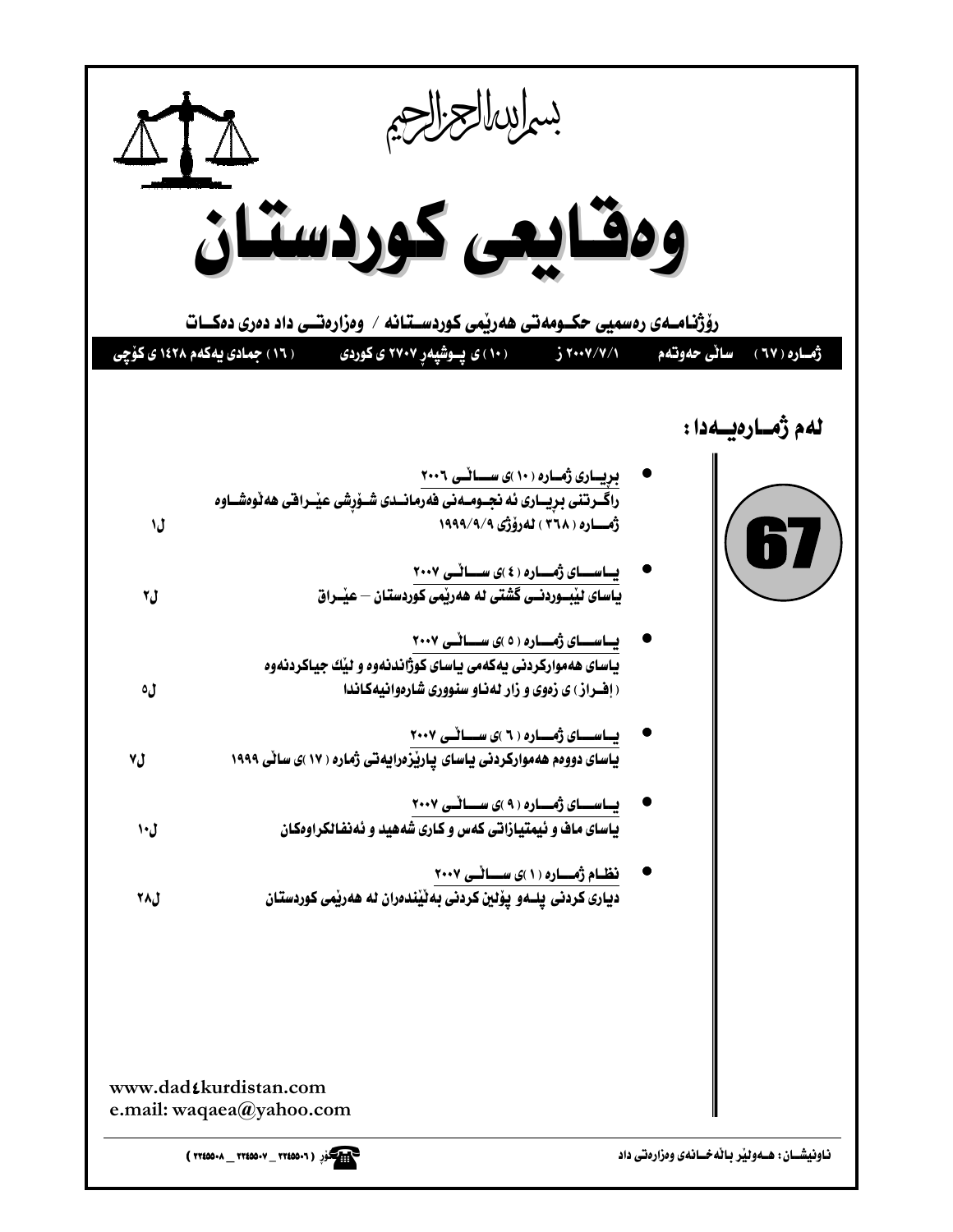| بسماسا الجزالجيم                     |                                                                                                                    |               |  |  |  |  |  |  |  |
|--------------------------------------|--------------------------------------------------------------------------------------------------------------------|---------------|--|--|--|--|--|--|--|
|                                      | وقائع كوردستان                                                                                                     |               |  |  |  |  |  |  |  |
|                                      | الجريسدة الرسسمية لحكسومة أقليم كوردسستان العسراق – تصسدرها وزارة العسدل                                           |               |  |  |  |  |  |  |  |
|                                      | يِسوشَـيِسمرِ ٢٧٠٧ ك - ( ١٦ ) جمـادي الأول ١٤٢٨ هـ<br>العسيد ( ٦٧ ) - السينية السابعة - ٢٠٠٧/٧/١٠ ( ١٠ )           |               |  |  |  |  |  |  |  |
|                                      |                                                                                                                    |               |  |  |  |  |  |  |  |
|                                      |                                                                                                                    | في هذا العسد: |  |  |  |  |  |  |  |
| ١٥                                   | <u>قسرار رقبه (١٠) لسنة ٢٠٠٦</u><br>إيقــاف العمـل بـقـرار مجلـس فيــادة الثــورة العـرافي المنحـل المرفّم ( ٣٦٨ ) |               |  |  |  |  |  |  |  |
|                                      | تأريخ ١٩٩٩/٩/٩                                                                                                     |               |  |  |  |  |  |  |  |
| ۱٦                                   | قانيون رقم (٤) لسنة ٢٠٠٧                                                                                           |               |  |  |  |  |  |  |  |
|                                      | فانــون العضـو العــام فـي أفـّليم كوردسـتـان — العــراق                                                           |               |  |  |  |  |  |  |  |
| 19                                   | <u>قانون رقم (٥) لسنة ٢٠٠٧</u><br>فانسون التعديـل الأول لقانسون اطفـاء و افراز الأراضـي داخـل حـدود البلديــات     |               |  |  |  |  |  |  |  |
| 21                                   | قانون رقم ( ٦ ) لسنة ٢٠٠٧<br>فَّانـون التعديـل الثَّـانـي لقانـون المحـامـاة رفَّـم ( ١٧ ) لسـنة ١٩٩٩              |               |  |  |  |  |  |  |  |
|                                      |                                                                                                                    |               |  |  |  |  |  |  |  |
| 22                                   | <u>قانون رقم ( ۹ ) لسنة ۲۰۰۷</u><br>فانسون حقسوق و امتيسازات ذوي الشهداء و المـؤنفليـن                             |               |  |  |  |  |  |  |  |
| 27                                   |                                                                                                                    |               |  |  |  |  |  |  |  |
|                                      | نظام رقم (١) لسنة ٢٠٠٧<br>تصنيف و تحديـد درجـات المقاوليـن فـي أفليـم كوردسـتـان                                   |               |  |  |  |  |  |  |  |
|                                      |                                                                                                                    |               |  |  |  |  |  |  |  |
|                                      |                                                                                                                    |               |  |  |  |  |  |  |  |
|                                      |                                                                                                                    |               |  |  |  |  |  |  |  |
|                                      |                                                                                                                    |               |  |  |  |  |  |  |  |
|                                      |                                                                                                                    |               |  |  |  |  |  |  |  |
|                                      |                                                                                                                    |               |  |  |  |  |  |  |  |
|                                      |                                                                                                                    |               |  |  |  |  |  |  |  |
|                                      | www.dadtkurdistan.com<br>E-mail: waqaea@yahoo.com                                                                  |               |  |  |  |  |  |  |  |
| بلدائة (٢٢٤٥٥٠٧ - ٢٢٤٥٥٠٨ - ٢٢٤٥٥٠٨) |                                                                                                                    |               |  |  |  |  |  |  |  |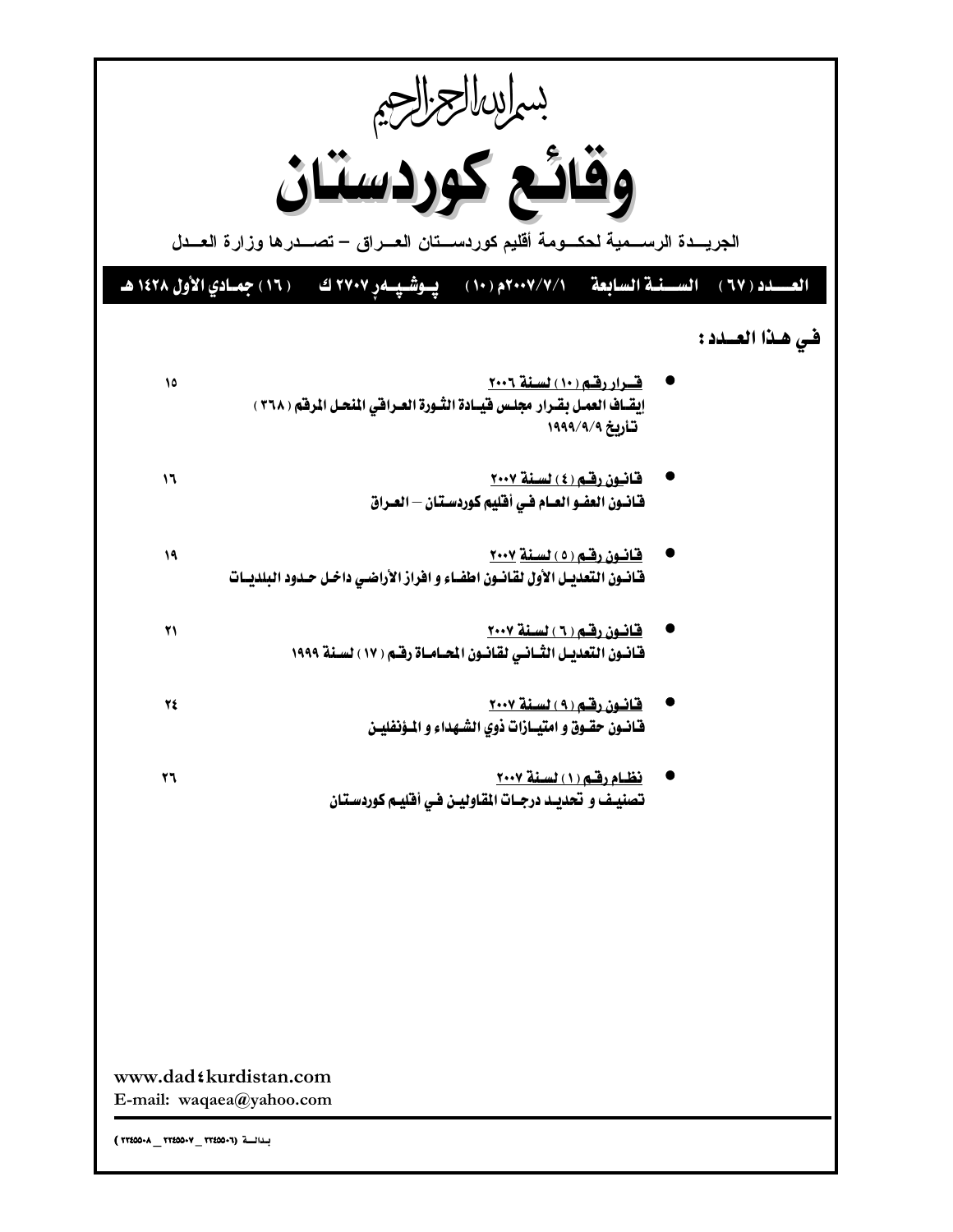به ناوی خوای به خشندهو میهرهبان

هەريمى كوردستانى عيــراق سـەرۆكايەتى ھەرپـم سـەرۆك

بریساری ئه نجسومدنی نیشتمانی کوردستان أماره (١٠) سائي ٢٠٠٦

بــه یێی ئـــهو دهســــهلاٌتهی لــــه بـــرگـــــهی (۱)ی ماددهی (۱۰)ی (یاســــــای ســـــهرۆکایهتی هــهرێمی کوردستان – عێراق)ی ژماره (۱)ی سـالّی ۲۰۰۵ یێمـان دراوهو، بـه یالیشتی ئـهو یاسـاکارییهی ئهنجومـهنی نیشتمانی کوردستان – عیّراق له دانیشتنی ژماره (۲۲)ی روّژی (۲۰۰/۱۲/۲۰)ی خوّیدا کردویهتی بریارماندا په دهرکردنی:

بویساری<br>ژماره (۱۰)ی سسالی ۲۰۰۶

يەكمە:- راگىرتنى بريـارى ئەنجومەنى فەرمانىدەي شۆرشىي عيّراقىي ھەلوەشاوە ژمارە(٢٦٨)لـه رۆژى ١٩٩٠/٩/٩. دوومه:- مه ر دهقی به ییچهوانهی حوکمهکانی ئهم بریاره بیّت ناخریته کار. **سیپهم:**- ییویسته ئەنجومەنی وەزیران و لایەنە یەیوەندیدارەكان ئەم بریارە بخەنە بەركار. چوارهم:- ئهم بريساره لــــــه رۆژى بلاو كردنهوهى له رۆژنامهى فهرمى (وهقايعى كوردستان)دا دەخريته کار.

مەسىغود ئىبارزانى سـەرۆكى ھەرپمى كوردسـتان – عيْــراق

ھەولێر ٤٠ / بهفرانبار / ٢٧٠٦ كوردى ۲۰ / ۲۰۰۲ زایینسی ۰۰ / ذي الحجة / ۱٤۲۷ كۆچى رۆژنامەي وەقايعى ك ــــوردستان

www.mojkurdistan.com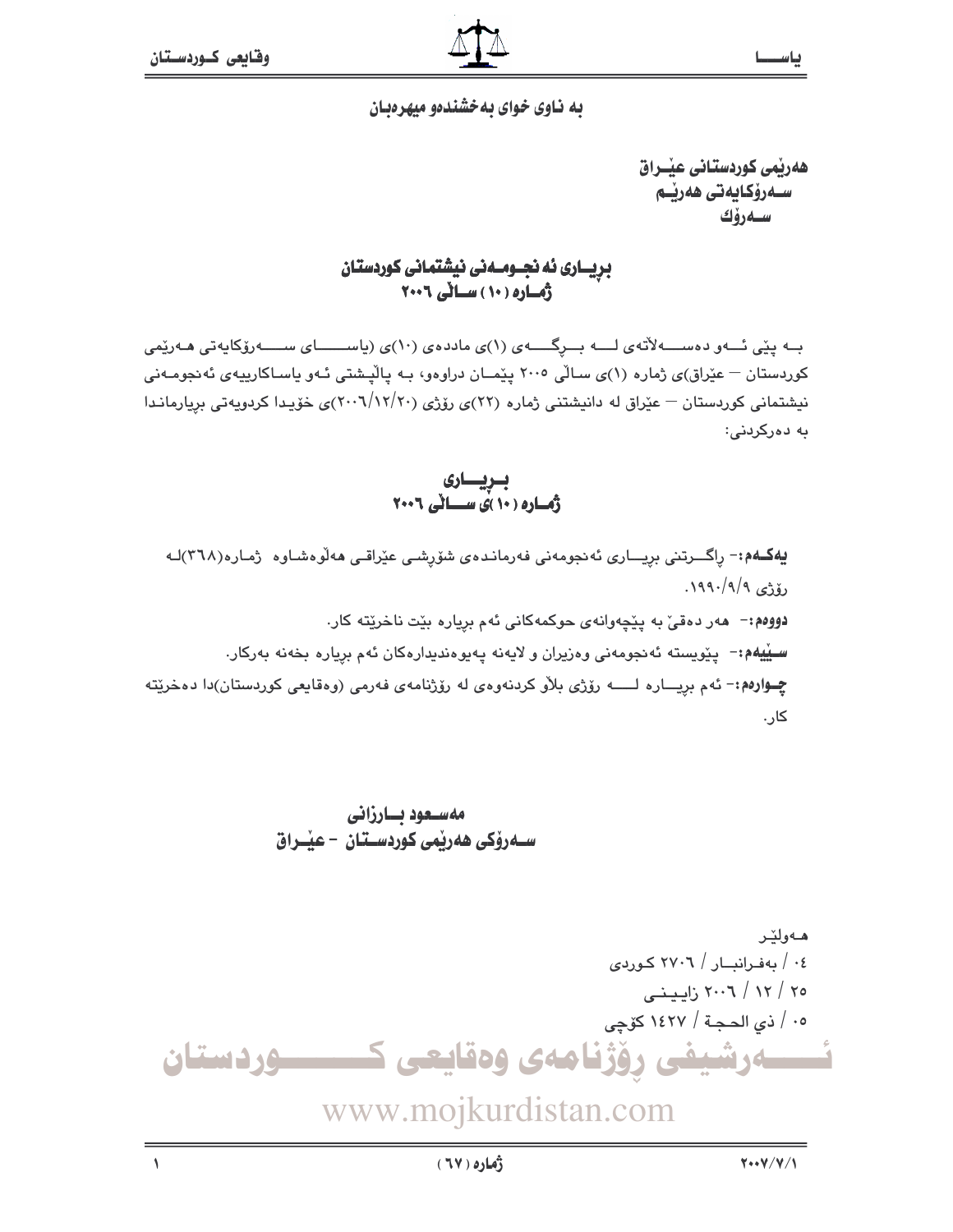#### به ناوی خوای به خشندهو میهرهبان

هەريمى كوردستانى عيــراق سـەرۆكايەتى ھەرپم سـەرۆك

ىە نــاوى گەنــەوە بريسار ژماره (٥) سائی ۲۰۰۷

### یاسای لیْسوردنی گشــتی لــه ههریمی کوردســتان — عیّــراق

بــه یـێی ئـــهو دهســـــهلأتهى لـــــه بــــرگــــــهى (۱)ى ماددهى (۱۰)ى (یاســــــاى ســـــهرزقایهتى هــهرزيمى کوردستان – عێراق)ی ژماره (۱)ی سالّی ۲۰۰۵ی ههموارکراو پێمان دراوهو، بـه پالیشتی ئـهو پاسـاکارپیهی ئه نجومهنی نیشتمانی کوردستان — عێراق له دانیشتنی ژمـاره (٦)ی رۆژی (١٠/٤/١٠)ی خۆپــدا کردویـهتی بريارماندا به دەركردنى:

### باسای ژماره ( ٤ )ی سالی ٢٠٠٧ ياســـای ليْبــوردنى گشتى لـــه هەريمى كوردســـتــان ــ عيْــراق

#### ماددەى بەكــەم :

لێبوردنی گشتی ئەو حوکمدراوانه (بەندکـراو وگیـراوانــه) دەگرێتـەوە لـەو کێشانەی کـه ئاشـتبوونەوەی لايەنەكانى لەبەردەم دادگا ئەنجامدراوە٠

#### ماددەى دوومم:

سزای حوکمدراوان به لهسێدارهدان لهسهر ئهوکێشانهی که ئاشتبوونهوه لـه نێوان لایهنـهکان لهبـهردهم دادگا ئەنجام دەدرى كەم دەكريتەوە بۆ بەندكردنى تا ھەتايى.

#### ماددەى سىيەم:

حوکمي حوکمدراوان بهسزاي بهندکرن بۆ ماوهي ژيان کهم دهکريتهوه بۆ بهندکردنی تاههتايي.

#### ماددهۍ چــوارهم:

مـاوەي سـزاي حوكمـدراواني (بەنـدكـــراو وگيـــراو) لەفەرمانگـەكانى چاكـسازى كۆمەلايـەتى لەھـەرێمى کوردستان بەرێژەي ۳۰٪ ی مـاوەی سـزا ئەسـلّیەکەی کـهم دەکرێتـهوه کـه لەسـەر ئەوکێـشانە بۆيـان دهرچـــووه وئاشـــتبــوونهوه لــــه نێـوان لايــهكانى لهبــهردهم دادگــا تــهواو نــهبووه، ئــهو مــاوه كەمكـــراوەيــــە بــە ماوەيــەك دادەنـــــــرىّ كــە لەفەرمانگــەي چاكـسازى كۆمەلايــەتى بەســەربراوە بــۆ مەبەسىتى بەردانى بە مەرج.

#### ماددەى يېنجـەم:

هەموو کردەوەپەکى ياسايى بەشێوەپەکى کۆتايى لەھەردوو قۆناغى لێکۆلێنەوە ودادگـايى کردنـى لههه موو تاوانه کاني پَٽِش مَٽِڙووي دهرچووني ته م پاسايه رادهگري تهگهر ئاشتبوونهوهکه کرا ڀان بكرى لەنتوان لايەنەكان لەيەردەم دادگا دا. WWW.MOJKurdIStan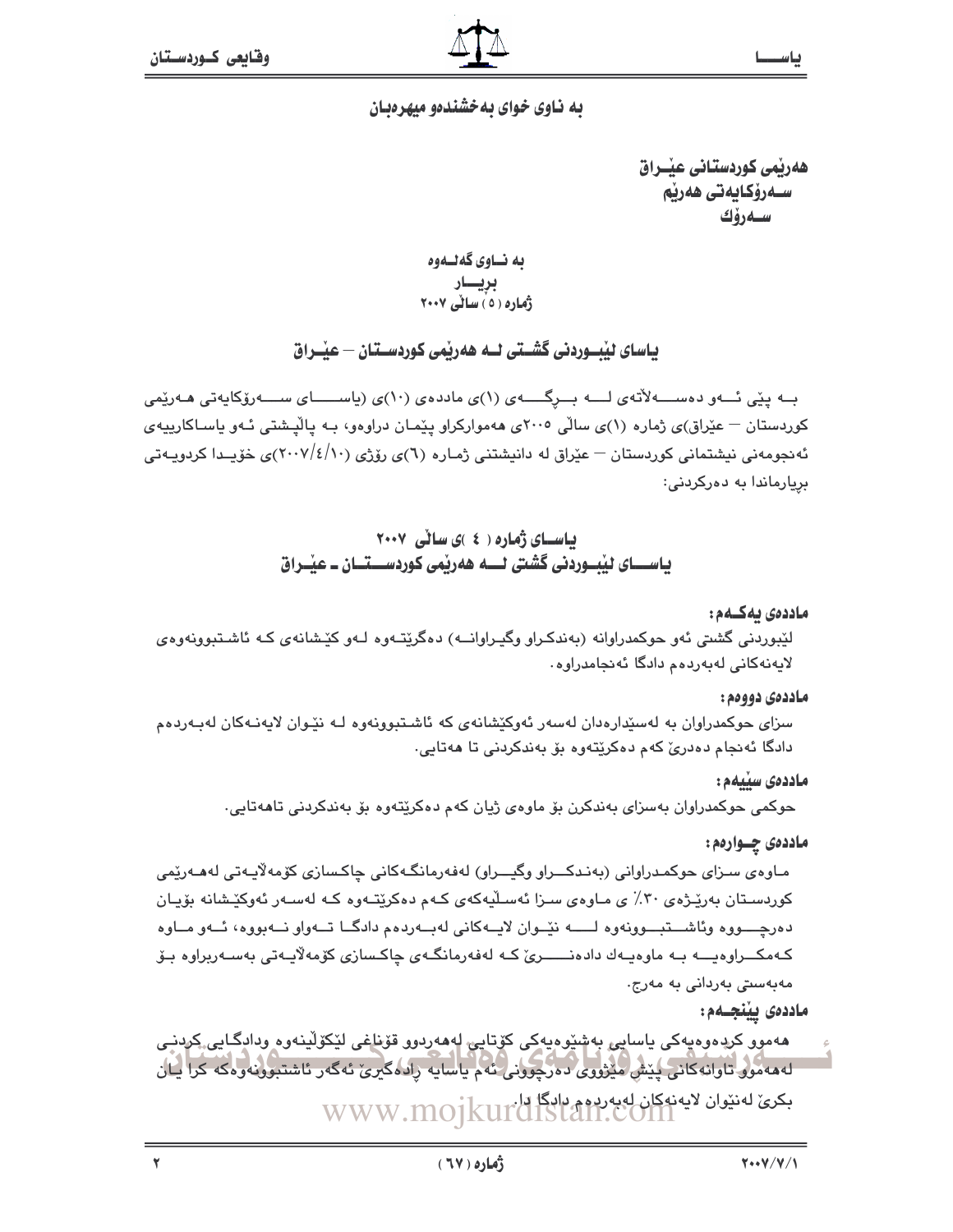| .ماددەى شەشــەم :                                                                                              |
|----------------------------------------------------------------------------------------------------------------|
| حوکمدراوان لهسهر تاوانی سهرپێچی کردن لێبوردنی گشتی دهیانگرێتـهوه وهـهموو کردهوهیـهکی یاسـایی                   |
| لە حەقى تۆمەتبارەكان رادەگىرىّ.                                                                                |
| ماددەي حەوتەم:                                                                                                 |
| حوکمهکانی مادده (۰٫٤٫۲٫۱)ی ئـهم یاسـایه، حوکمـدراوه گـهرِاوهکان وئهوانـهی ئـهم تاوانانـهیان ئهنجامـداوه        |
| ناگرێتەوە :ـ                                                                                                   |
| <b>ـيەكەم:</b> تىرۆر كردن.                                                                                     |
| دووهم: کوشتنی ئەوبيانيانەی کە لە ھەرێمدا کاردەکەن.                                                             |
| <b>سێیەم:</b> ئەوكوشتنەي دزى لەگەڵ دابىٚ.                                                                      |
| <b>چوارەم</b> : بازرگانى كردن بەماددە بێهۆشكەرەكان.                                                            |
| <b>پێنجهم:</b> ئەوتاوانانەی دژی ئاسايشى ناوەوەو دەرەوەی ھەرێم بن.                                              |
| <b>شەشەم:</b> دەست پيسى ودزينى پارەوسامانى ھەرێم.                                                              |
| <b>حەوتەم:</b> تەزويركردنى نووسراوى فەرمى پەيوەندىدار بە ئابوورى وئاسايشى ھەرێم.                               |
| <b>مەشتەم:</b> تەزوير وقەلْپكردنى پارە ودراو.                                                                  |
| نۆيەم: بەرتيل.                                                                                                 |
| دهيهم: پرِدان وخراپكردني ئافرەت ونێربازي ومێبازي لهگەلْ مەحرەمەكان.                                            |
| <b>يازدەم: ك</b> وشتن لەسەر مەسەلەي نامووس(عەيب شۆرين).                                                        |
|                                                                                                                |
| ماددەى ھەشتەم :                                                                                                |
| ئاشتبوونه له نێوان لایهکانی داوا کاتێك دێتهدی ئهگهر:                                                           |
| الملک اسم دیگی شامل بینما ایران این این سی در عاشیت در در بینمایی این سی در این این این این این این این این ای |

**بهکــهم :** ئهگەر شکايەتکار يان داواکار*ی* ماڧ که سێتی ئاشتبوونەوەو دەستيان له ماڧ کەسێتی مەلگرت لەو داوايه ی که حوکمی پێدهرچووه٠

دووهم: یاخود دهستی لهمافی کهسیتی خوّی له یاش دهرچوونی حوکم له به ردهم دادگا هه لکرت یان له ماوهی شەست رۆژ لەدەرچوونى ئەم ياسايەو دادگا بريارى دا ئەوحوكمدراوە لێبوردن دەيگرێتـەوە بـەرەڵلاّ دهكرئ.

#### ماددەى نۆيەم :

ئهو بهندکراوو گیراوانهی که سوودیان لهبریارهکانی کهم کردنهوهی سزا له میْژوویکی بهر له میْژووی دهرچوونی ئهم باسايه وهرگرتووه، سوود له حوکمهکانی ئهم پاسايه وهرناگرن.

#### ماددەى دەيەم :

ئەو حوكمدراوانەي كە حوكمى ياشملەيان بەسەردا دراوە وخۆيان بەدەستەوە دەدەن يان لەماوەي سىي رۆژ له مێژووي دەرچوونى ئەم ياسايەوە دەگىرێن سوود لە حوكمەكانى ئەم ياسايە وەردەگرن.

#### ماددەى ئازدەم:

ئهگەر ئەو كەسە گىراوە يا بەندكراوەي سوودى وەرگرتبى لە حوكمەكانى ئەم ياسايە ولـە مـاوەي سىنّ سالٌ له بەردانی گەراپەوە سەر ئەنجامدانی تاوان ولەسەری لەلاپەن دادگـای تايبـەتی بـۆ ماوەپـەك لــە ۳ سالٌ کهمتن نه بی ْ حوکم درا ئهوا برياری لێبوردنهکهی يا کهمکردنهوهی حوکمهکـهی لـی ههلا موهشـێتهوه وهـه موو سـزا که وتووه که پـشي به سـه ريدا دهسـه پيری ئهگـه ر تـاوانيکي کـرد و، نيـوهي مـاوهي سـزاکهي هەلدەوەشێتەوە ئەگەر تاوانەكەي كەتن بوپ،مەروەما ئەو ئىجرائاتانەش رادەگیریّ كە بەپێى حوكمەكانى ئەم ياسايە سوودى لى لولارگراتولولوڭلەرگىلىلەلبەلىل ئىجرالئانى لە سەلاركلادەگىرى كەراگىرابوو.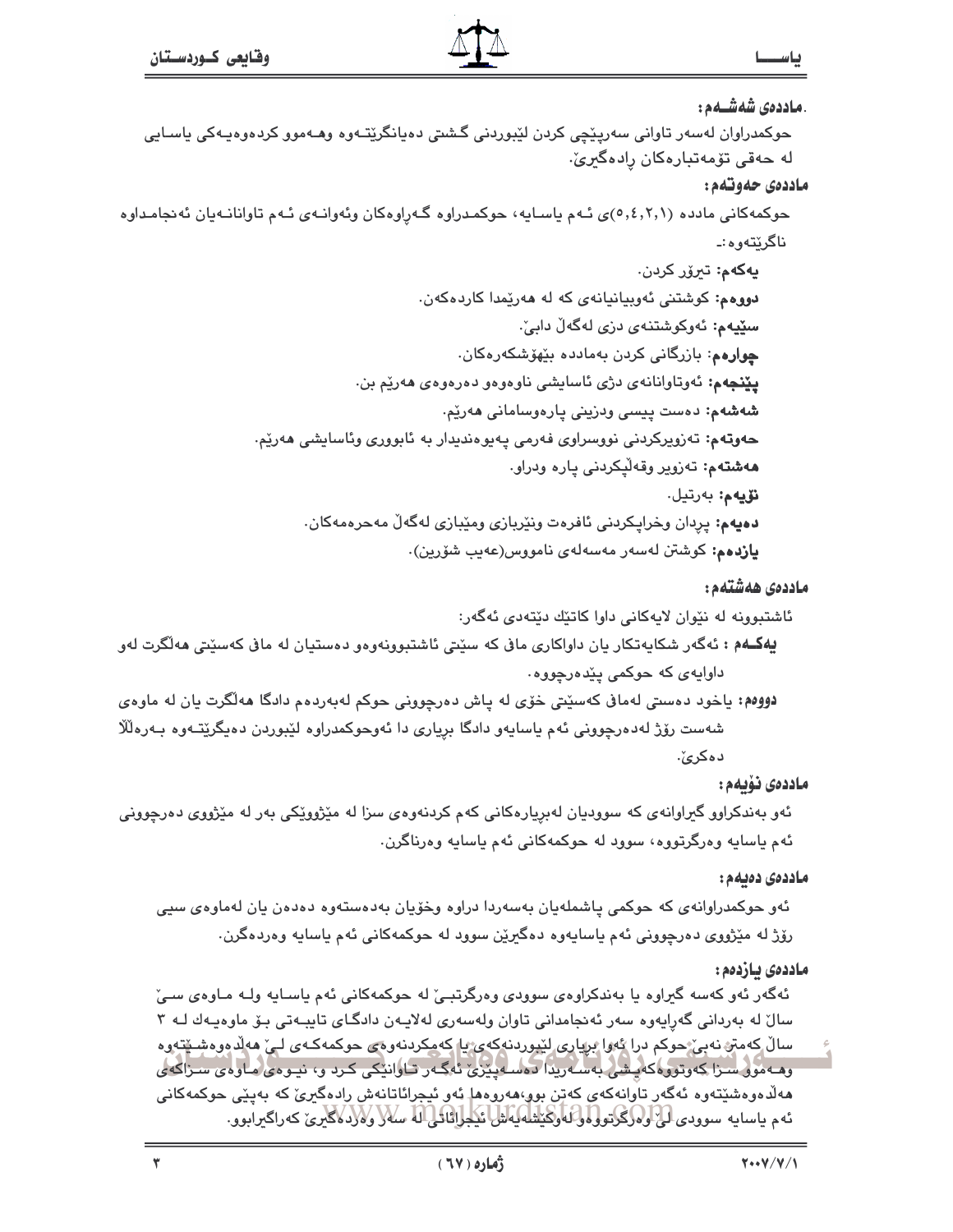### ماددەي دوازدەم :

بۆ جي بەجي كردنى حوكمەكانى ئەم ياسايە ليژنەپەك بە سەرۆكايەتى دادوەرێك يێكدى كە يۆلەكەي لـە يۆلى دووەم كەمتر نەبىؒ و وەزيرى داد دايدەنىؒ لەگەڵ نوێنەرێك لە ھـەر يـەك لـە وەزارەتـەكانى نـاوخۆو کارو کاروباری کۆمەلاّیەتی وماڧى مرۆڤ ودەستەی سەریەرشتی دادیی وسـەرۆکايەتی داواکـاری گـشتی،بۆ بەدوادا چوونی جێبەجێ کردنی حوکمـﻪکانی ٹـﻪم ياسـايه، ھـﻪروەھا بـﻪدوا داچـوونی کێـشەکانی ھـﻪموو گيراوهکان له هەرپمي کوردستان تاکو پەلەبکریؒ لە تەواوکردنی مامەلەوکپٚشەکان، بەمـەرجِبْك کارەکـانی لهماوهپهك كه له نهوهد رۆژ له مێژووي دەرچوونی ئهم پاسـاپه زیـِاتر نـهبیٚ وبـه تـهواو بـوونی كارەكـانی ليژنهکه به ههلوهشاوه دادهنریّ.

### ماددەى سىزدەم:

حوکمهکاني ئهم ياسايه کێشهو حوکمدراوهکاني پێش مێژووي دهرچوونيشي دهگرێتهوه٠

## ماددهي چواردهم:

دەبيٰ ئەنجومەنى وەزيران ولايەنە يەيوەندىدارەكان حوكمەكانى ئەم ياسايە جێبەجىٰ بكەن.

### ماددەى يازدەم:

ئهم ياسايه له رۆژې دهرچوونيهوه کارې پێدهکريّ و له رۆژنامهي فهرمي ( وهقـايعي کوردسـتان) دا بـلأو دەكرێتەوە.

> مەسىعود بسارزانى سـهروْکی ههریمی کوردسـتان - عیّــراق

# – هۆيەكانى دەرچـواندنى ئەم ياسايە –

لەبەر ئەوەي ئامانجى سەرەكى لە سزادان چاكسازى تاوانبارە وراستكردنەوەي رەوشتيەتى ولەبەر ئـەوەي ئــهو حوکمدراوانــهى ئــهم لێبوردنــه دەيــان گرێتهوه،ماوەيــهکى ديــارى کراويــان لــهدەزگاکانى چاکــسازيى کۆمەلايەتيدا بەسەر بردووه وبۆ ئەوەي دەرفەتێکيان پيّ بدەين تاکو بگەرپێنـﻪوە نـاو کۆمـﻪلْ لەرێگـﻪي رەھـا کردنیانهوه یاخود که مکردنـهوهی مـاوهی حوکمهکـهیان وراگـرتنی کـردهوهی یاسـایی بهرامبـهر ئهوانـهی لـه قۆناغی لێکۆلٚينەوە ودادگايی کردن دان وبەبۆنەی جەژنەکانی نەورۆز وئـادارەوە وبـۆ رێـز لێنـانی دەسـتەلاتی هەرێم لەم بۆنە مێژووپپانەو بۆ ژياندنەوەي خۆشى وشـادى لــه دڵـّى ئەوانــەي ئاشـتبوونەتەوەو كــەس وكـارى حوکمدراو وگيراوهکان له توێژی مێرد مندالان ئهم ياسايه دهرچوێنرا.

# ەرشىفى رۆژنامەي وەقايعى ك **وردستان**

# www.mojkurdistan.com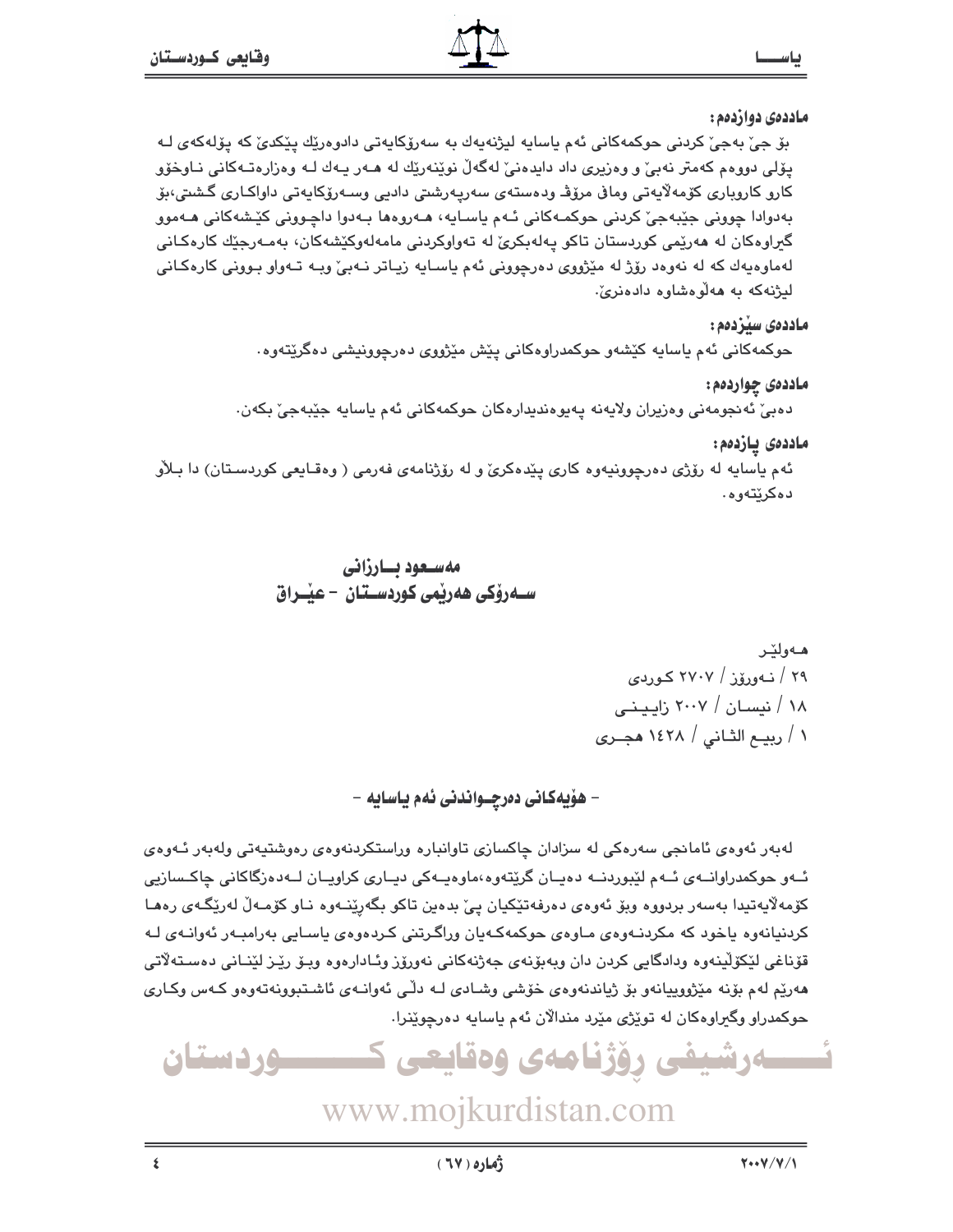به ناوی خوای بهخشندهو میهرهبان

ھەربمى كوردستانى عبىراق سـەرۆكـايەتى ھەرپم سـدرۆك

به نــاوي گهڻــهوه

بريسار

ژماره ( ۸ ) ساٽي ۲۰۰۷

باسای ههموارکردنی بهکهمی باسای ژماره( ۳ ) ی سانی ۱۹۹۸ی یاسای کوژاندنهوه و لیّك جیاكردنهوه( اِفراز )ی زهوی وزار له ناو سنووری شارهوانیهكان دا

بــه پێی ئـــهو دهســــهلأتهى لــــه بـــرگـــــهى (۱)ى ماددهى (۱۰)ى (ياســــــاى ســــهرزكايهتى هــهريمى کوردستان – عێراق)ی ژماره (۱)ی سالّی ۲۰۰۵ی ههموارکراو پێمان دراوهو، بـه پالیشتی ئـهو پاسـاکارپیهی ئەنجومەنى نیشتمانى كوردستان – عێراق كردويەتى بريارمانـدا بە دەركردنى:

### باسای ژماره ( ۰ )ی سانی ۲۰۰۷ یاسای ههموارکردنی یهکهمی یاسای ژماره( ۳ ) ی سانی ۱۹۹۸ی بـاسـاي کـوژانـدنـهوه وليّك جيـاکردنـهوه( اِفراز)ي زهوي وزار لـه نـاو سنـووري شـارهوانـيهکـان دا

#### ماددەى يەكەم :

برگ+ي(٢)ي مـاددهي دووهمـي ياسـاي كوژاندنــهوهو لێـك جياكردنــهوهي زهوي وزار لــهناو سـنووري شارهوانیهکانی ژماره (۳)ی سالّی ۱۹۹۸ ههموار دهکریّ وبهم جوّرهی خوارهوه دهخوّینریّتهوه: ۲– خــاوەن مــافى تەســەروفى ئــەو زەوى وزارانـــە بەرێــژەى (۱۲٪) لــە كــۆى رووبــەرى ئــەو زەوييـــەي كـــه مـــاڧى تەســـەروڧى تێـــدا كوژێنراوەتـــەوە قـــەرەبوو دەكرێتـــەوە و وەك مـــوڵكى سرف بەناوى تۆماردەكرىٰ.

ماددەي دووەم :

برگهي(٢)ي ماددهي سێپهم ههمواردهکريّ وبهم جۆره دهخوّينرێتهوه: ۲– خاوهنی ئەو زەويانە بەريژەی(۲۰٪) لە كۆی رووبـەری ئـەو زەوييـەی كـە بـەناوی شـارەوانی تۆمـار دهکري بهشتوهيهکي (عهيني) قهرهبوو دهکريتهوه وئهو رووبهرهي که پٽي دهدري به جياکراوه دادهنري بەشێوەپەكى وا كە لەگەڵ بەكارھێنانەكانى بريارى بۆ دراوە ناكۆك نەبىؒ.

ماددەى سىيەم:

حوکمهکانی ئهم یاسایه ههموو ئهو زهویانهی ناو سنووری شارهوانی دهگرنهوه که بریارهکانیان یلهی یـهك تكەرلەرە ئارىقكىتورەر ۋۇقا ھەي 16قانىھى كە ماددهي چوارهم: .<br>کار بەھيچ دەقێکى ياسايى يا برياريك 10 لـ 10 10 لـ 10 .<br>گەر لەگەل خوڭمەكانى ئەم ياسايە ناكۆك بن.

 $\Delta$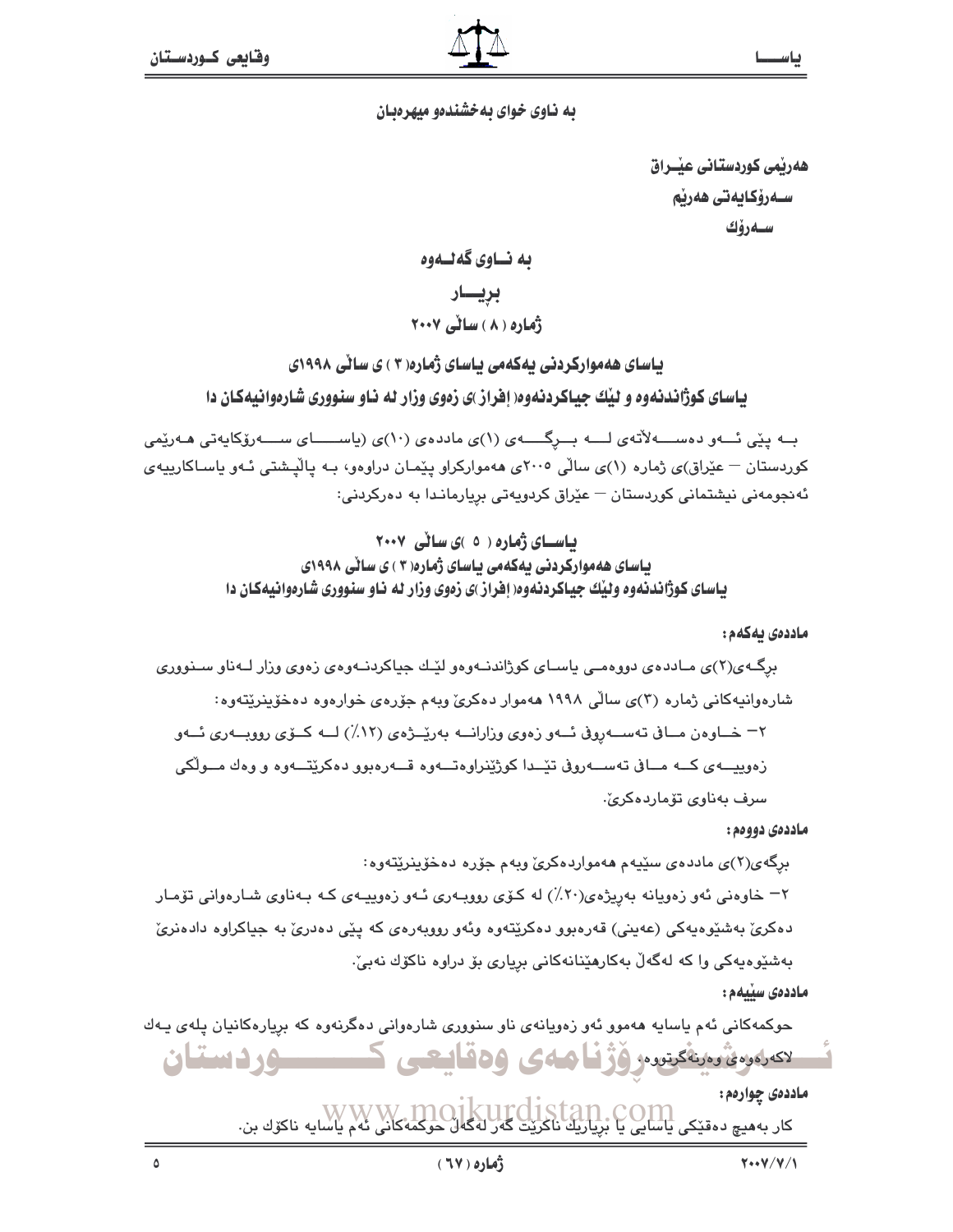### ماددەى يېنجەم:

دەبىٰ ئەنجومەنى وەزيران ولايەنە يەيوەندىدارەكان حوكمەكانى ئەم ياسايە جێبەجىٰ بكەن.

## ماددەى شەشەم :

ئهم ياسايه له رۆژى دەرچوونيەوە جێبەجىٚ دەكرىٰ و له رۆژنامـەی فـەرمى ( وەقـايعى كوردسـتان) دا بـلأو دەكرێتەوە.

مەسىعود بسارزانى سـەرۆكى ھەرپمى كوردسـتان – عيْــراق

> هەولێر ۳۰ / گولان / ۲۷۰۷ کوردی ۲۰ / مایس / ۲۰۰۷ زایینمی ٣ / جمادى الأول / ١٤٢٨ كۆچى

\_\_ هۆيەكانى دەرچواندنى ئەم ياسايە \_\_

بِسِقِ بِـــهِ دِيهِيْنانِي داد و هاوســـهِ نگي لـــه نيْـــوانى بِهرزهوهنـــدى تايبـــهتى خـــاوهن تهســـهروف وخساوهن زهوى وزارى كسشتوكالي وبهرژهوهنسديي گسشتي وبسۆ يەكخسستنىي ياسسا وبريارهكسان له ھەرێمى كوردستاندا، ئىسسەم يىسسىاسسىايە دەرچووێىسىسىنرا.

ئــــــەرشيفى رۆژنامەى وەقايعى كــــــــــوردستان

www.mojkurdistan.com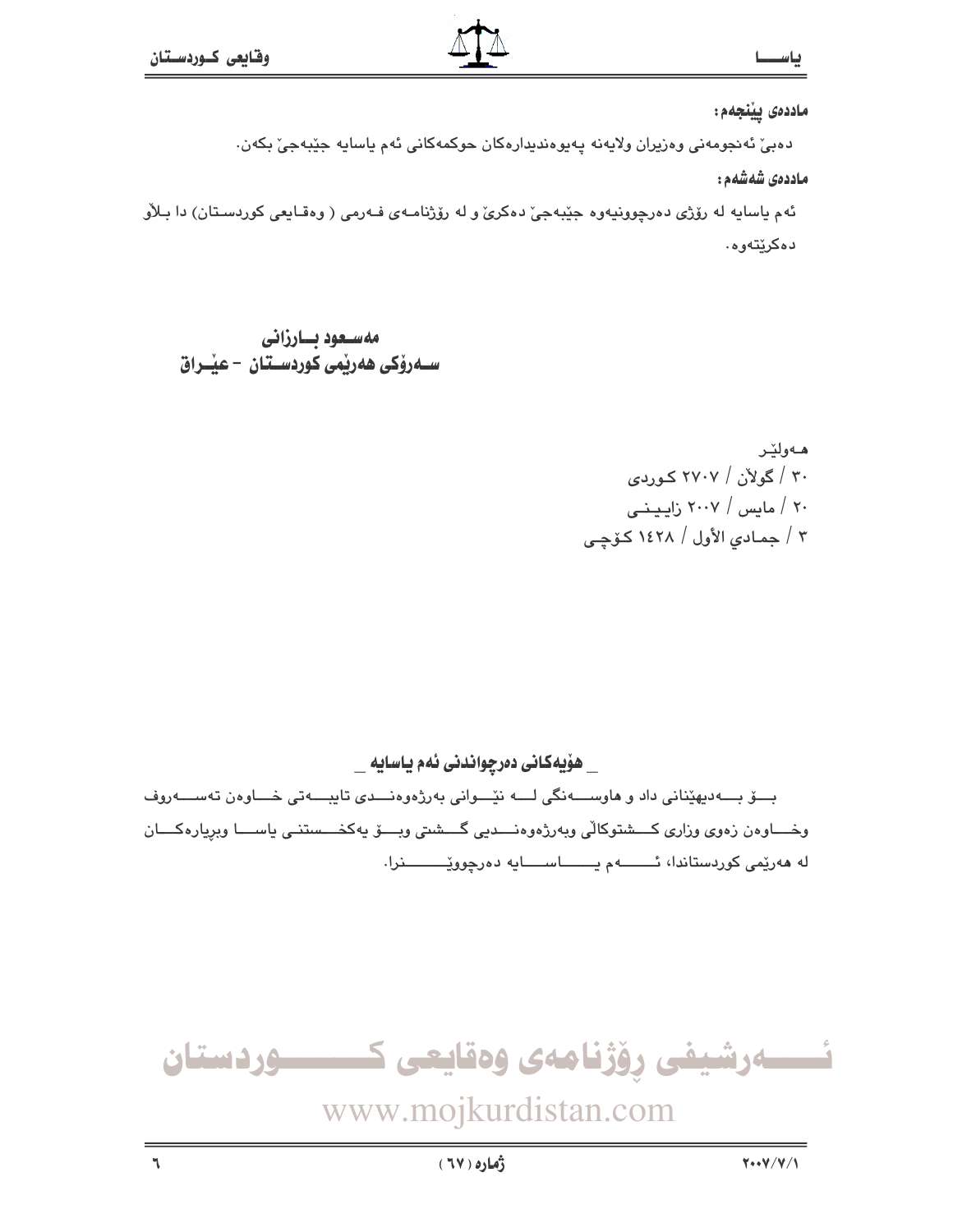هەربمى كوردستانى عبىراق سـەرۆكـايەتى ھەرپم سەرۆك

ىه نــاوى گەنــەوە بریسار<br>ژماره ( ۹ ) سائی ۲۰۰۷

یاسای دوومم ههموارکردنی یاسای یاریزمرایهتی ژمــاره ( ۱۷ )ی ساٽي۱۹۹۹ له ههريمي کوردستان ــ عيراق

بــه ینّی ئـــهو دهســــهلأتهى لــــه بـــرگـــــهى (۱)ى ماددهى (۱۰)ى (یاســـــاى ســــهرۆكايەتى هــهرێمى کوردستان – عێراق)ی ژماره (۱)ی سالّی ۲۰۰۵ی ههموارکراو پێمان دراوهو، بـه پالیشتی ئـهو پاسـاکارپیهی ئەنجومەنى نیشتمانى كوردستان – عێراق كردويەتى بريارمانىدا بە دەركردنى:

> ئاسای ژماره( ۲ )ی سالی ۲۰۰۷ یاسای دوومم ههموارکردنی یاسای پارپزدرایهتی ژماره ( ۱۷ )ی سائی۱۹۹۹ له ههرنمی کوردستان ــ عنراق

> > ماددەى بەكەم :

ماددەي شەشەمى ياساكە ھەلدەرەشێتەرەو ئەمەي خوارەوە جێى دەگرێتەرە: ماددەى شەشەم :

كۆكردنەوە لە نێوان ئەندامێتى سەندىكاو فەرمانبەرىيە گشتييەكاندا ناكرێت. ماددەي دووەم :

ماددەي پازدەمى باساكە ھەلدەوەشێتەوەو ئەمەي خوارەوە جێی دەگرێتەوە: ماددەى بازدەم:

**يەكەم:** رەسمى تۆماركردنى ناو ليستەكە وەك ئەمەي خوارەوە دەبێت.

- (٣ (٧٥٠٠٠) حەفتاو پێنج ھەزار دينار بۆ ئەو كەسەي تەمەنى لە (٤٠)سالٌ تێپەرِ بێت وزياتر لــه (٣)سـالٌ بەسەر وەرگرتنى بروانامەي بەكالۆرپۆسى ياسا يان ھاوتاكەيدا رابوردېيّ.
- ۲= (۵۰۰۰۰)پـه نجا هـهزار دينـار بـۆ ئـهو كهسـهى كهيێشتر كـارى دادوهرى يـان ووتنـهوهى وانـهى زانـسته یاساییەکانی کردبیؒ بۆ ماوەیەکی بەردەوام کەلە (۳)سالؒ کەمتر نـەبێت سـەرۆکی داواکـاری گـشتی یـان داواکاری گشتی یان رِاوێژکاری یاسایی له فهرمانگهکانی هـهرێم بـووبیٚ یـان بـۆ مـاوهی کهلـه (٥)سـالْی بەردەوام كەمتر نەبێت جێگرى داواكارى گشتى بووبێت.
- ٣– (٤٥٠٠٠) چل و پێنج هەزار دینـار بـۆ ئـهو كهسـهى تهمـهنى لـه (٤٠)سـالٌ تێنهيەريبــێ و، (٣) سـالْيش بەسەر وەرگرتنى بروانامەي بەكالۆرپۆسى ياسا يان ھاوتاكەيدا رانەبوردىبىؒ و، ھەروەھا بۆ ئـەو كەسـەش که ماوهیهك پارێزەرایەتی کردیے ٌ له (۳) سـالٌ زیاتر نەبێت.
- ٤– (٨٠٠٠٠) ههشتا ههزار دينار بۆ ئەوكەسەي كـه تەمـەنى لـه (٤٠) سـالٌ تێيەريبــێ و، مـاوەي (٣)سـالٌ بەسەر وەرگرتنى بروانامەي بەكالۆريۆسى ياسا يان ھاوتاكەيدا رانەبوردىي.

۰۵ (۹۰۰۰) نه وفد هه زار دیثان بر ابنو که سهی که پیشترا به حوکم، ناوی له لیسته که دا دورگرایی کما ای دووهم: رەسمى فَرَاوان كَردنيّ دەستەلات ( رەسمى يله بەندى) وەڭ ئەمەي خوارەوە دەبيّت: V (٣٠٠٠٠) سى مەزار دېنار له مەشقكار دورابى دورازىيان W W W W ۲=(٥٠٠٠٠) پهنجا هەزار دینار له موماریسەوه بۆ راوێژکار."

ژماره ( ٦٧ )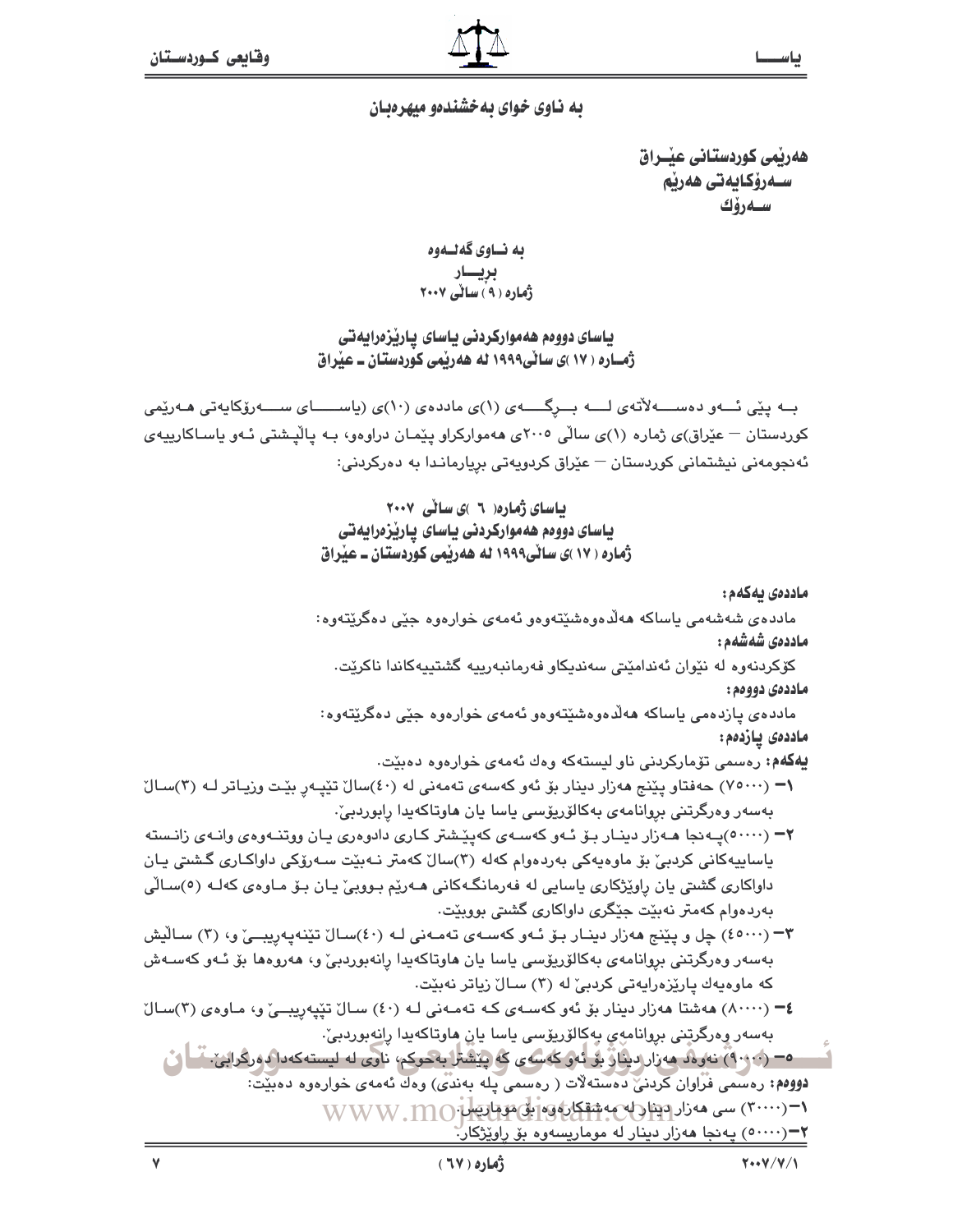سليههم: ئابوونەي بەشدار بوونى سالانە وەك ئەمەي خوارەوە دەبێت: ۱<del>–</del> (۳۰۰۰۰)سی هەزار دینار بۆ پارێزەری مەشقکار. ۲= (٤٠٠٠٠) چل هەزار دینار بۆ يارێزەرى موماریس. ۳– (۵۰۰۰۰) پەنجا ھەزار دىنار بۆ يارێزەرى راوێژكار. ماددەى سىلەم: **یهکــهم:** برگــهي (۱) لــه ( یهکــهم) ی مــاددهی شــازدهههم ههلّدهوهشــێتهوهو ئهمــهی خــوارهوه جێـی دهگرێتەوھ: ۱= بریکار کردنی خهال لهو داوا مهدهنیی و ناکوکییه دادوهرییانـهی کـه بـههایان لـه (۱۵۰۰۰۰) سـهدو يەنجا ھەزار دينار تىّ ناپەرێت. **دووهم:** بږگه ی(۳) له دوومی مادده ی شازدهههم ههالدهوهشینتهوهو ئهمهی خوارهوه جیّی دهگریتتهوه. ۲– گرێبەستى بە سىفەتى راوێژكارى ياسايى لەگەل٘ كۆميانياكانى كەرتى تايبـەت يـان مـەر يرۆژەيـەكى

پیشهسازی پـان کـشتوکالّی پـان نووسـینگهکانی قۆنتـهرات و بهڵێندهراپـهتی زانـستی و هونـهری و بازرگانی دهبهستیؒ که سهرمایهکهی له (۷۵۰۰۰۰۰۰) حهفتاو پێنج ملیو٘ن دینار تێپهر نهبێت.

ماددهۍ چوارهم:

- برگهي (أ) له (٢) له ( پهکهم)ي ماددهي شازدهههم ههلُدهوهشێتهوهو ئهمهي خوارهوه جێي دهگرێتهوه:
- أ– ئەو داوايانەي كە پەكێك لە فەرمانگەكانى دەوڵەت لاپەنێك بێت تێپداو بەھاكەي لـە (٣٧٥٠٠٠٠) سىێ مليۆن و حەوت سەدو پەنجا ھەزار دىنار زياتر نييە .

#### ماددەى يېنجەم:

مادده ی بیست و پێنجهمی یاساکه ههڵدهوهشێتهوهو ئهمهی خوارهوه جێی دهگرێتهوه:

- **بېهکهم:** لهسهر کۆميانيا نيشتيمانييه بازرگاني و پيشهسازي و کشتوکالي و خزمهتگوزاري يـان راوێژکاريپـه چ هاوبهشهکان یان خاوهن بهریرسیارییهتییهکی دیاری کراون و سهرماییهی لـه (۳۷۵۰۰۰۰۰) سـی و حـهوت مليۆن و پێنج سهد هەزار ديناركەمتر نەبىؒ و ئەو كۆميانيا بيانيانەي كە لەھەرێمدا كار دەكەن يان لقيـان تٽِدا هەپە، گرێبەست لەگەلٚ پارێزەرێك پان زياتر بېەستن بۆ ئەوەي راوێژكارى پاساپيان يېٚ بدات.
- دووهم: بری (١٥٠٠٠) یانزه هەزار دینـار غەرامـەی دواخـستن لەسـەر هـەر رۆژێِکـی دواخـستن دەسـەيێنرێت،
	- ئەگەر لايەنەكانى ناوبراو لە برگەي (يەكەم) ي ئەم ماددەيە لە جێبەجێكردنى حوكمەكانى دواكەوتن.
- **سیّیهم:** پاریّزهر بۆی نیه لهگهلٌ پتر له دوو کۆمپانیـایی نیـشتیمانی ودوو کۆمپانیـای بیـانی بـۆ مەبەسـتەکانی ناوبراوی برگەی (پەكەم)ى سەرەوە گرێبەست بكات.
- چوارهم: لهسهر ئهو لايهنانهيـه كهلهبرگـهي( يهكـهم)ي سـهرهوهدا نـاويراون رێـژهي ١٠٪ لـه جيـاتي يێشكهش کردنی راوێژکاری یاسایی پارێزەر بـۆ مـاوەی سـالٚێکی تـﻪواو بـدەن و پاشمـاوەی سـالٚیش بـۆ مەبەسـتی رەسمەكـەو نـاردنى يارەكـە بـۆ سـەندېكا تـاوەكو داھـات تۆمـارى بكـات بەسـالّى تـەواو دەژمێردرێـت،
- و د است که بارکور کرده کرد. است است که است که است این در است این در است که بارک است.<br>پینچهم: وا دادهثریت که پاریزهر گریبهستی لهگهان لایهنه ناوبراوهکانی برگهی( یهکهم)ی سـهرهوه لـه رۆژى پەسەند كرانتى گريپەستەكتا لەلاپەن سەتمايكارە ئۆل كرانولا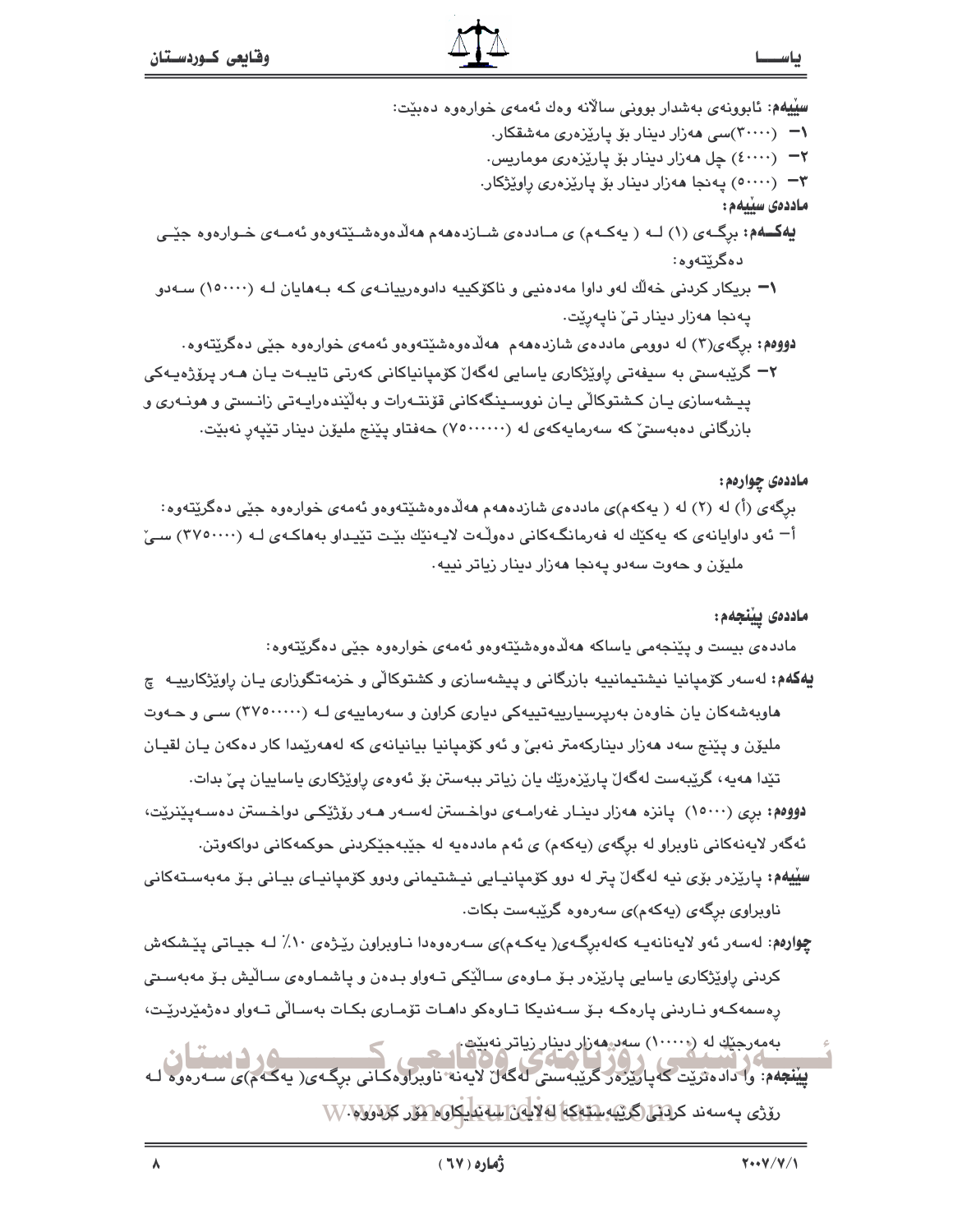#### ماددەى شەشەم :

مادده ی بیست و شهشی پاساکه ههلّاهوهشێتهوهو ئهمهی خوارهوه جێی دهگرێتهوه: ماددەى بېست وشەشەم:

نابيؒ هيچ كۆميانيايەكى پيشەسازى يان بازرگانى يان كشتوكالى يان وەبەرھێنەرى نيشتيمانى يان بيـانى تۆمار بكرێت مەتا گرێبەستى دامەزراندنى يان تۆمار كردنى لقەكانى لەلايـەن پـارێزەرێكى بەلايـەنى كـەم موماريسەوە رێكنەخرابێت.

#### ماددەي حەوتەم:

برگەي ( پەكەم) لەماددەي سى وشەش لە پاساكە ھەمواردەكرێتەوەو بەم شێوەپە دەخوێنرێتەوە:

يەكەم: دادگا حوكم بەدانانى ( إنتداب) ياێزەرێك دەدات تاداكۆكى لـەو تۆمـەتبارە بكـات كـە يـارێزەرى بـۆ داکۆکی کردن لەخۆی لەبەردەم دادگای لێکۆلێنەوەو دادگای کەتن و تاوانـەکان و نەوجـەوانان رانـە سیاردووه و دهست حـهقی پارێزهرهکهش لـه (٦٠٠٠٠) شهست هـهزار دینـار کـهمتر نـهبێت و لـه

(۱۲۰۰۰۰) سەدو بیست ھەزار دیناریش زیاتر نەبێت و ئەم یارەپەش لە گەنجینە دەدرێت.

#### ماددەى ھەشتەم:

برگهی (پهکهم) له ماددهی سی و نۆ له پاساکه ههموار دهکرێتهوهو بهم شێوهپه دهخوێنرێتهوه: يەكەم: يارێزەر بۆی ھەيە لەگەلْ بەوەكيل دانەرەكەيدا لەسەر گرێبەستێكى نووسراو يێك بێت، كەلەلايەن سەندىكاوە يەسند دەكريْت بەرامبەر بەرەسمێكى ديار كراو كە (٥٠٠٠) يێنچ ھەزار دىنارە٠ ماددەى نۆبەم :

ئەنجومەنى سەندىكا بۆى ھەيە يێرەوى ناوخۆيى بۆ رێكخستنى كاروبارەكانى سەندىكا دەربكات. ماددەى دەيەم :

کار به هيچ دهقێکی پاسايی يا بريارێك ناکرێت پێڇهوانهی حوکمهکانی ئهم پاسايه بێت. ماددەى يانزدەم :

لەسەر ئەنجومەنى وەزيران و لايەنە يەبوەندېدارەكانە حوكمەكانى ئەم ياسايە جێبەجىٚ بكەن٠ ماددەي دوانزدەم :

ئهم ياسايه له رۆژى بلاوكردنەوەي لە رۆژنامەي فەرمى (وەقايعى كوردستان) جێبەجىٚ دەكرێت.

# مەسىعود بسارزانى ســەرۆكى ھەرپمى كوردســتان – عيـْــراق

هەولێر ۳۰ / <sub>گولان</sub> / ۲۷۰۷ <sub>کوردی.</sub><br>۲۰ / مایل / ۲۰۰۳ زیدنی فرز**نیا هه ی وه قاییعی ک -9 د دستان** ٣ / جمادي الأول / ١٤٢٨ كوچيو WWW.mojkurdistan.com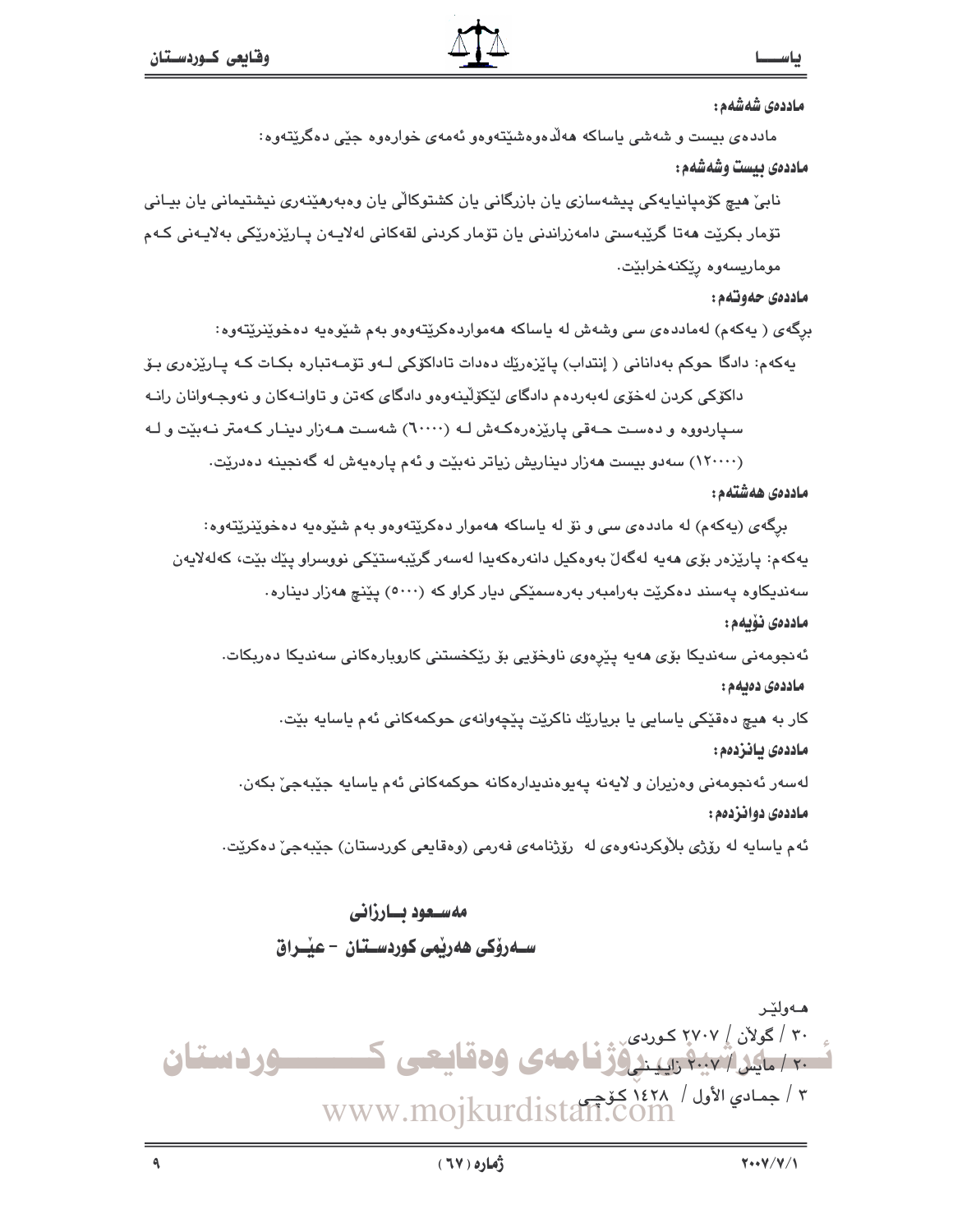#### به ناوی خوای به خشندهو میهرهبان

هەريمى كوردستانى عيــراق ســەرۆكـايەتى ھەرپم سـەرۆك

ىە ناوي گەنەوە بریسار<br>ژماره ( ۱۱ ) ساٽي ۲۰۰۷

#### باسای ماف و نیمتیازاتی کهسوکاری شههید و نهنفالکراوهکان له هەربمى كوردستان — عيراقدا

بــه پێی ئـــهو دهســــهلأتهى لــــه بـــرگـــــهى (١)ى ماددهى (١٠)ى (ياســــــاى ســـــهرۆكايەتى هــهرێمى کوردستان — عێراق)ی ژماره (۱)ی سالّی ۲۰۰۵ی ههموارکراو پێمان دراوهو، بـه پالٚپـشتی ئـهو یاسـاکارییهی ئەنجومەنى نيشتمانى كوردستان – عێراق كردويەتى بريارماندا بە دەركردنى:

### بیاسای ژماره ( ۹ )ی سائی ۲۰۰۷ یاسای ماف و نیمتیازاتی کهسوکاری شههید و نهنفالکراوهکان له هەربمى كوردستان — عيراق دا

#### بەشى يەكـەم ىنناسەكان

#### ماددەى بەكــەم:

مەبەست لەم زاراوانەي خوارەوە ماناكانى بەرامبەريانە بۆ مەبەستى ئەم ياسايە:

- ۱) <mark>مەرىم : م</mark>ەرىمى كوردستان <sup>ــ</sup> ع<u>ىراق</u>.
- ۲) وه**زارهت :** وهزارهتي كاروباري شههيد و ئهنفالكراوهكان.
	- ۳) وهزیم : وهزیری کاروباری شههید و ئهنفالکراوهکان.
- ٤) **ئەنفالكراو : م**ەر كەسێك ژيانى لە دەست دابى يان زەرەرى يێكەوتبى يان تـاكو ئێستا چارەنووسـى له ئەنجامى تاوانەكانى جېنوسايد كردن دژ بە گەلى كوردستان ناديار بى،
- ٥) **شەھىد : م**ەر كەسىيك لە خەندەقى خەباتى چەكدارىي يان لە تېكۆشانى سياسى بۆ بەرگرىي كردن لە بزووتنەوەي رزگاريخوازيى كوردستان لـه دژى رژيمـه دايلۆسـەرەكانى يـەك لـه دواي يـەك يـاخود لـه اکودیامی تارانه کانی گُرْمُه لکرزی یاخور کرده ولای جهنگی درزمنکارانه له دری گول گرزدستان اژیانی له دهست دابی و بهٔپێی نَهم پێناسهی خوارهوم پۆلین دهکرێن:<br>WWW.MO]KUrd1Stan.COM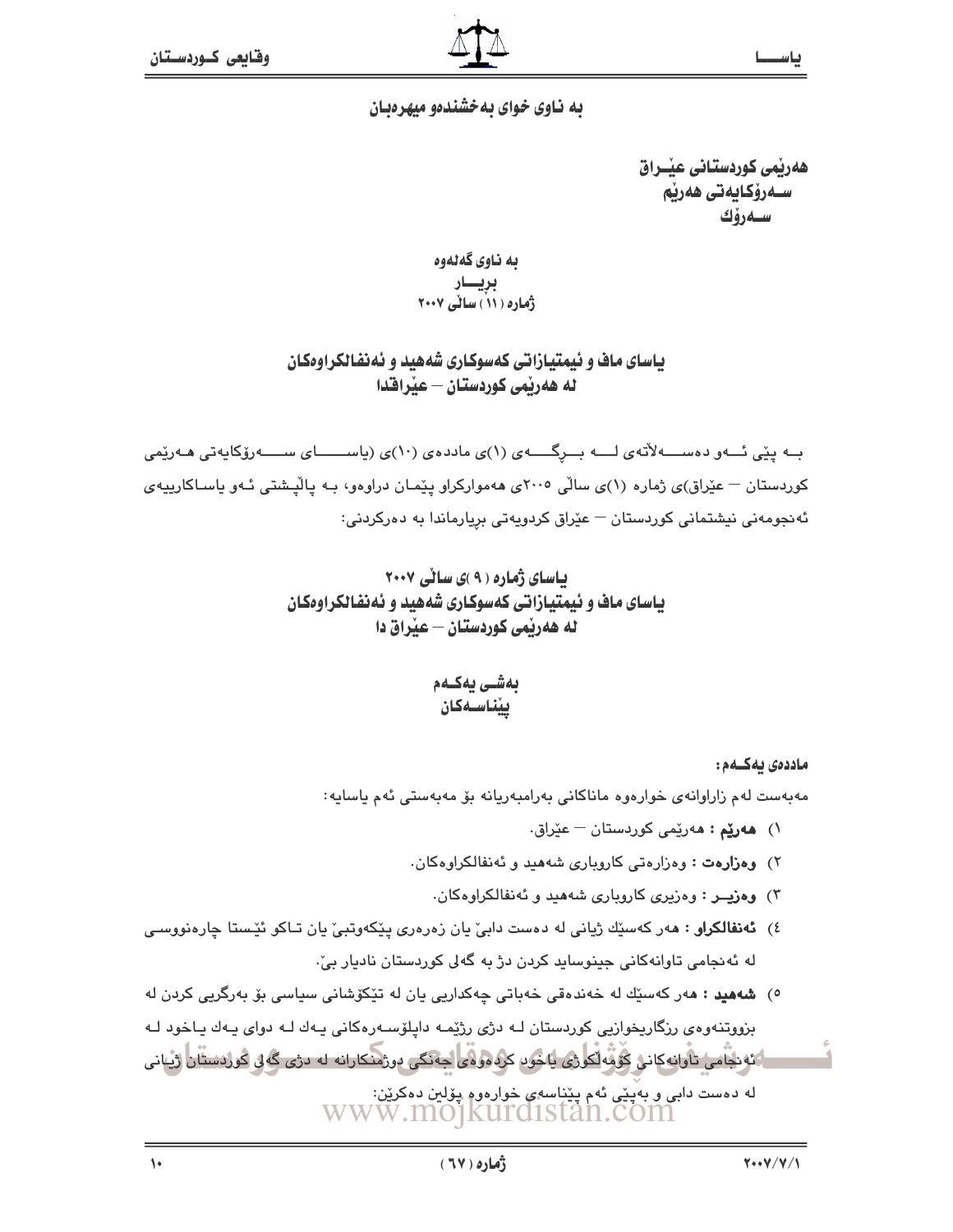- ب) **قوربانیـانی جینوسـاید** : هــهر کهسـێکی شــههید بـووبیٚ یـان ژیـانی لــه ئــهنجامی تاوانــهکانی (جینوساید) له کاتی تاوانهکانی ئەنفال یان لەبەکارهێنانی چەکی کیمیاوی یان لە کـاتی لـەناو بردنی داپلۆسەرانەی بارزانییەکان و فەيلييەكان دا لە دەست دابیؒ.
- ج) **شههيدي ماوولاتي : م**هر کهسٽکي شههيد بووييّ بان له ئهنجامي کرداري جـهنگي بـان کـاري تیرۆریی له کاتی کۆرەوە ملیۆنیەکەی گەلی کوردستان ژیانی له دەست دابیؒ.
- ٦) کهس و کاری قوربانیان و ئهنفالکراوهکان : مێرد یـان ژنـهکان ، کـورِ ، کـچ ، دایـك ، بـاوك ، بـــرا ، خوشك ، پاخود ئەوانەي شەھىد بە بريارێكى دادوەرى بەخێوى دەكردن.

#### بەشى دووەم ناميانيج وبينيه ماكيان

ماددەي دووەم :

ئامانجي ئهم باسابه دابین کردنبي ماف و ئيمتيازي کـهس و کـاري شـههيد و ئهنفالکراوهکانـه لـه گـهلّ رێزلێنـان و چاودێری کردن و پارمهتیدانیان بـه جـۆرێکی وا کـه لـه گـهلّ قـهبارهو پایـهی قوربانییـهکانی شههيدان بگوئجێ بۆ سوككردنى ئازارى كەس و كارەكانيان.

ماددەى سىيىلەم :

ئەوانىسەي دەكەونىسە بىسەر حوكمىسەكانى مىساددەي يەكسەم لىسەم ياسسايەدا، بىسە بەلگەنامىسەي فعورمی سعه لماندنیان ده چهســدِیّ و لــه کاتێکــدا ئــهو بهلّگهنامانــه نــهبوون ئــهوا دهبــیّ بــه ريگــــهى ياســــايى ديكــــه لهبــــهردهم ليژنــــهكان يــــاخود دادگــــاو لايــــهنى تايبهتمهنــــد بــــسەلمێندرێن و پێـــــشکەش بــــــه بەرێوەبەرايەتيــــــه گــــشتيەکان لـــــه يارێزگاکــــانى مــــــەرێم بكرێٟن.

#### ماددهۍ چــوارهم :

بەكلەم: ليژنەيــــەكى تايبــــەت بــــەيێى حوكمــــەكانى ئــــەم ياســــايە بــــە ســــەرۆكايەتى بەرێوەبــــەرى گـــشتى كاروبــــارى كــــارگێرى و دارايــــى و ئەنداميـــــەتى ژمارەيـــــەك لـــــە فەرمانبـــــەرانى وەزارەت كه ژمارهيان له (٤) ئەنىدام كىلەمتر نىلەبى يېكىدى بىق سىلەيركرىنى ئىلەر رەخنىلەر ئیعتیرازانــــهى كــــه لهلایـــــهن كــــهس و كــــارى شــــهمید و ئهنفالكراوهكانــــهوه و لهســــهر ئــــهو بريارانهي كه له بهريوهبهرايهتيه گشتيهكاني ياريزگاكان دهرچوون.  $:$  AD992

لیژنەی تأیبەت ئەم كارو ئەزگانەى خوارەوم بەگریتە ئەستۆ: ١) به كلاكرنت سوه ي نسب و ئيعتبرازانسته ي كنشه لسبه لايسته ن كه سب ــو کار ے، ن ٮُه نفا لکراوکانه و ۾ <sub>ا</sub>يٽشِکه ش کراول تاک<mark>و عواکمه کاني بُه ۾ يا سان " بيانگريٽ</mark>ه وه .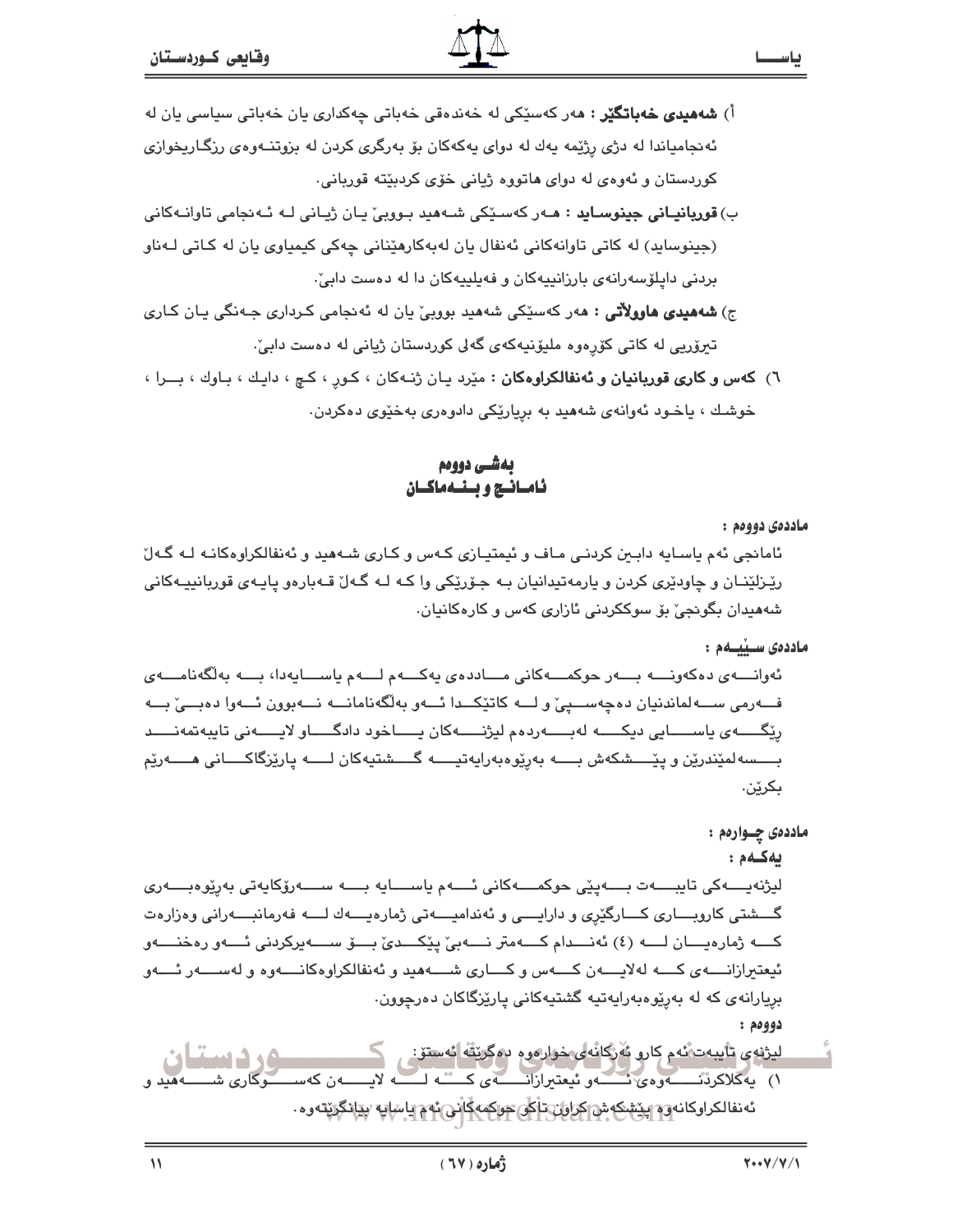- ۲) ھەر كەسێك بەرژەوەندىيەكى ھەبىؒ، بۆى ھەيە مەغدووريەتى خـۆى بخاتـە بـەردەم ليژنـەى تايبـەتى سهبارهت بهو بریارهی که دهری کردووه و لـه مـاوهی (٣٠) سـی رۆژ لـه رۆژی پێراگهپانـدنی پـان وا دادهنری که پێی راگهیهنراوه و له رووی کارگێریهوه بریاری لیژنهی بریارێکی کۆتاپیه.
	- ۳) لیژنه بریارهکهی به زۆرینهی دهنگ دهردهچووینئی و وهزیـر یهسندی دهکات.
- ٤) ھەر كەسێك بەرژوەنديەكى ھەبىؒ دەتوانیؒ يەنا بباتە بەر دادگا بۆ سەلماندنى ئەوەي كە حوكمـﻪكانى ئهم یاسایه دهیگریتهوه، دوای ئهوهی که لیژنه بریاری به رهفـزی دهدات و ، دادگـای بـهرایی لایـهنی تايبەتمەندە بۆ سەپركردنى ئـەو ناكۆكپيانـەي كـە لـە كـاتى پيـادەكردنى حوكمـەكانى ئـەم ياسـايە روودهدهن و ئەوەي كە داوا كارىيەكە پێشكەش دەكات لە پارەي رەسمى دادوەرى دەبووردرىؒ.
- ٥) بریارەكانی دادگای باری كەسپەتی قابیلی تانەلێدانن لەبەردەم دادگای تـەمىيز لـە مـاوەی (٣٠) سـی رۆژ له رۆژى يێراگەياندنى بريارەكە و بەئاگاداركراوە دادەنرىّ.

#### بەشى سێيەم یوْلین کردنی شههیدان و دیاریکردنی مووجه بوْ کهس و کارهکانیان

ماددەى يێنجـەم :

بەكلەم:

کـــهس و کــــاری شــــهمیدی خــــهباتگێرِ و قوربانییــــهکانی چــــهکی کیمیــــاوی و ئــــهنفالکراوهکان و هـاوولاتي مـاف و ئيمتيازهكـاني شـههيدان دهكـهوئ بـه پێـي پێڕهوێـك كـه ئهنجومـهني وهزيـران دەرى دەچوپنى،

#### $:$   $0.994$

ئەوانەي حوكمەكانى برگەي / يەكەم لە ماددەي شەشەم دەيانگرێتەوە ئەمامەن :

- ۱) ژن و مێـــرد.
- ٢) کــور تاکو تهواوکردنی بیست و چوار سالٌ له تهمهنی ئهگهر له خوێندن بهردهوام نهبێت.
	- ٣) کے : تاکو دامهزراندنی له فرمانێك.
- ٤) رۆلە يەككەوتەكان : رۆلەي يەككەوتە لە مەرجەكانى سەرەوەي ئەم ماددەيە بەدەردەبىن.
	- ٥) دايك وباوك.
	- ٦) براکان و خوشکهکان : لهگهلّ رهچاوکردنی برگهکانی (۳،۲)ی سهرهوه .

#### سيّيـهم:

بهشه مووجهي باوك و دايك و ژن و مێرد تا له ژياندا مابن بۆيان خەرج دەكريّت.

چوارهم :

لـــه کـــاتي برينـــی موږچـــه ی موســـته جه قی ئـــه و که ســـانهی کـــه حوکمـــه کاني ئـــه م بإســـايه دهیانگریتهوه، نهوا به شه مووچهی نهوانه ده دریته سهر نهوانهی دیکه که موسته خهقن. انفضای ز www.mojkurdistan.com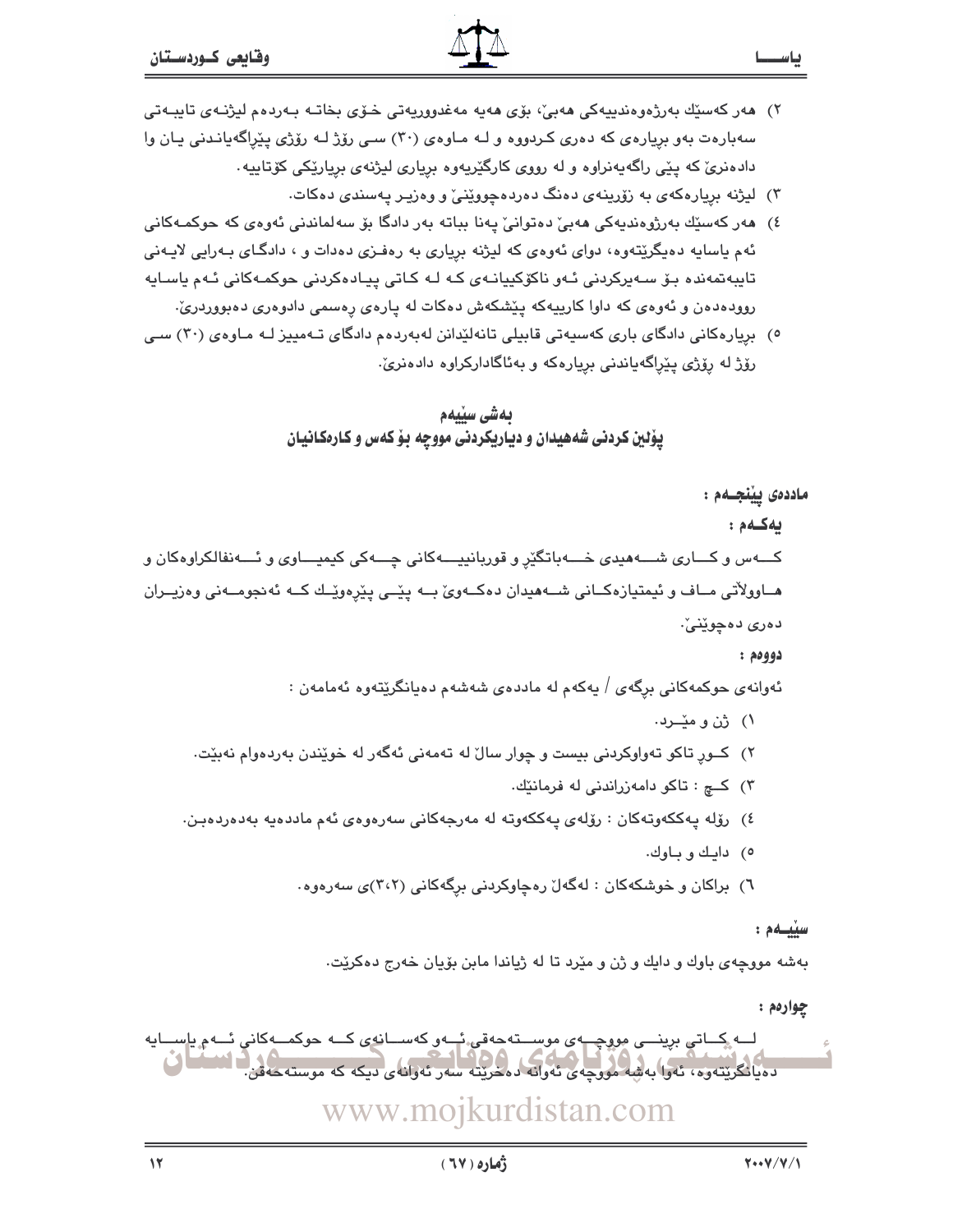ينتجلهم :

ئيستحقاقي مووچه بۆ ئەو كور و كچە دەبئ بە درێژاپى ژيانيان ئەگەر ھەر يەك لەوانە موستەحەقى تاقانە بن. شەشــەم :

مندالهکانی قوربانییانی جینوساید له مەرجەکانی که له برگەکانی (۲،۲)ی سەرەوەدا ھاتوون بەدەردەبن. ماددەى شەشەم :

**يەكەم:** مافـى دارايى وەكو يەك بەسەر موستەحەقەكاندا دابەش دەكرىّ.

دووهم : براو خوشك مووجهكانيان رادهگيري له كاتێك كه موستهحهقي له پێشتر ههبن.

#### بەشى چــوارەم ماف و تابیهتکاری کهسوکاری شههیدان

ماددەي حەوتەم :

بەكـەم :

کهس و کاری شههیدی خهباتگیّر و شههیدی جینوساید ئهم ماف و ئیمتیازانهی خوارهوهیان دهبیّت :

- ۱) خێزانــی شــهمیدی خــهباتگێر و ئــهنفالکراو پهکهپــهك پــا پارچــه زهوپــهکی نپــشتهجیٚ بــوونی پــیٚ دەدرتت.
- ۲) ئەگــەر شــەھید زیــاتر لــە ھاوســەرێکى ھــەبوو، ئــەوا ھەرپــەك لەوانــە ھــەمان مــاف و ئیمتیــازى بريار لەسەر دراوي يەك ھاوسەرى دەبێت بە يێي حوكمەكانى ئەم ياسايە٠
- ۳) له کاتي شههيد پووني زياتر له کهسٽِك لهناوخٽِزانٽِکدا، ئهوا مووجهکان بـه پٽِي پٽِرهوٽِکي تابيـهتي دەبن كە ئەنجومەنى وەزيران دەرى دەچوێنێت.

دوودم :

- ۱) رۆڵــهکانی شـــههیده ناوبراوهکــان لـــه برگـــهکانی (پهکـــهم و دووهم) لـــهم ماددهیـــهدا مینحـــهی هاوسەرى گرتنيان يې دەدريت.
- ۲) حکومــهت خــهرجي خوێنــدني رۆڵــهکاني شــههيد لـــه قوتابخانــهو زانکــۆ ئههليــهکان لــه نــاو هەرێمىدا بــه پێــی هـــهل و مـــهرجی بریـــار لهســـهر دراو لـــه لایـــهن وەزارەتــی خوێنــدنی بــالاو لێػۆلێنەوەى زانستى و پەروەردەوە دەگرێتە ئەستۆ.
	- ٣) ڪومهت ئەرك ومەسرەفى ھێنانەوەي تەرمى شەھىد لە دەرەوەي ھەرێم دەكێشێ.
		- ٤) جێماوي شەھىد لە باجى تەرىكەي بريار لەسەر دراوى تەرىكەكان دەبووردرىّ.
- ٥) ژمارەپـﻪك ﻟـﻪ ﻛﻮﺭﺳـﻲ ﺧﻮێﻨـﺪﻥ ﺑـﯚ ﺭﯙﻟـﻪﻛﺎﻧﻲ ﺷـﻪﻫﭙﺪﺍﻧﻲ ﺧـﺎﻭﻩﻥ ﺑـﻪﻫﺮﻩﻱ ﺯﺍﻧـﺴﺘﻲ ﻟـﻪ ﺩﻩﺭﻩﻭﻩﻱ

هــهرێم تــهرخان دەكــرێن و ئەمــەش بــه هاوئاهــەنگى دەبــێ لەگــەلٚ وەزارەتــى خوێنــدنى بــالاْ و اتزرتنوه دسترهوتيا هاى وهقاسعى **مستقرر در ستان** 

٦) کــهس وکــاری شـــهمیدان لـــه کرێـــي پـــشکینن و چارهســـهر کــردن لـــه نهخوّشــخانهو مهلبهنــده<br>WWW.INO1KUI\*CIStan.COM تەندروستيەكانى ُ حَكَومَەت لَهُ نَاوْ هَەرَيِّمَداً دُەبْوورْدْرَيْنَ.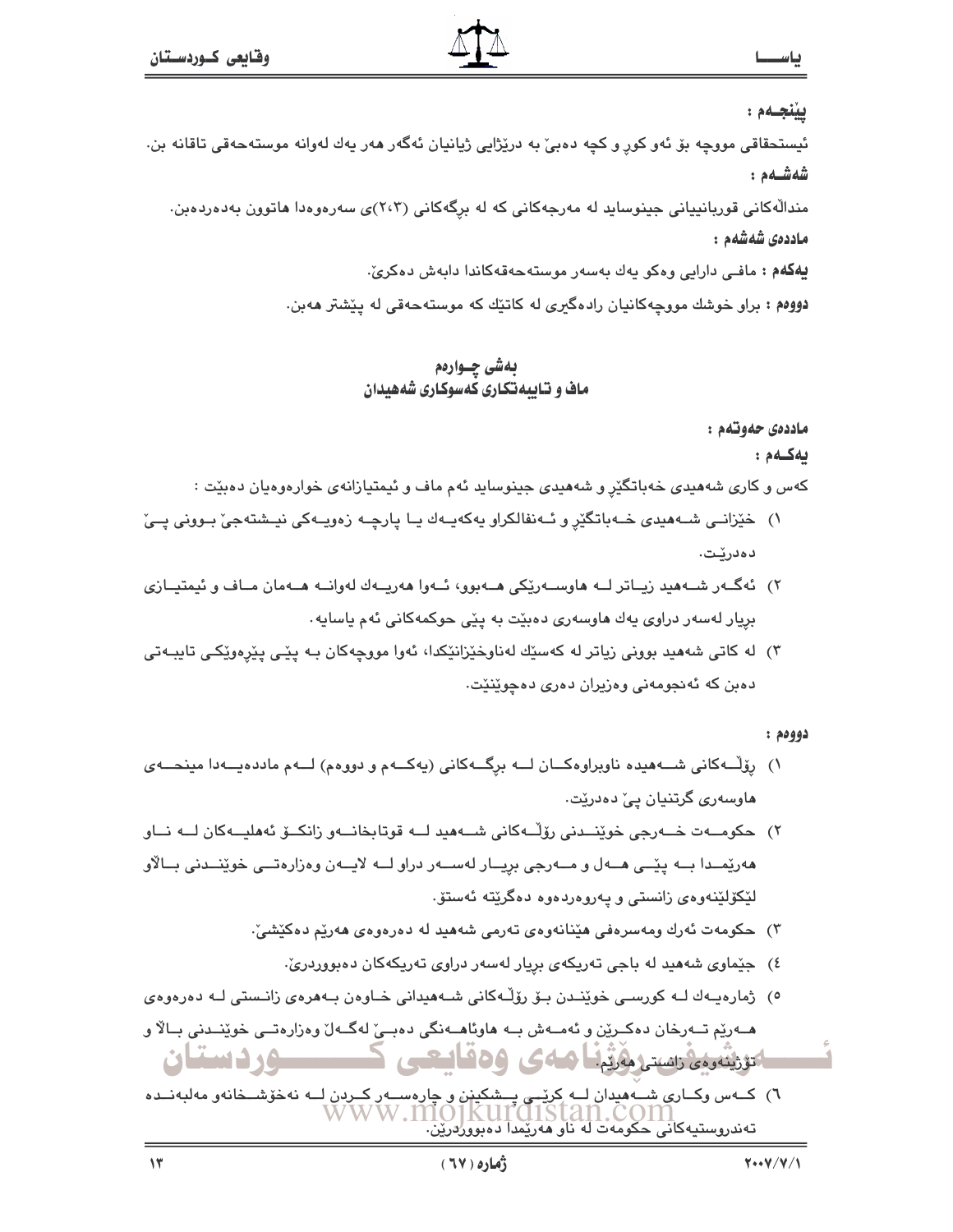- ۷) حکومهت کرێی چارهسهرکردنی کهس وکاری شههیدان بهراپورتێکی لیژنهی پزیشکی بـه پێـی یاسـاو يێرەو دەگرێتە ئەستو.
- ۸) وەزارەت سندوقێك دادەمەزرێنىێ بە ناوى سندووقى يارمەتيدانى كەس وكـارى شـەھىد و قوربانييـانى جينوسايد تاکو پشگيرييان بکرێت وياريدەيان بدرێت بۆ بنياتناني پرۆژەکان.

ماددەى ھەشتەم :

وەزير بۆی ھەيە رێنمايي پێويست بۆ ئاسانكاری جێبەجێ كردنی حوكمەكانی ئەم ياسايە دەربچوێنێ٠. ماددەى نۆيەم:

کار به هێچ دەقێکی ياسايی يان بريارێك ناکرێت گەر لە گەلٚ حوکمەکانی ئەم ياسايە ناکۆك بێت٠ ماددەى دەئلەم:

دەبيٰ ئەنجومەنى وەزيران ولايەنە يەيوەندىدارەكان حوكمەكانى ئەم ياسايە جێبەجيٚ بكەن٠

ماددەى يازدەم :

ئـهم ياسـايه لـه رۆژى دەرچـوونيەوە كـارى پێـدەكرىّ ولـه رۆژنامـەى فـەرمى (وەقـايعى كوردسـتان) بـلاو دەكرٽتەوھ.

> مەسىعود ئىبارزانى ســهروْکی ههریمی کوردســتان – عیـّــراق

> > هەولێر ۲۷/ گولان / ۲۷۰۷ کوردی ۱۷/ مایس / ۲۰۰۷ زایینی ٣٠/ ربيع الثاني / ١٤٢٨ كۆچى

ھۆيەكانى دەركردنى ئەم ياسايە

هەرێمی کوردستان بە سەردەمێکی يەك جار سەختدا تێپەرپوە کە مێژوو ماوتای نەدىوە، چـونکە رۆڵـەکانی هەرێم تووشی کوشـتن و برینێکـی رۆر بـوون بـه دەسـت رژێمـه پـهك لـهدوای پهکـهکان وبهچـهکی کیمیـایی و عهسکهری گوند ودیهاتهکانیان له کاتی ههلّمهتهکانی ئهنفاله بهد ناوهکان ویران کراون و زۆربهی دانیشتووانی بوونهته قورباني ئەو پەلامارانە و زيانێکي زۆر بە چێزانی ئەو شەھىدانە گەيشتووە کە گەلێك گرفتــی سـەختى ئاويتەيان تورش بورە و له پيتاو بـه حـي گەيانـدنى بەشليكى بـجوك رەك رەفادارييـەك بـق ئەرانـەي خويـان دەرچوێنرا.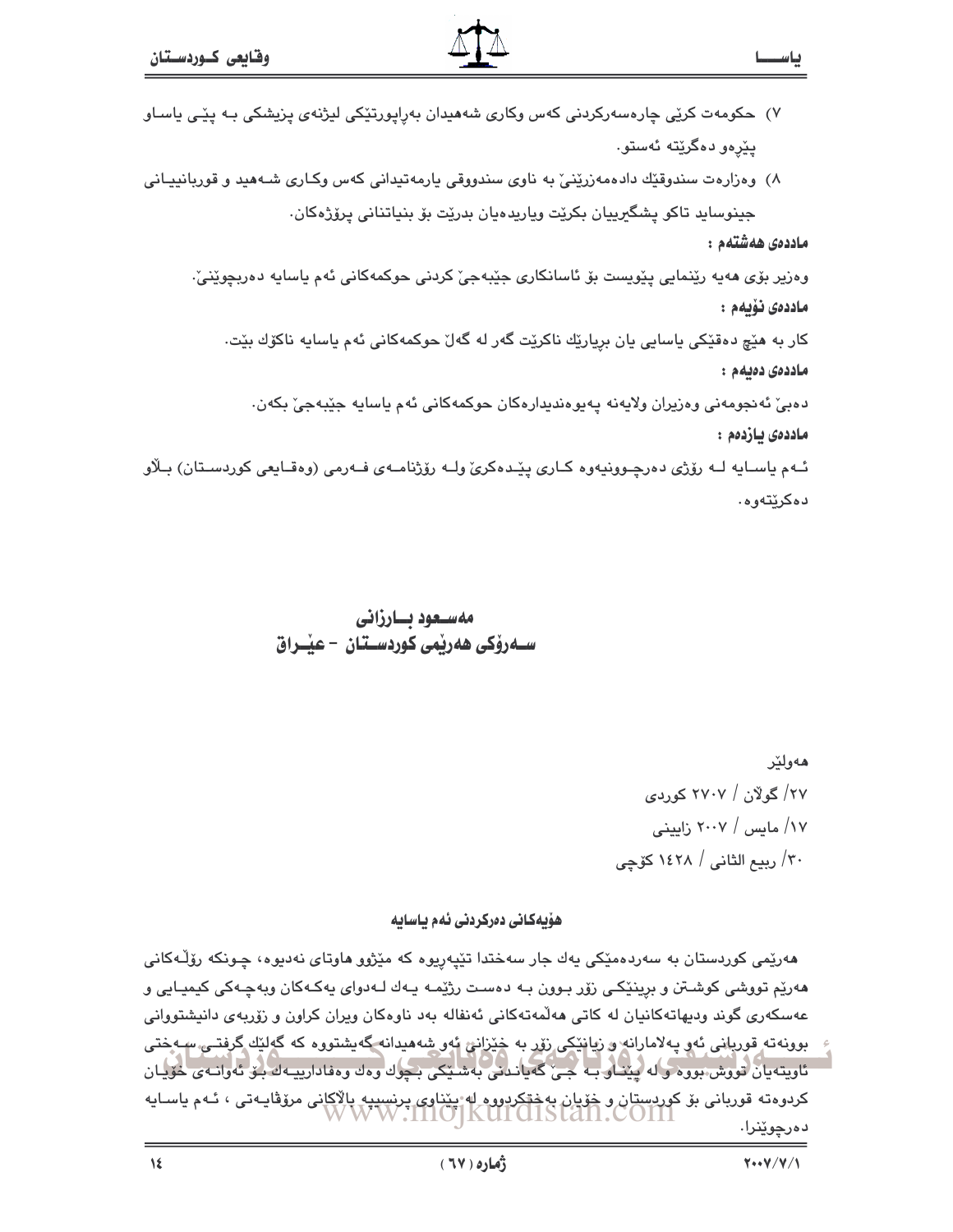#### يسم اللبه الرحمن الرحيم

إقليم كوردستان – العراق رئاسة الأقليم الرئيس

قسرار المجلس الوطني الكوردستاني رقسم ١٠ لسسنة ٢٠٠٦

وفـقـــاً للصلاحيـــات الممنــوحــــة لنا فــى الفقرة الأولى من المادة العاشرة لقانون رئاسة إقليم كوردستان – العراق رقم (١) لسنة ٢٠٠٥ و بناءاً على ما شرعه المجلس الـوطني لكوردسـتان – العـراق في جلـسته المرقمـة (٢٢) و المنعقدة في ٢٠٠٦/١٢/٢٠ قبررنا إصدار:

قـــرار<br>رقـــم ۱۰ لســـــــــة ۲۰۰٦

أولاًً :- إيقاف العمل بقرار مجلس قيادة الثورة العراقي المنحل المرقم (٣٦٨) بتـأريــخ ١٩٩٠/٩/٩. **ثَـانيـاً** :- لايعمل بأى نص يتعارض وأحكام هذا القرار. لْتَالِمَـَّأَ:- على مجلس الوزراء والجهات ذات العلاقة تنفيــذ هذا القرار. رابِعاً :- ينفذ هذا القرار من تأريخ نشره في الجريدة الرسمية (وقائم كوردستان).

مسعود بــارزاني<br>رئيــس افليــم كوردسـتـان ـ العــراق

مەولتى ١٠٤/ يەڧرانىسار / ٢٧٠٦ كۈردىيــة. ٢٠٠٦/١٢/٢٥ ميلادية. ٠٥/ ذي الحجــة / ١٤٢٧ هجـريــة.

ئــــــهرشیفی رۆژنامەی وەقايعی ک ــــودستان

www.mojkurdistan.com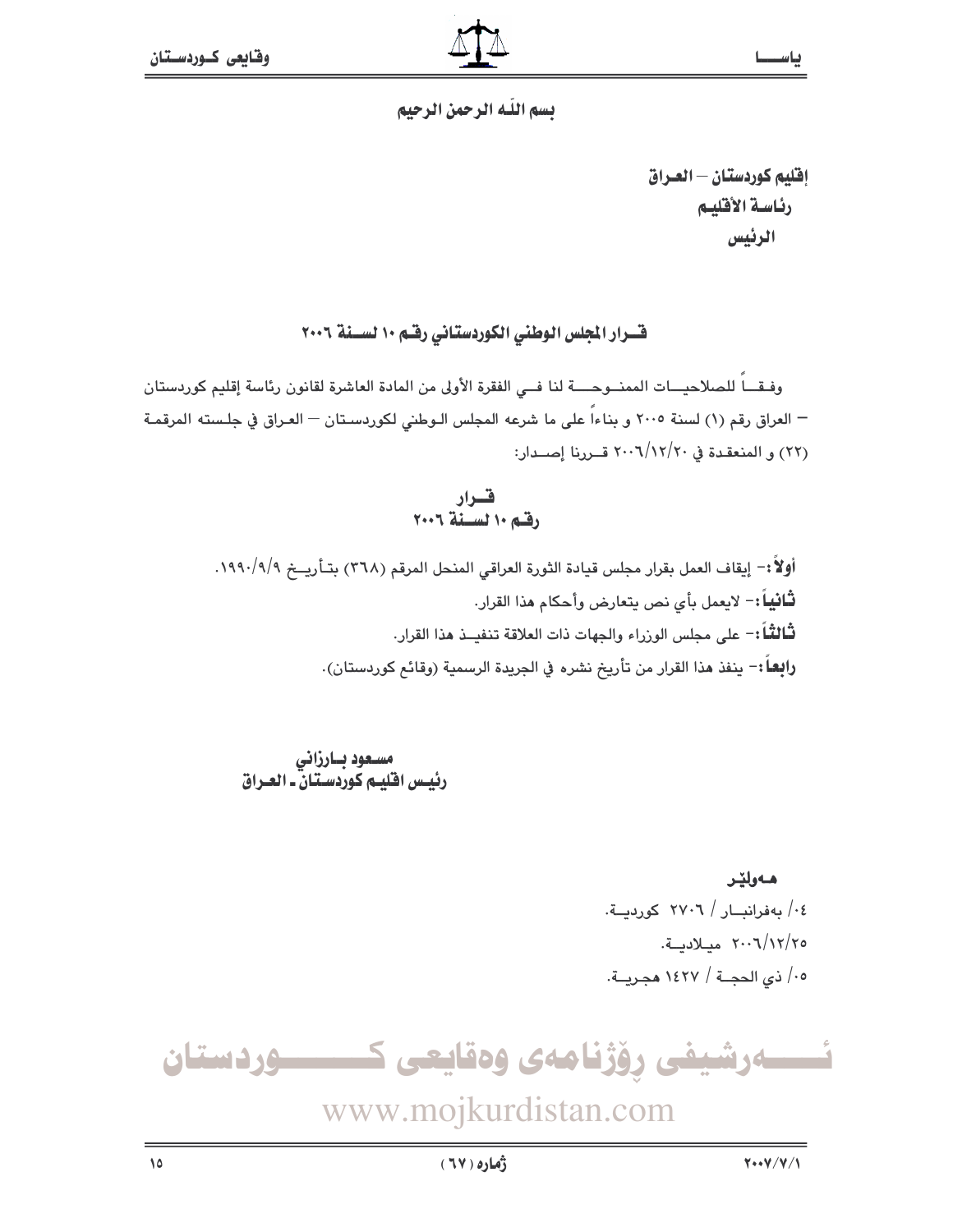#### يسم اللّه الرحمن الرحيم

إقليم كوردستان — العـراق رئاسة الأقليم الرئيس

بأسم الشّعب 

فانسون العضو العسام في افليم كوردستان ـ العسراق

وفقـــاً للـصلاحيــات الممنــوحــــة لنـا فـــي الفقـرة الأولى مـن المـادة العاشـرة لقـانون رئاسـة إقلـيم كوردستان — العــــراق رقــــم (١) لســــنة ٢٠٠٥ المعـدل و بناءا على ما شرعه المجلس الـوطني لكوردسـتان — العراق في جلسته المرقمة (٦) و المنعقدة في ٢٠٠٧/٤/١٠ قــررنا إصــدار:

#### قانيون رقم (٤) لسنة ٢٠٠٧ قـانــون العضـو العــام في افـليم كـوردسـتـان ــ العـــراق

المادة الأولى: يعفي عفوا عاما المحكومون (النزلاء والمودعون) في القضايا التي تتم المصالحة بين اطرافها امام القضاء.

المادة الثنانية :

تخفض عقوبة المحكومين بالاعدام في القضايا التي تتم المصالحة بين اطرافها امام القضاء الى السجن المؤبد.

المادة الثنالثة :

تخفض عقوبة المحكومين بالسجن مدى الحياة الى السجن المؤبد.

المادة الرابعة :

تخفض مدة العقوبة المحكوم بها (للنزلاء والمودعين) في دوائر الاصلاح الاجتماعي في اقليم كوردستان بنسبة ٣٠٪ من مدة العقوبة الاصلية الصادرة بحقهم في القضايا التي لم تتم المصالحة فيها بين اطرافها امام القضاء وتعتبر المدة المخفضة بمثابة مدة مقضية في دائرة الاصلاح الاجتماعي لاغراض الافراج الشرطي.

المادة الخامسة:

توقف الاجراءات القانونية بشكل نهائي في مرحلتي التحقيق والمحاكمة في جميع الجرائم الواقعة قبل تاريخ صدور هذا القانون إذا تمت او تتم المصالحة ببن اطرافها امام القضاء. المادة السادسة:

يعفي عفوا عاما المحكومون في جرائم المخالفات وتوقف الاجراءات القانونية بحق المتهمين فيها.

المادة السائعة :

لا تسري احكام المواد(٤,٤,٢,١)مِن هذا القانون على المجكومين العائدين ومرتكبـي الجرائم التالية: الگانان شى روزنامەي ۋەئانتى

ثانياً: قتل الاجانبِ العاملين في الاقليم.<br>ثالثاً: القتل المقترن بالسرقة WWW.MOjkurdiStan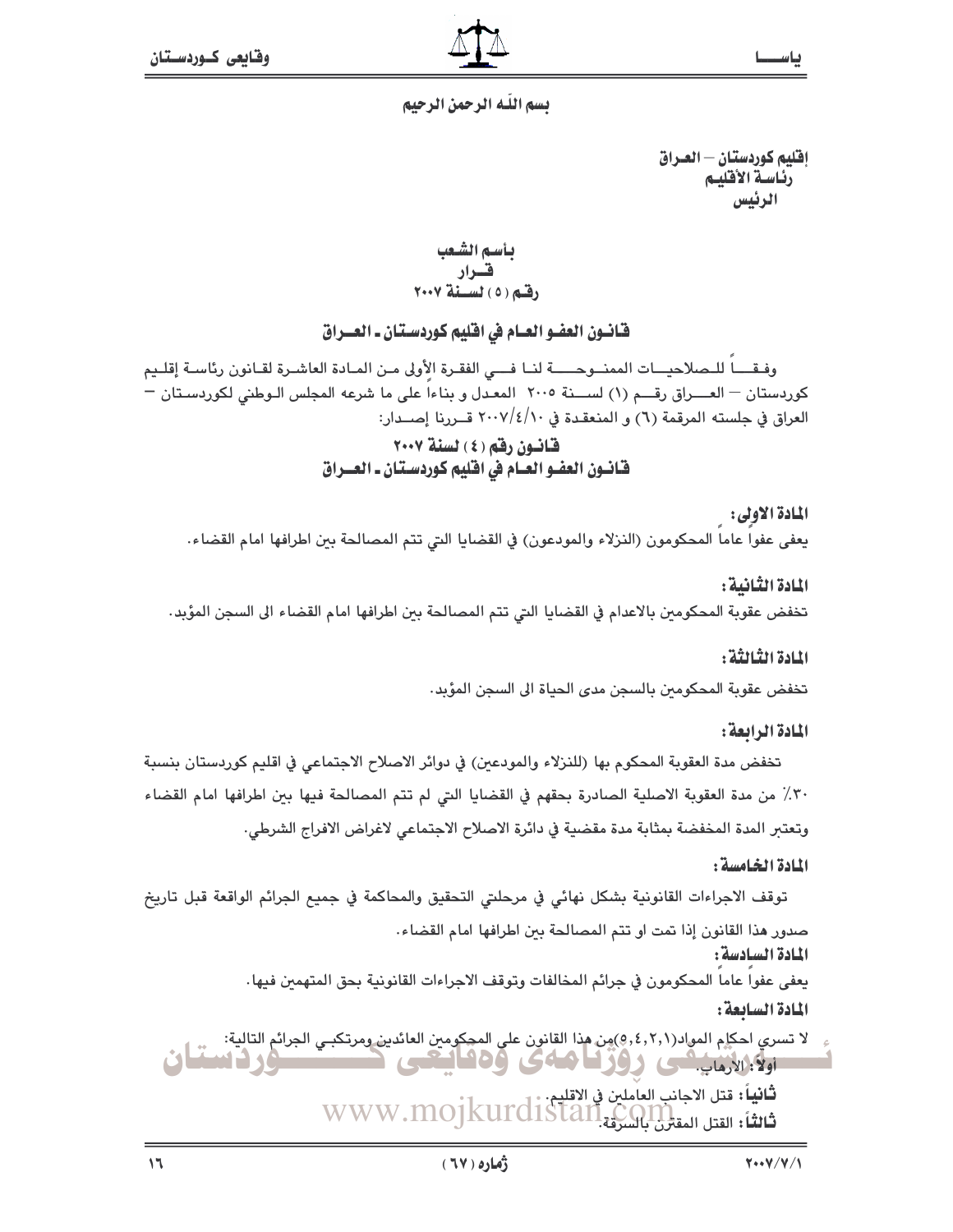**رابعا:** الاتجار بالمخدرات. خامساً: الجرائم الماسة بامن الاقليم الداخلي والخارجي. سادساً: اختلاس اموال الاقليم . سابعاً؛ التزوير في المحررات الرسمية المتعلقة باقتصاد وامن الاقليم. **ثـّامنــ**اً : تـزوير وتـزييف العملات. قاسعاً: الرشوة. عاشراً: الاغتصاب واللواطة والزنا بالمحارم. حادي عشر: القتل بذريعة بواعث شريفة (غسل العار).

#### المادة الثامنة :

تعتبر المصالحة ببن اطراف الدعوى متحققة اذا:

أولاً: كان المشتكى أو المدعي بالحق الشخصي قد تصالح وتنازل عن حقوقه الشخصية في نفس الدعوى التي صدر فيها الحكم.

ثَّانياً: أو تنازل عن حقوقه الشخصية بعد صدور الحكم امام القضاء أو خلال ستين يوما من تاريخ صدور هذا القانون وتقرر المحكمة شمول المحكوم بالاعفاء واطلاق سراحه.

#### المادة التاسعة :

لا يستفيد من احكام هذا القانون النزلاء والمودعون الذين استفادوا من قرارات تخفيض العقوبة الصادرة بتواريخ سابقة على تاريخ صدور هذا القانون.

#### المادة العاشرة:

يستفيد من أحكام هذا القانون المحكومون الذين صدرت بحقهم احكام غيابية ويسلمون انفسهم أو يتم إلقاء القبض عليهم خلال مدة ثلاثين يوما من تاريخ صدور هذا القانون.

#### المادة الحادية عشرة:

اذا عاد المستفيد من الموقوفين أو المحكومين من احكام هذا القانون خلال(ثلاث سنوات) من تاريخ اطلاق سراحه الى ارتكاب جريمة وعوقب من اجلها من قبل المحكمة المختصة بالحبس مدة لا تقل عن (٣) ثلاث سنوات ، يلغي قرار الاعفاء أو التخفيض وينفذ بحقه كامل العقوبة الساقطة عنه اذا كان الفعل الذي ارتكبه جناية ونصف مدة العقوبة اذا كانت الجريمة جنحة. كما يلغي قرار إيقاف الاجراءات الذي تمتع به بموجب احكام هذا القانون وتستأنف الاجراءات بحقه في القضية التي اوقف فيها .

#### المادة الثانية عشرة:

تشكل لغرض تنفيذ احكام هذا القانون لجنة برئاسة حاكم لا يقل صنفه عن الصنف الثاني يتم تنسيبه من قبل وزير العدل وعضوية ممثلين عن كل من وزارات الداخلية والعمل والشؤون الاجتماعية وحقوق الانسان وهيئـة — الاشراف العدلي، ورئاسة الادعاء العام لمتابعة تتنفيذ لحكام هذا القانون وكذلك متابعة قضايا لجميع الموقـوفين في اقليم كوردستان بغية الإسراع في انجاز معاملاتهم وقضاياهم على ان تُنجز إعمالها خـلال مـدة اقـصاها تـسعون يوما من تاريخ صدور هذا القانون وبانتهائها تعتبر اللجنة منحلة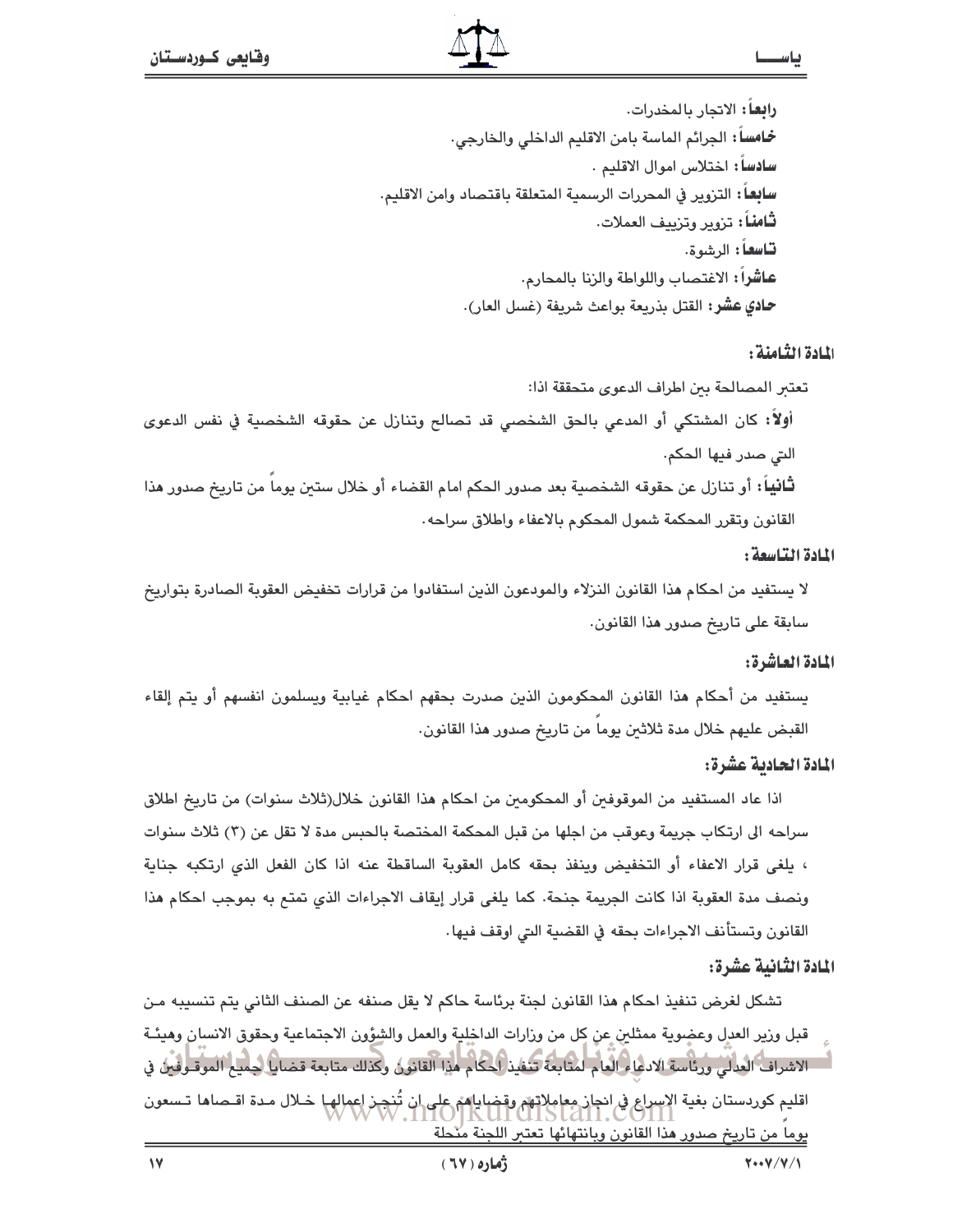#### المادة الثَّالثَّة عشرة:

تسرى احكام هذا القانون على القضايا والوقائع السابقة على تاريخ صدوره .

#### المادة الرابعة عشرة:

على مجلس الوزراء والجهات ذات العلاقة تنفيذ احكام هذا القانون.

#### المادة الخامسة عشرة:

ينفذ هذا القانون اعتبارا من تاريخ اصداره وينشر في الجريدة الرسمية (وقائع كوردستان).

مسعود بـارزاني رئيس اقليم كوردستان ـ العبراق

> هەولتر ۲۹/ نـهوروز / ۲۷۰۷ کوردبــة ١٨ / نيسان / ٢٠٠٧ ميلاديــة ١ / ربيـــع الشانــي / ١٤٢٨ هجـريــة

#### الاسياب الموجية

بما ان الهدف الاساسي من العقوبة هو اصلاح الجاني وتقويم سلوكه ونظرا لان المحكومين الذين يشملهم هذا العفو قد قضوا مدة معينة في مؤسسات الاصلاح الاجتماعي وبغية اعطاء الفرصة لاعادتهم الى المجتمع عن طريق اطلاق سراحهم أو تخفيض مدة محكومياتهم وإيقاف الاجراءات القانونية لمن هم في مرحلة التحقيق والمحاكمة وبمناسبة اعياد نوروز وأذار وتقديراً لسلطات الاقليم لهذه المناسبات التاريخية ولبعث السرور في قلوب المتصالحين وذوي المحكومين والمودعين من الاحداث فقد شرع هذا القانون.



# www.mojkurdistan.com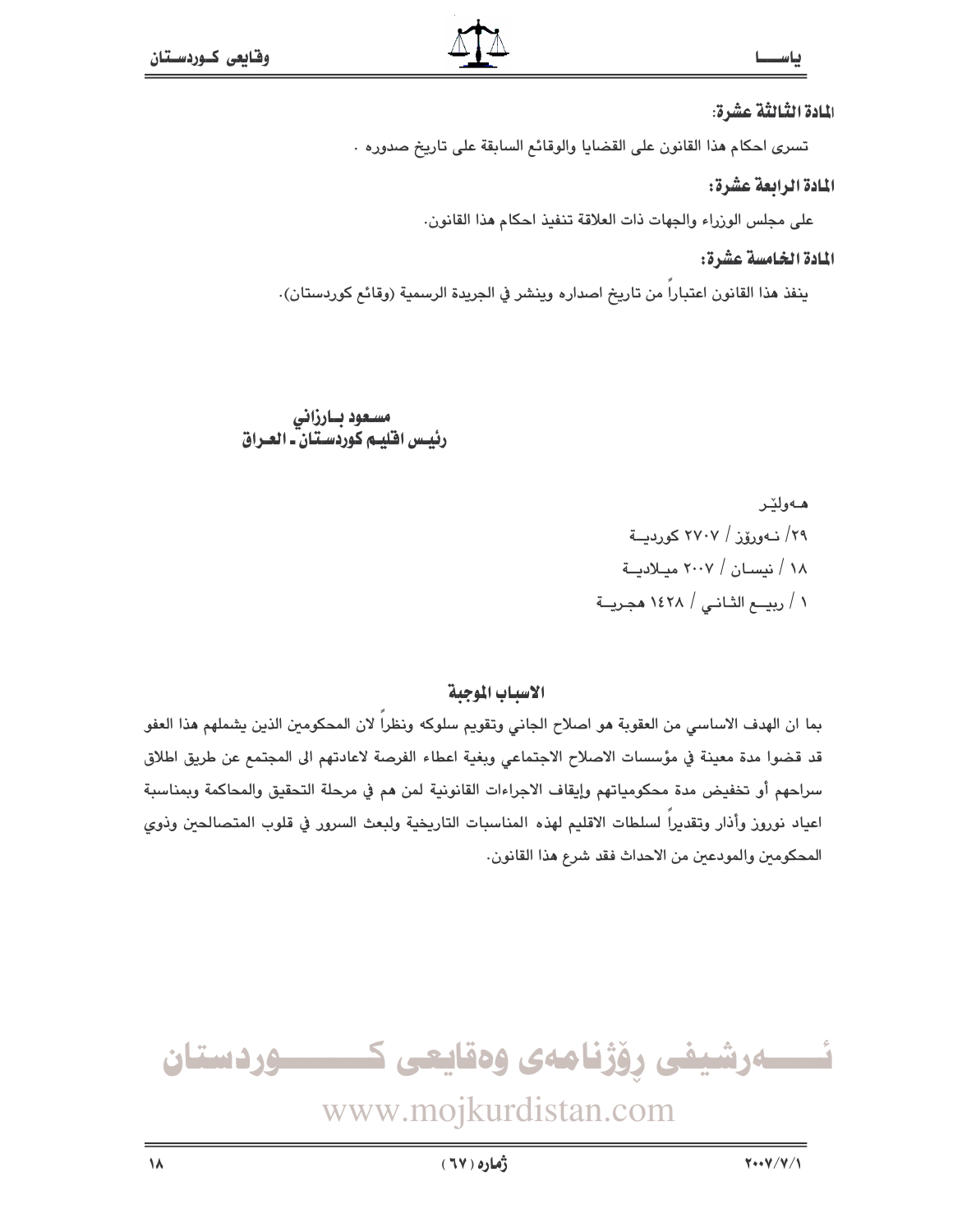يسم اللَّه الرحمن الرحيم

إفليم كوردستان – العـراق رئاسة الأقليم الرئيس

بأسم الشعب ه<br>رفقه ( ۸ ) نسبتة ۲۰۰۷

قانون التعديل الاول لقانون رقم ( ٣ ) لسنة ( ١٩٩٨)قانسون اطفاء وافسراز الاراضى داخسل حسدود البلديسات

وفيقـــاً للصلاحيـــات الممنــوحــــة لنا فـــى الفقرة الأولى من المادة العاشرة لقانون رئاسة إقليم كوردسـتان — العـــراق رقـــم (١) لســـنة ٢٠٠٥ المعــدل و بنـاءا علـى مـا شـرعه المجلـس الـوطني لكوردسـتان — العـراق قررنا إصدار:

> قانون رقسم (٥) لسنة ٢٠٠٧ قـّانون التعديل الأول لقـانون رقم ( ٣ ) لسنة ( ١٩٩٨)قـانسون اطفـاء وافسراز الاراضي داخسل حسدود البلديسات

> > المادة الأولى:

تعدل الفقرة (٢) من المادة الثانية من قانون اطفاء وافراز الاراضـى داخـل حـدود البلـديات رقـم(٣) لـسنة ١٩٩٨ وتقرأ كالآتي:

٢٦- يعوض صاحب الحقوق التصرفية في تلك الاراضي بنسبة قدرها(١٢٪) من مجموع مساحة الارض المطفأ حق التصرف فيها وتسجل باسمه ملكا صرفا.

> المادة الثنانية : تعدل الفقرة (٢) من المادة الثالثة وتقرأ كالآتي:

٢– يتم تعويض صاحب تلك الارض عيناًبنسبة قدرها (٢٠٪) من مجمـوع مـساحة الارض الـتي ستـسجل باسـم البلدية وتكون المساحة الممنوحة له مفرزة بما لا يتعارض مع الاستعمالات المقررة لها.

النادة الثنالثة :

تسري أحكام هذا القانون على كافة الاراضي داخل حدود البلدية التي لم تكتسب قراراتها الدرجة القطعية.



لا يعمل باي نص قانوني او قرار يتعارض واحكام هذا القانون.<br>WWW.MO | KUI CHSTAII. COIII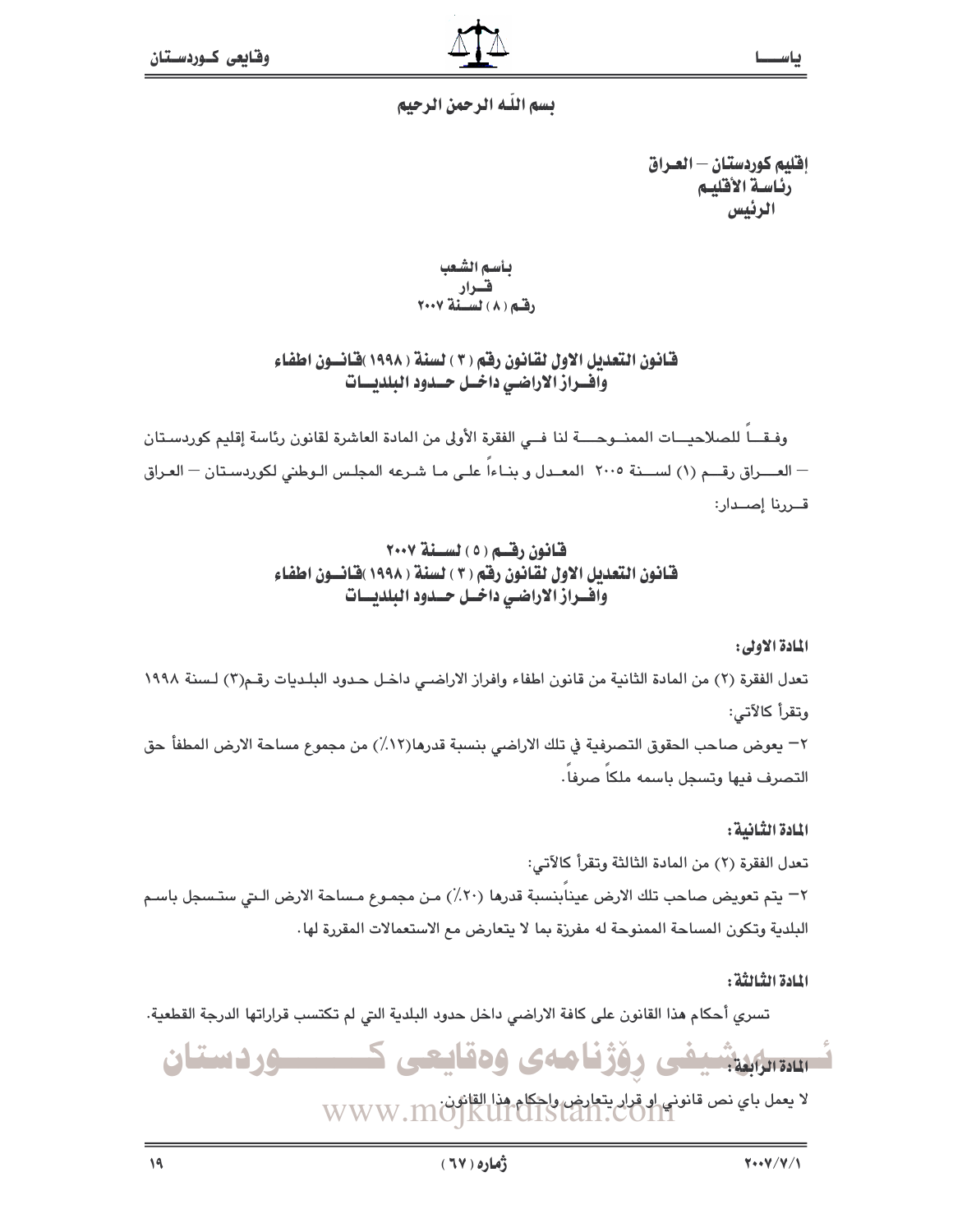#### المادة الخامسة :

على مجلس الوزراء والجهات ذات العلاقة تنفيذ احكام هذا القانون.

#### المادة السادسة:

ينفذ هذا القانون اعتباراً من تاريخ إصداره وينشر في الجريدة الرسمية (وقائع كوردستان).

# مســــود بـــارزاني<br>رئيــس افـليــم كـوردســتـان ــ الـــــراق

هەولێر ۳۰ / گولان / ۲۷۰۷ کوردت ٢٠ / مابس / ٢٠٠٧ ميلاديــة ٣ / جمادى الاول /١٤٢٨ هجـريـــة

#### الاسباب الموجبة

بغيـــة تحقيـــق العدالـــة والتـــوازن بــــين المـــصلحة الخاصـــة لاصـــحاب حـــق التـــصرف ومـــاليكي الاراضــــى الزراعيــــة والمــــصلحة العامــــة وتوحيـــد القـــوانين والقـــرارات في اقلـــيم كوردســـتان فقـــد شرع هذا القانون.

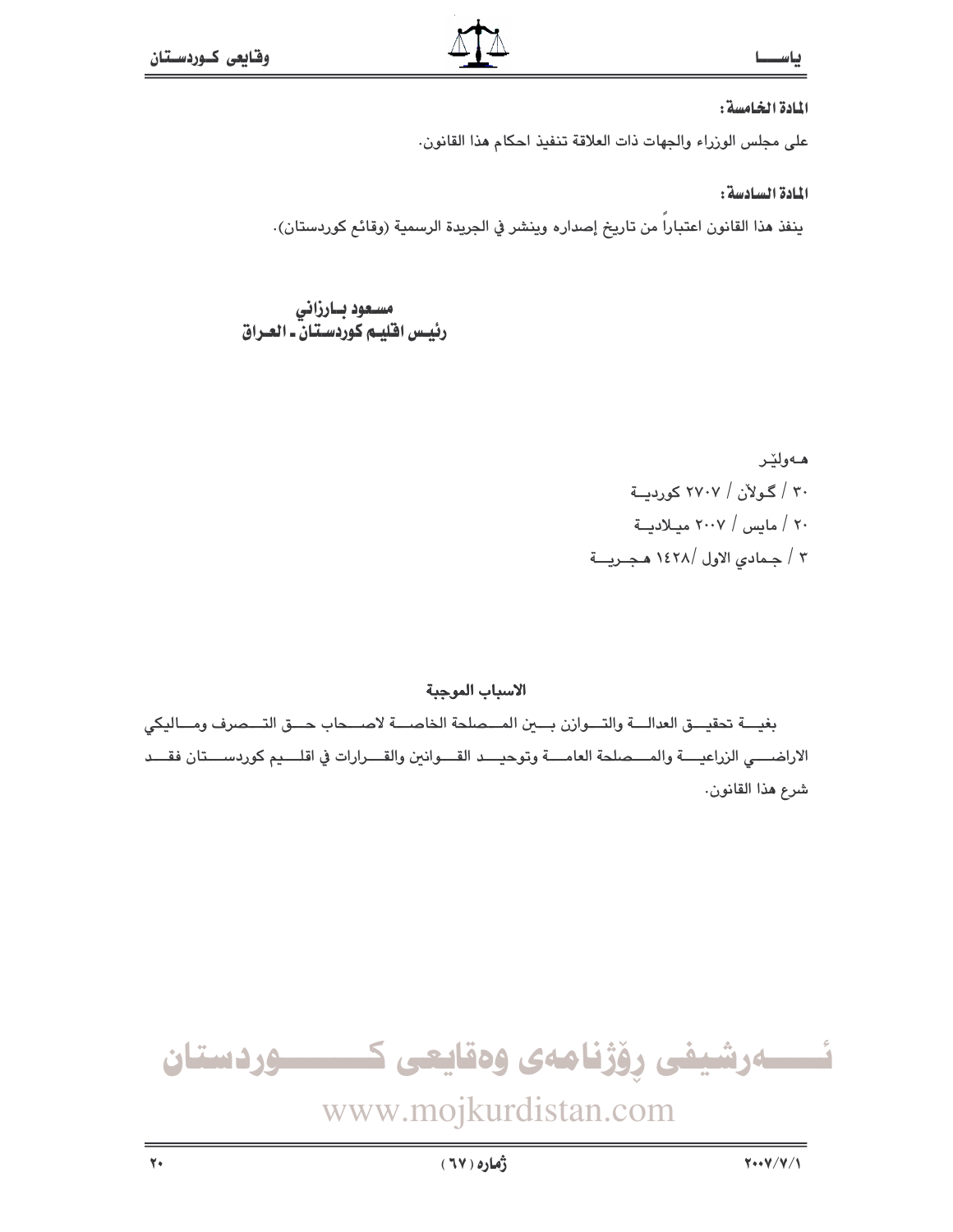#### يسم اللّه الرحمن الرحيم

إقليم كوردستان — العراق رئاسة الأقليم الرئيس

يأسم الشّعب 

قانون التعديل الثاني لقانسون المحاماة رفق (١٧) لسنة (١٩٩٩)

وفقسا للهصلاحيات الممنوحسسة لنسا فسو الفقرة الأولى مسن المسادة العاشيرة لقيانون رئاســـة إقلــــيم كوردســــتان – العـــــــراق رقـــــــم (١) لـــســـنة ٢٠٠٥ المعــــدل و بنــــاءاً علــــى مـــا شرعه المجلس الوطني لكوردستان – العراق قــررنا إصــدار:

#### قانون رقم (٢) لسنة ٢٠٠٧ قانـون التعديـل الثـاني لقـانــون المحامـاة رفم ( ١٧ ) لسنة ( ١٩٩٩ )

المادة الأولى:

تلغي المادة السادسة من القانون ويحل محلها مايلي:ـ

المادة السادسة: لا يجوز الجمع بين عضوية النقابة والوظائف العامة.

المادة الثنانية :

تلغي المادة الخامسة عشرة من القانون وتحل محلها مايلي:

المادة الخامسة عشرة: ـ

أولاً: يكون رسم التسجيل في الجدول كالآتي :ـ

- ١− (٧٥٠٠٠) خمسة وسبعون الف دينار لمن تجاوز عمره الاربعين سنة ومضى على حصوله على شهادة البكالوريوس في القانون او ما يعادلها اكثر من ثلاث سنوات.
- ٣¬ (٥٠٠٠٠) خمسون الف دينار لمن سبق ان مارس القضاء او تدريس العلوم القانونية او شغل وظيفة رئيس الادعاء العام او المدعى العام او مستشار قانوني في دوائر الاقليم مدة لا تقل عن ثلاث سنوات مستمرة ولمن سبق وان شغل وظيفة نائب المدعى العام مدة لا تقل عن خمس سنوات مستمرة.
- ٣٣ (٤٥٠٠٠) خمسة واربعون الف دينار لمن لم يتجاوز الاربعين من العمر ولم تمض على نيله شهادة البكالوريوس في القانون او ما يعادلها مدة ثلاث سنوات وكذلك لمن له ممارسة في المحاماة مدة لا تزيد علي ثلاث سنوات.
- ٤— (٨٠٠٠٠) ثمانون الف دينار لمن تجاوز عمره الاربعين سنة ولم تمض على نيله شهادة البكالوريوس في القانون او ما يعادلها مدة ثلاث سنوات.
	- ٥− (٩٠٠٠٠) تسعون الف دينار لمن سبق استبعاد اسمه حكماً من الجدول.

**ثانياً:** يكون رسم توسيع الصلاحية (رسم التدرج) كالأتين:<br>1- (٢٠٠٠٠) ثلاثون الفي دنار من متمرن الى معارس. <u>موردستان</u> 7- (٥٠٠٠٠) خمسون الف دينار من مماثل إلى مستشار (WWW.MO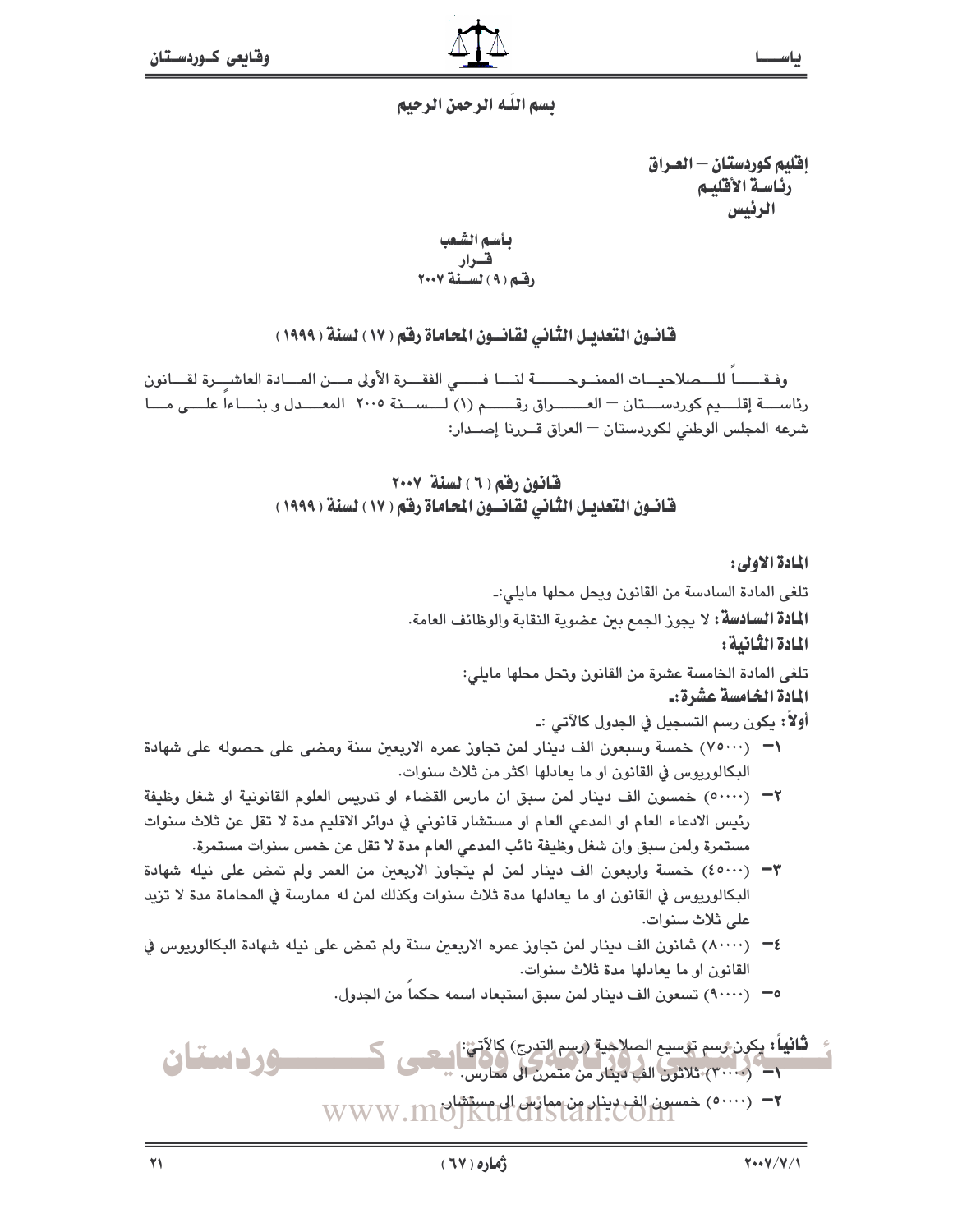لثَّالثُّنَا: يكون بدل الاشتراك السنوي كالآتي: ١— (٣٠٠٠٠) ثلاثون الف دينار للمحامي المتمرن. ٣- (٤٠٠٠٠) اربعون الف دينار للمحامي الممارس. ٣- (٥٠٠٠٠) خمسون الف دينار للمحامي المستشار. المادة الثنالثة : اولاً: تلغى الفقرة (١) من (اولا) من المادة السادسة عشرة ويحل محلها ما يلي: ١– التوكل عن الغير في الدعاوى المدنية والمنازعـات القـضائية اذا كانـت قيمتهـا لا تزيـد علـى (١٥٠٠٠٠) مائـة وخمسون الف دينار. **ثانيا:** تلغى الفقرة (٣) من (ثانيا) من المادة السادسة عشرة من القانون ويحل محلها مايلي: ٣– التعاقد بـصفة مـشاور قـانوني مـع شـركات القطـاع الخـاص او اي مـشروع صـناعي او زراعـي او مكاتـب المقاولات والتعهدات العلمية والفنية والتجارية والتي لا تزيد رأسمالها على (٧٥٠٠٠٠٠٠)خمسة وسـبعين مليـون دينار. المادة الرابعة : تلغي الفقرة (أ) من (٢) من (اولا) من المادة التاسعة عشرة من القانون ويحل محلها ما يلي:ـ أ – الدعاوي التي تكون احدى دوائر الدولة طرفا فيها ولا تزيد قيمتها على (٣٧٥٠٠٠٠) ثلاثة ملايين وسبعمائة وخمسون الف دينار. المادة الخامسة : تلغي المادة الخامسة والعشرون من القانون ويحل محلها ما يلي:-أولاً: على الشركات الوطنية التجارية والصناعية والزراعية والخدمية او الاستشارية مساهمة كانت او ذات مسؤولية محدودة والتي لا يقل رأسمالها عن (٣٧٥٠٠٠٠٠) سبعة وثلاثون مليون وخمسمائة الف دينار والشركات الاجنبية التي تعمل في الاقليم او لها فرع فيه ان تتعاقد مع محامي او اكثر لتقديم المشورة القانونية. **ثَانياً:** تفرض غرامة تأخيرية قدرها(١٥٠٠٠) خمسة عشر الف دينار عن كل يوم تأخير في حالة تخلف الجهات المذكورة في الفقرة (اولا) من هذه المادة عن تنفيذ احكامها. **ثالثاً**: لا يجوز للمحامى التعاقد مع اكثر من شركتي*ن* وطنيتي*ن* وشركتي*ن* اجنبيتين للأغراض المذكورة في الفقرة (اولا) اعلاه. **رابعا:** على الجهات المذكورة في الفقرة (اولا) اعلاه استقطاع نسبة (١٠٪) من بدل المشورة القانونية للمحامي لسنة كاملة ويعتبر كسر السنة سنة كاملة لأجل الرسم وارسال المبلغ الى النقابة لقيده ايرادا لها على ان لا يقل عن (١٠٠٠٠٠) مائة الف دينار. <del>ثحامسا</del>: يعتـبر المحـامي متعاقـدا مـع الجهـات المبينــة في الفقـرة (أولا) اعـلاه مـن تــأريخ تــصديق العقـد مـن قبل النقابة. المادة السادسة : تلغي المادة السادسة والعشرون من القانون ويحل محلها ما يلي:

المادة السابسة والعشرون: لا يجوز تسجيل أيَّة شركة صناعية أو تجارية أو زراعية أو استثمارية وطنبة كانت أو اجنبية الا بعد تنظيم عقد تأسيسها او تسجيل فرعها من قبل محام ممارس على الاقل.<br>WWW.IIIO|KUI LISTAII.COIII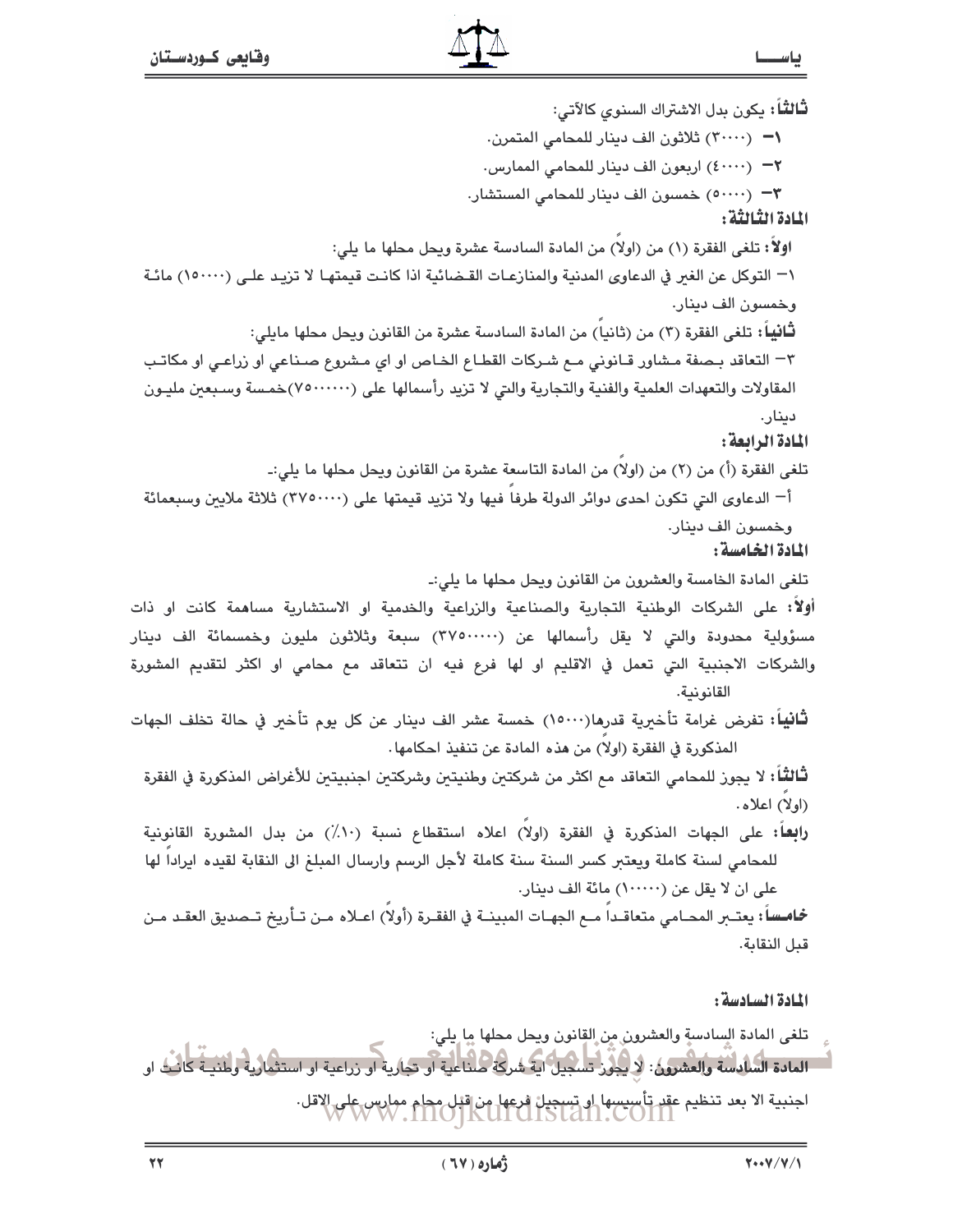# المادة السائعة :

تعدل الفقرة(أولا) من المادة السادسة والثلاثون من القانون وتقرأ كالآتي:

اولاً: تحكم المحكمة للمحامي المنتدب للدفاع عن المتهم الذي لم يوكل محامياً للدفاع عنه امام محكمة التحقيق ومحاكم الجنح والجنايات والاحداث بأتعاب محاماة لا تقل عن (٦٠٠٠٠)ستون الف دينار ولا تزيد على (١٢٠٠٠٠) مائة وعشرون الف دينار وتتحملها الخزينة.

# المادة الثامنة :

تعدل الفقرة (اولاً) من المادة التاسعة والثلاثون من القانون وتقرأ كالآتي:

اولاً: للمحامي ان يتفق مم موكله بعقد تحريري يصدق لدى النقابة لقاء دفع رسم مقطوع قدره (٥٠٠٠) خمسة الاف دينار.

# المادة التاسعة:

لمجلس النقابة اصدار نظام داخلي لتنظيم امور النقابة.

# المادة العاشرة:

لا يعمل باي نص قانوني او قرار يتعارض مع احكام هذا القانون.

# المادة الحادية عشرة:

على مجلس الوزراء والجهات ذات العلاقة تنفيذ احكام هذا القانون.

# المادة الثانية عشرة:

ينفذ هذا القانون اعتبارا من تأريخ نشره في الجريدة الرسمية (وقائع كوردستان).

مسعود البارزانى رئيس افليم كوردستان ـ العراق

> هەولێر ۳۰ / گولان / ۲۷۰۷ کوردت ٢٠ / مايس / ٢٠٠٧ ميلاديــة ٣ / جـمادي الاول / ١٤٢٨ هـجـريـــة

ئــــــهرشیفی رۆژنامەی وەقايعی ک ــــوردستان

# www.mojkurdistan.com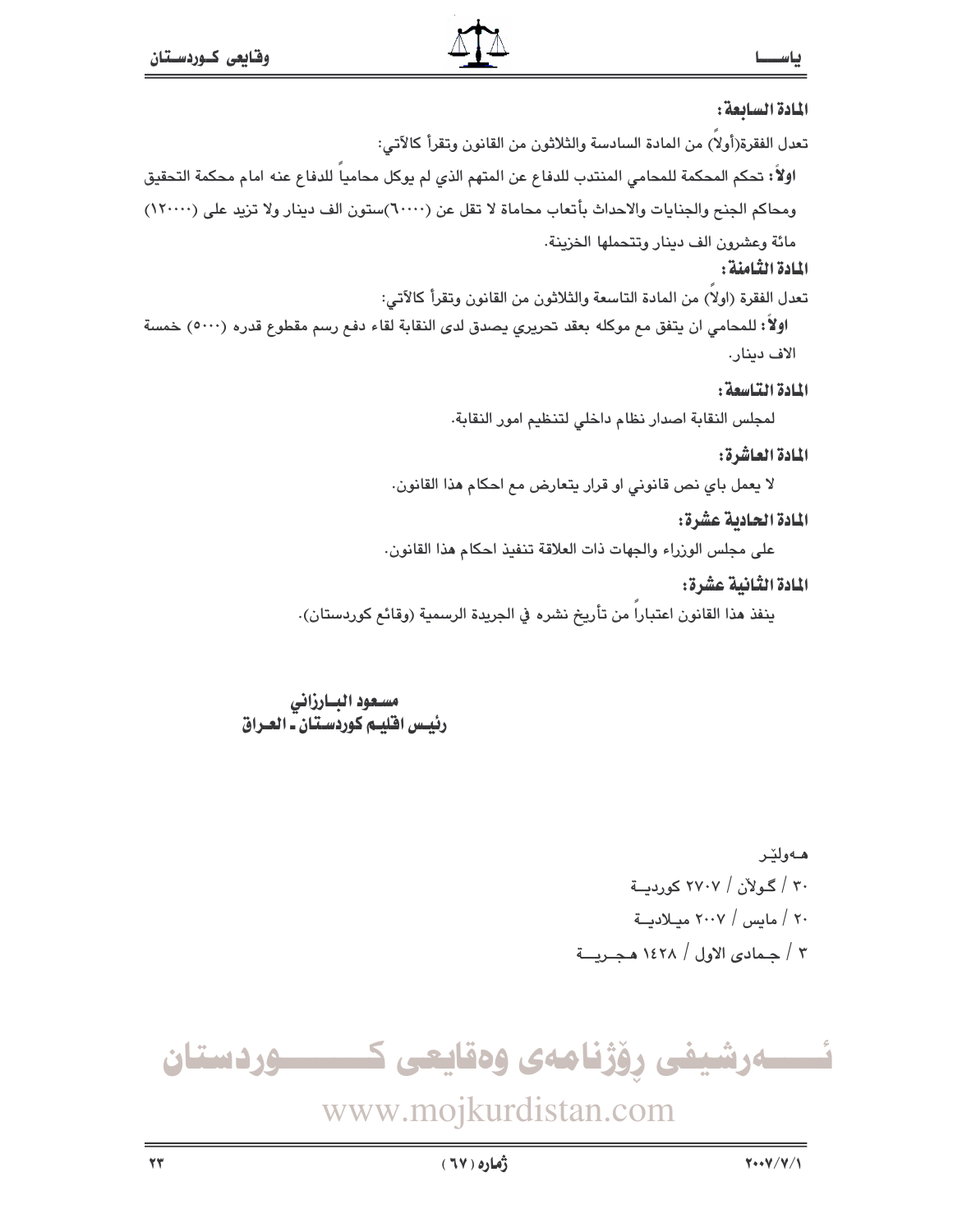#### يسم اللّه الرحمن الرحيم

إفليم كوردستان – العراق رئاسة الأقليم الرئيس

بأسم الشعب قسرار<br>رقم ( ۱۱ ) لسنة ۲۰۰۷

#### فـَّانـُون حقوق وامتيـازات ذوى الشهداء والمؤنـفلين لافـليم كـوردستـان – الـعراق

وفيقا للصلاحيـات الممنــوحـــة لنا فــى الفقرة الأولى من المادة العاشرة لقانون رئاسة إقليم كوردسـتان – العـــراق رقـــم (١) لســـنة ٢٠٠٥ المعــدل و بنـاءا علـى مـا شـرعه المجلـس الـوطني لكوردسـتان – العـراق قدرنا إصدار:

#### قانون رقم ( ۹ ) لسنة ۲۰۰۷ قـانـون حقوق وامتيـازات ذوى الشهداء والمؤنفلين لاقـليم كـوردستـان – العــراق

#### الفصل الأول التعاريف

#### المادة الأولى :

يقصد بالمصطلحات التالية المعاني المبينة ازائها لاغراض هذا القانون :

- ٠. ا**لاقليم :** اقليم كوردستان العراق .
- ٢. الوزارة : وزارة شؤون الشهداء والمؤنفلين .
- ٣. الوزير : وزير شؤون الشهداء والمؤنفلين .
- ٤. المؤنفل : كل من فقد حياته أو تضرر او لايـزال مـصبره مجهـولاً نتيجـة جـرائم الابـادة الجماعيـة ضـد شعب كوردستان .
- ٥. ا**لشهيد** : كل من فقد حياته في خندق الكفاح المسلح أو النـضال الـسياسي دفاعـاعن الحركـة التحرريـة الكوردستانية ضد الانظمة القمعية أو نتيجة جرائم الابـادة الجماعيـة أو الاعمـال الحربيـة العدوانيـة ضـد شعب كوردستان ، ويصنف وفق عريفات التالية :
- أ— ال**شهيد المناضل** : كل من ضحى بنفسه في خندق الكفاح المسلح او النضال السياسي أو من جرائهما ضد الأنظمة المتعاقبة دفاعا عن حركته التحرريـــة وما تلاها .

— ب— شهيداً الابادة الجماعية ﴿ كُلُّ أمل استشهد أو فقد كياتُه تنتيجة بجرائم الابادة الجماعية أثناء اخترائم الأنفـال أو استعمال الاسلحة الكيمياوية أو الابادة القمعية للبارزانيين والفيليين . www.mojkurdistan.com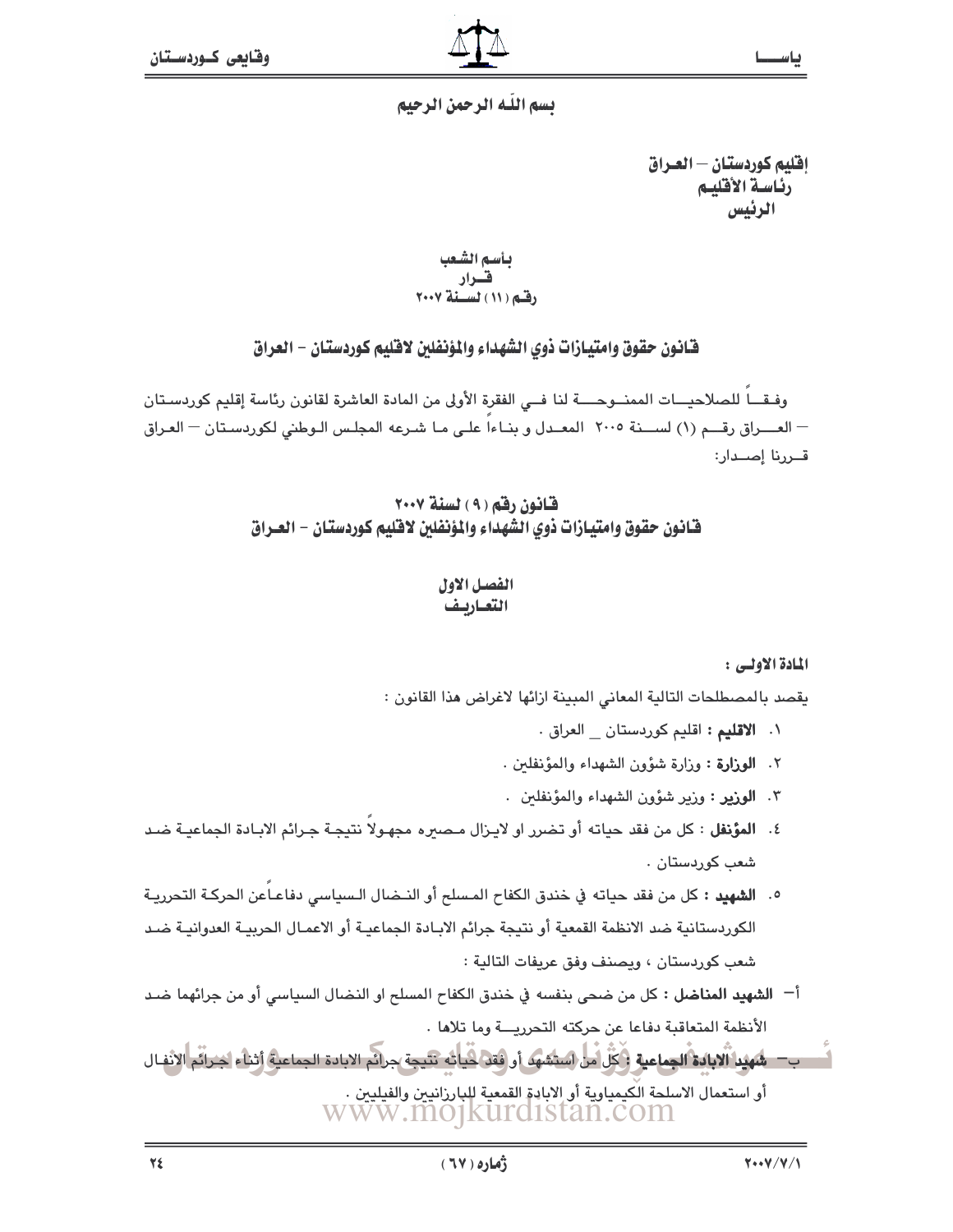- ج<del>- شهيد المواطن :</del> كل من استشهد أو فقد حياته نتيجة الاعمال الحربية أو الاعمال الارهابية أو أثنـاء الهجـرة المليونية لشعب كوردستان .
- ٦. فوى ضعايا والمؤنفل : الزوج أو الزوجات ، الابن ، البنت ، الام ، الاب ، الاخوة ، الاخوات أو من كان الشهيد يعيلهم بقرار قضائى .

#### الفصل الثانى الأهداف والأسس

المادة الثانية :

يهدف هذا القانون الى ضمان حقوق وامتيازات ذوى الشهداء والمؤنفلين وتكريمهم ورعايتهم ومساعدتهم بما يتناسب حجم ومكانة التضحيات التي قدمها الشهداء لتخفيف المعاناة عن ذويهم . المادة الثنالثة :

يثبــت المـــشمولين باحكـــام المـــادة الاولى مـــن هـــذا القـــانون بالوثـــائق الرسميـــة وفي حالـــة عــدم وجودهـــا يـــمـار الى اثباتهــا بطـــرق قانونيـــة اخـــرى أمـــام اللجــان أو المحـــاكم والجهــات المختصة وتقدم الى المديريات العامة في محافظات الاقليم .

- المادة الرابعة :
- اولاً: تسشكل لجنسة خاصسة بموجسب أحكسام هسذا القسانون برئاسسة المسدير العسام للسشؤون الاداريسة والماليسة وعسضوية عسدد مسن مسوظفى السوزارة لايقسل عسددهم عسن (٤) اعسضاء للنظس في الاعتراضــات المقدمـــة مـــن قبـــل ذوى الـــشهداء والمـــؤنفلين علـــى القـــرارات الـــمىادرة مـــن المدبريات العامة في المحافظات.

**ثانياً:** تتولى اللجنة الخاصة المهام التالية :

- ٠١. البـت في الاعتراضــات المقدمــة مــن قبــل ذوي الــشهداء والمــؤنفلين لغــرض شمــولهم باحكــام هــذا القانون.
- ٢. يحق لاى شـخص ذي مـصلحة الـتظلم لـدى اللجنــة الخاصــة مـن القـرار الـذي أصـدرته خـلال (٣٠) ثلاثين يوما من تاريخ التبليغ أو اعتباره مبلغا ويعتبر قرارها نهائيا من الناحية الادارية .
	- ٢. تصدر اللجنة قرارها بالاغلبية ويصادق عليه الوزير .
- ٤. يحــق لاى شــخص ذى مــصلحة اللجــوء الى المحــاكم لاثبــات شمولــه احكــام هــذا القــانون بعــد اصـدار اللجنــة قرارهــا بــالرفض وتكــون محــاكم البــداءة الجهــة المختــصة في النظــر في النزاعــات الناشئة عن تطبيق أحكام هذا القانون ويعفى مقدم الطلب من الرسوم العدلية .
- 0. يكثون قـرار محـاكم الأحـوال الشخصية قـابلا للطعـن أمـام مككمـة التميـز خـلال مـدة (٣٠) ثلاثـين يوماً اعْتَباراً من تارَيخ التَّبليغ بالقرار ۖ واعتباره مبلَّغاً . www.mojkurdistan.com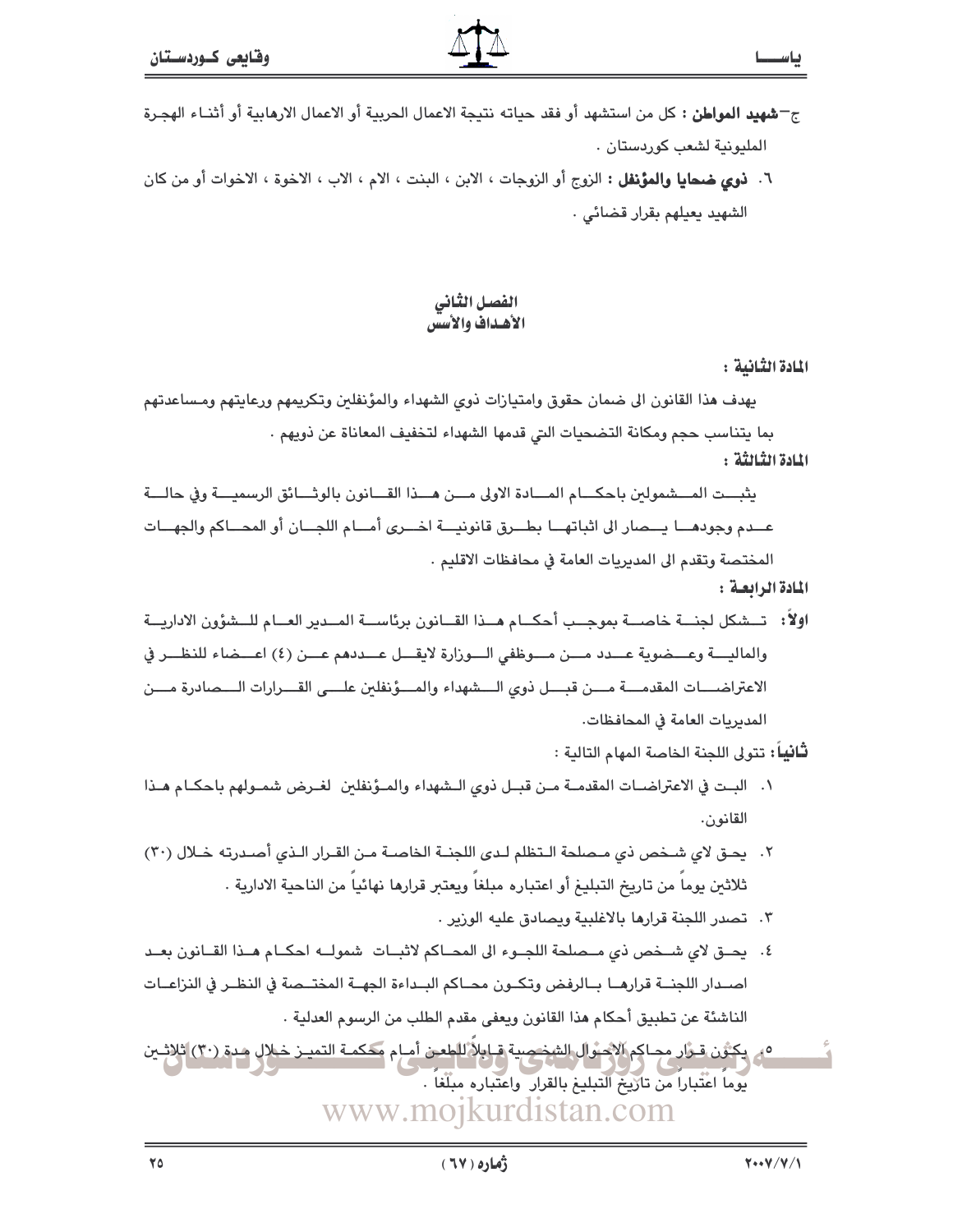#### الفصل الثالث تصنيف الشهداء وتحديد رواتب ذويهم

#### المادة الخامسة :

اولاً: يستحق ذوى الشهيد المناضل وضحايا الاسلحة الكيمياوية والمؤنفل والمـواطن حقـوق وامتيـازات الـشهيد بموجب نظام بصدره مجلس الوزراء .

**تَّانياً:** المشمولون باحكام الفقرة / أولا ً من المادة السادسة هم :

- ٠. الزوجة والزوج .
- ٢. الابن الى حين اكمال الرابعة والعشرين من العمر اذا لم يكن مستمراً في الدراسة .
	- ٢. البنت : لحين التعيين.
- ٤. الاولاد العاجزين : يستثنى الاولاد العاجزين من الشروط الواردة في هذه المادة .
	- ٥. الوالدين .
	- ٦. الاخوة والاخوات : مم مراعاة الفقرتين (٢،٣) اعلاه .

ثَـالثَّـاً : تـصرف مستحقات الوالد والوالدة والزوج والزوجة مدى الحياة .

رابعــاً: عنـد قطـم مـستحقات المـشمولين باحكـام هـذا القـانون تــضاف اسـتحقاقهم الى اسـتحقاق بقيــة المستحقين .

**خـامساً:** يؤول الاستحقاق الى الابن أو البنت طيلة حياتهما اذا كان أي منهما المستحق الوحيد .

سادساً: يستثنى أولاد ضحايا الابادة الجماعية من الشروط الواردة في الفقرتين (٣،٢) اعلاه .

المادة السادسة :

أولاً: توزع الحقوق المالية على المستحقين بالتساوى . ثانيا: يحجب الأخوة والأخوات عند وجود بقية المستحقين .

#### القصل الرابع حقوق وامتيازات ذوى الشهداء

المادة السابعة : أولأ:

يتمتع ذوو الشهيد المناضل وشهيد الابادة الجماعية بالحقوق والامتيازات التالية:

- ١. تملك عائلة الشهيد المناضل والمؤنفل وحدة أوقطعة ارض سكنيـة.
- ٢. اذا كان الشهيد متزوجا باكثر من زوجة فتتمتم كل منهن بنفس الحقوق والامتيازات المقررة للزوجـة الواحـدة بموجب احكام هذا القانون.
- ٢. في حالة استشهاد اكثر من شخص واحد ضمن العائلة الواحدة تحدد الرواتب وفق نظام خص يصدره مجلـس الوزراء.

ثانياً: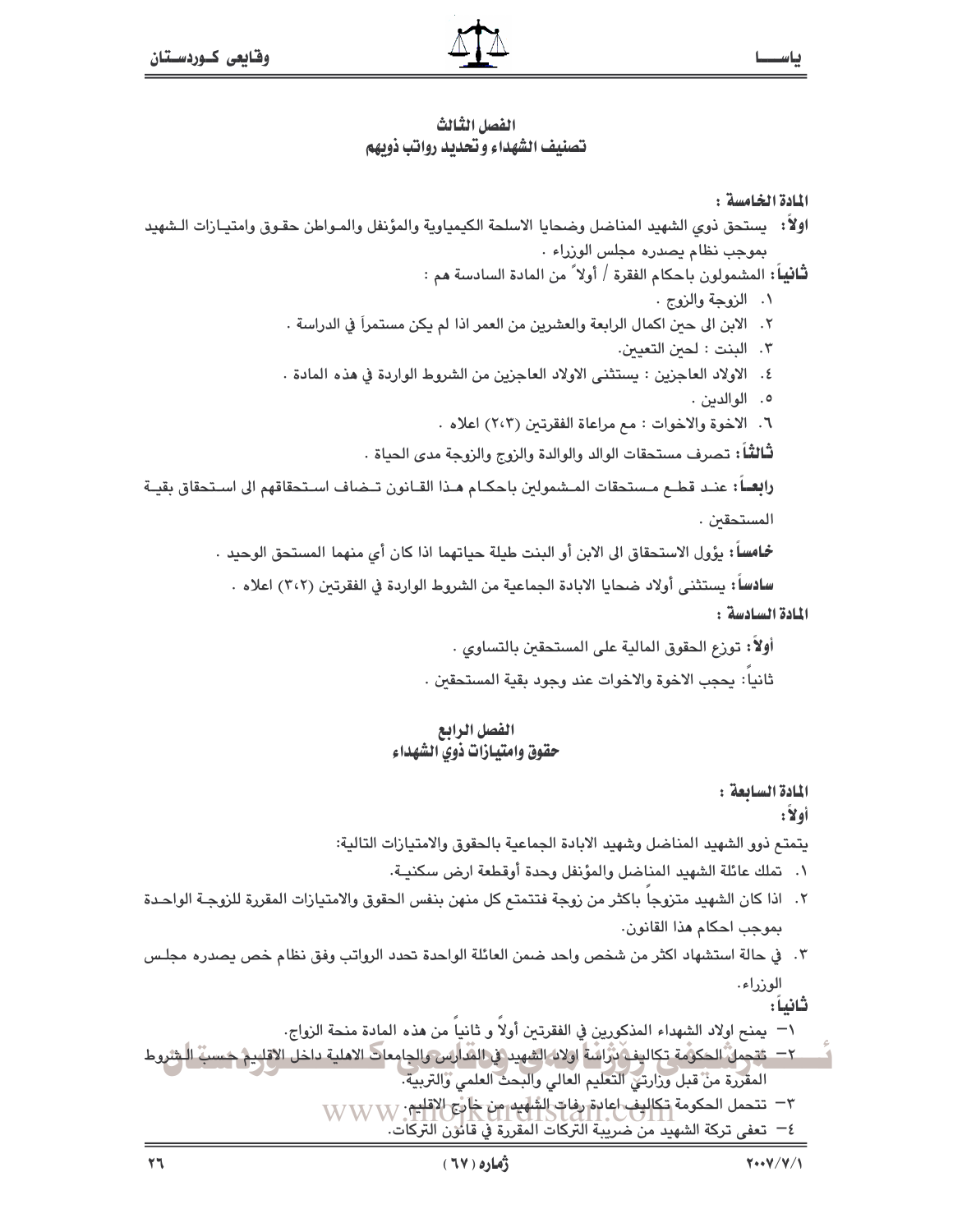

- يخصص عدد من المقاعد الدراسية لاولاد الشهداء ذوى الكفاءة العلمية في خارج الاقليم بالتنـسيق مـم  $-\circ$ وزارة التعليم العالى والبحث العلمى للاقليم.
- يعفي ذوو الشهداء من اجور الفحوصات والمعالجة في المستشفيات والمراكز الـصحية الحكوميـة داخـل  $r-$ الاقليم.
- $-\vee$ تتحمل الحكومة اجور معالجة ذوى الشهداء بتقرير من اللجنة الطبية المختصة وفق القوانين والانظمة.
- تؤسس الوزارة صندوقا بأسم صندوق مساعدة ذوي الشهداء وضحايا الابادة الجماعيـة (الجينوسـايد)  $-\lambda$ لدعمهم ومساعدتهم في اقامة المشاريع.

المادة الثنامنة :

للورير اصدار التعليمات اللازمة لتسهيل تنفيذ احكام هذا القانون.

المادة التياسعة:

لا يعمل بأي نص قانوني او قرار يتعارض مع احكام هذا القانون.

المادة العاشرة:

على مجلس الوزراء والجهات ذات العلاقة تنفيذ احكام هذا القانون.

المادة الحادية عشرة:

ينفذ هذا القانون اعتبارا من تاريخ اصداره وينشر في الجريدة الرسمية (وقائع كوردستان).

مسعود البـارزانى رئيس اقليم كوردستان ـ العـراق

> هەولٽر ۲۷/ گولان / ۲۷۰۷ کوردیة ١٧/ مايس/ ٢٠٠٧ ميلادية ٣٠/ ربيع الثاني/ ١٤٢٨ هجرية

الاسباب الموجبة

لقـد مـر اقلـيم كوردسـتان العـراق بفـترات عـصيبة قلمـا شـهد التـاريخ لهـا مثـيلاً حيـث شـهد الاقلـيم تقتـيلاً وتنكـيلاً بابنائــه مـن قبــل الانظمــة المتعاقبــة وتعـرض للقــصف بالاســلحة الكيمياويــة والعـسكرية دمـرت قراهـا خـلال عمليـات الانفـال الـسيئة الـصيت وراح اغلـب سـكان هـذه القـرى ضـحية تلـك العمليـات، ا مع الحكن ابْلَنغ الـثمين بعوائل الشهداء الكين شِمَلَها المصلحب مركبة ، ومن اجـل الإيفاء بجـزّء فسُيط مما قدموا فداء لكوردستان وّتضحية في سبيلِ المباديء الإنسانية السامية شرع هذا القانون. www.mojkurdistan.com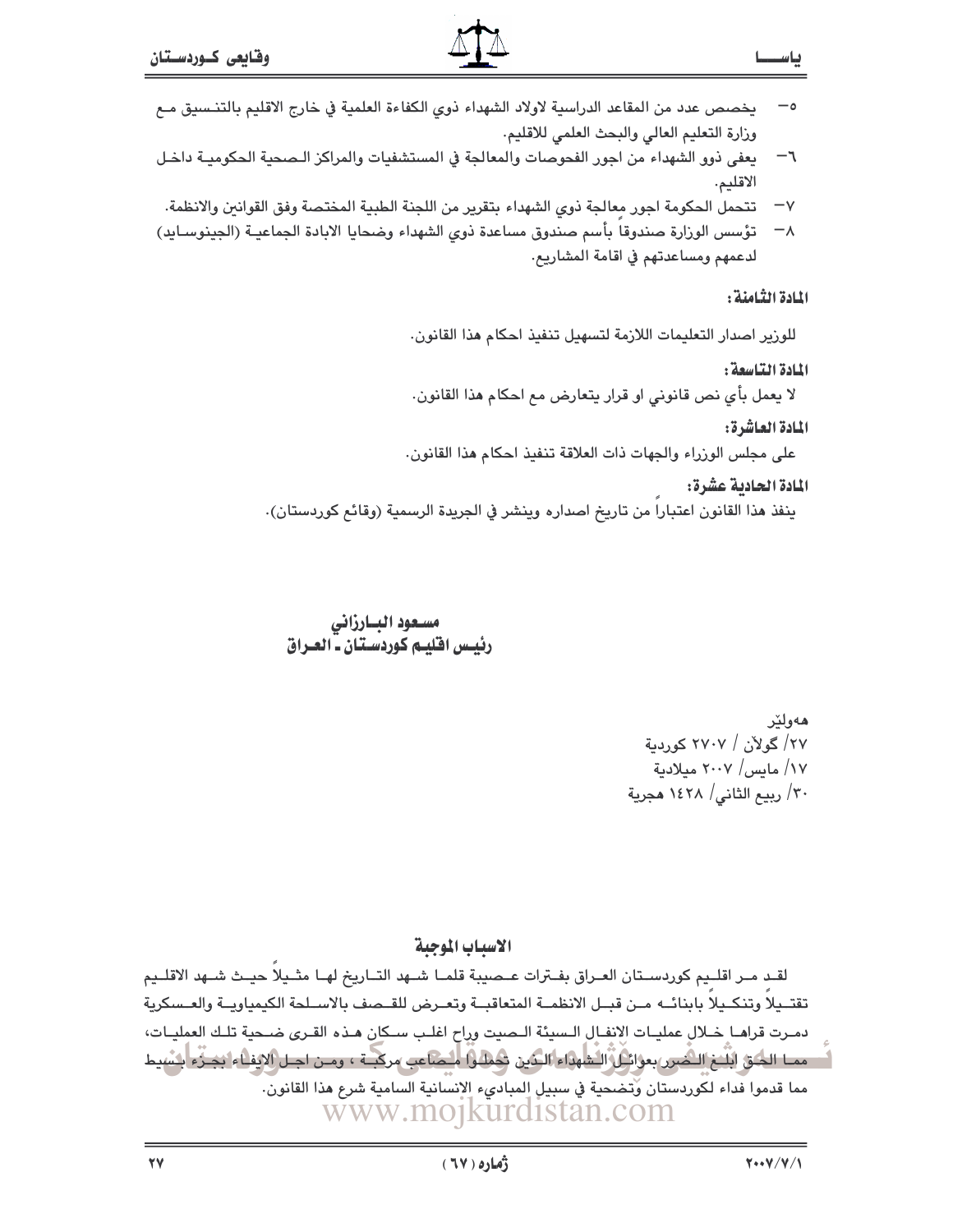#### يسم الليه الرحمن الرحيم

اقليم كوردستان ــ العراق مجلس الوزراء النظام رقم : (١) تاريخ النظام : ١٠٠٧/٤/٤

اســتنــــادا الـــــى أحكــــام الفقـــــرة الثالثـــة مـــن المـــادة الثامنـــة مـــن قـــانون مجلــس الــوزراء لأقليم كوردستان رقم ـ٣ـ لسنة ١٩٩٢ ، قرر مجلس الوزراء إصدار النظام الآتي :ـ

نظام رفق (١) لسنة ٢٠٠٧ نظام تسسجـيـل وتصــنـيـف وتــحديــد درجـــات المقــاولـــين فــي اقــلــيم كـــوردستان

#### المسادة الأولى التعساريف

يقصد بالتعابير الآتية المعاني المبينة ازاءها لأغراض هذا النظام اينما وردت فيه:۔

- ۱) **الأقليم :ـ** اقليم كوردستان ـ العراق
- ٢) ا**لمقاول :ــ** الـشخص الطبيعـي الـذي يـزاول اعمـال المقـاولات ويكـون منتميـا الى احـدي غـرف التجاريـة والصناعة ، كما يشمل الشركة المقاولة المؤسسة بموجب قـانون الـشركات النافـذ والـتى تـزاول اعمـال المقاولات حسب نشاطها المبين في عقد او بيان تاسيس الشركة
	- ٣) المقاولة :- عقد بتعهد بموجبه المقاول تنفيذ الاعمال الاتية :-

أ) المقاولات الانشائية :\_

تمثل جميع اعمال المقاولات المتعلقه بانـشاء وتوسـيـع وهـدم وتـرميم المبـاني وبانواعهـا ، الطـرق والجسور ، السكك الحديدية ، المطارات ، السدود والخزانـات ، مـشاريـع الـرى والبـزل ، المـوانىء ، الماء والمجاري وغيرها من الاعمال التي تدخل في مجال هذا الاختصاص . ب ) مقاولات الاعمال الكهربائية والمكانيكية والكيميائية :\_

تمثل جميع مقاولات الاعمال الكهربائية والميكانيكية والكيميائية المتعلقة بنصب وتركيب وصـيانة المعدات والمكائن ، محطات توليد الطاقــة الكهربائيــة او طاقــات اخـرى ، محطـات الـضخ ، بـدالات الهواتـف ، منظومـات الاتـصالات ، اعمـال التكييـف ، التأسيـسات الكهربائيـه ، مـشاريم الـصرف الصحى ، صيانة الاجهزة ، نظم البرامجيات والحاسبات الالكترونيه التركيبات المعدنية ، وغيرها من الاعمال التي تدخل في مجال هذه الاختصاصات .

٤) | إعقاؤل الثَّاقوي : – المقاول الذي يئفز مقاولة فانويًّا لا تقل كلفتها عن (٥٠ ) خمسين مليون دينَّار يُ

٥) ا**لمقاولة الثانوية :**- `جزء من مقاولة رئيسية تنفذٍ من قبل مقـاول ثـانوي لـصالح الجهـات الرسميـة يعـد موافقتها ، على أن لا تقل كلفة المقاولة الثانوية ( و ) لحمسَين مليون لاينار .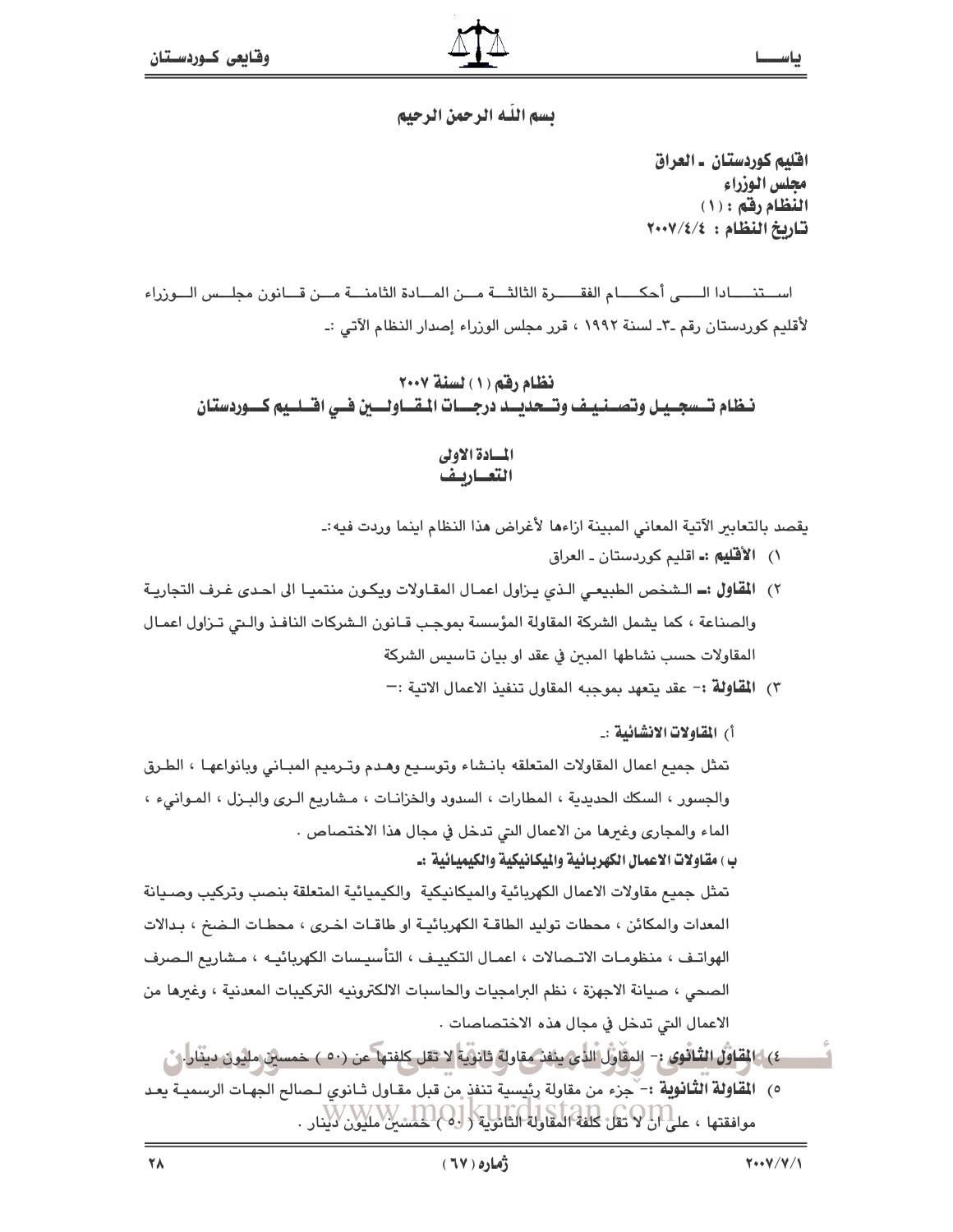- ٦) الاتحاد :- اتحاد مقاولي الاقليم .
- ٧) رأس المال :- رأسمال الشركة المقاولة المثبت لدى مسجل الشركة
- ٨) ا**لكفاءة المالية :** التقدير المالي المؤيد مـن قبـل احـد المـصارف الحكوميـة او غـير الحكوميـة المجـازة رسميا في الاقليم
	- ٩) ا**للجنة** :- لجنة تسجيل وتصنيف وتحديد درجات المقاولين في الاقليم المشكلة بموجب هذا النظام
	- ١٠) **مسجل الشركـات :** مسجل الشركات في المديرية العامة لتسجيل الشركات في وزارة التجارة في الاقليم .
- ١١) **الأعمال المنجزة :** الاعمال التي انجزت وفق الشروط والمواصفات الفنيه واخرى معتمدة والمتعاقد عليها مع الجهات المعنيه او المستفيدة ، وصدرت بشأنها شهادات اكمال الاعمال .

#### المسادة الثنانسة الاهداف

يهدف هذا النظام الى التحقيق الاتي :—

أولا :– تسجيل وتصنيف المقاولين في الاقليم وفقا للاختصاص و درجات محددة بموجب هذا النظام .

**ثَّانيا :**- استبعاد المقاولين الغير مؤهلين الذين ليست لديهم القدرة والكفاءة على تنفيذ الاعمال بالشكل المطلوب ، من الاشتراك في المناقصات .

لثَّالثُّا :- احالة المقاولات حسب مبلغ المقاولة وصنفها الى المقاولين

#### المادة الثنالثة

تكون احالة المقاولات الانشائية الى المقاولين حسب الدرجات كالاتي :—

- ١. الدرجة الاولى :ـ للمقاولات التي مهما بلغت كلفتها على ان لاتقل عن (١,٥) مليار ونصف مليار دينار.
	- ٢. الدرجة الثانية : للمقاولات التي لاتزيد كلفة الواحدة منها عن (٤) اربعة مليار دينار .
	- ٢. الدرجة الثالثة :ـ للمقاولات التي لاتزيد كلفة الواحدة منها عن (٣) ثلاثة مليار دينار .
		- ٤. الدرجة الرابعة : للمقاولات التي لاتزيد كلفة الواحدة منها عن (٢) ملياري دينار .
	- ٥. الدرجة الخامسة :ـ للمقاولات التي لاتزيد كلفة الواحدة منها عن (١) واحد مليار دينار .
- ٦. الدرجة السادسة :ـ للمقاولات التي لاتزيد كلفة الواحدة منها عن (٧٥٠) سبعمائة وخمسون مليون دينار
	- ٧. الدرجة السابعة :ـ للمقاولات التي لاتزيد كلفة الواحدة منها عن (٥٠٠) خمسمائة مليون دينار .
		- ٠٨. الدرجة الثامنة :ـ للمقاولات التي لاتزيد كلفة الواحدة منها عن (٣٠٠)ثلاثمائة مليون دينار .

. ٩-إكالهِ ربَّجة التاشُّعة :- للمقاولَاتُ التي لاترَيد كلفة الواتُّحاة منها عن (٢٠٠) مائتي مليونٍ بهنان استسلَّم أن

٠١ الدرجة العاشرة :ـ للمقاولات التي لاتزيد كلفة الواحدة منها عن (١٠٠) مائة مليون دينار .<br>WWW .INO]KUIOISTAN .COM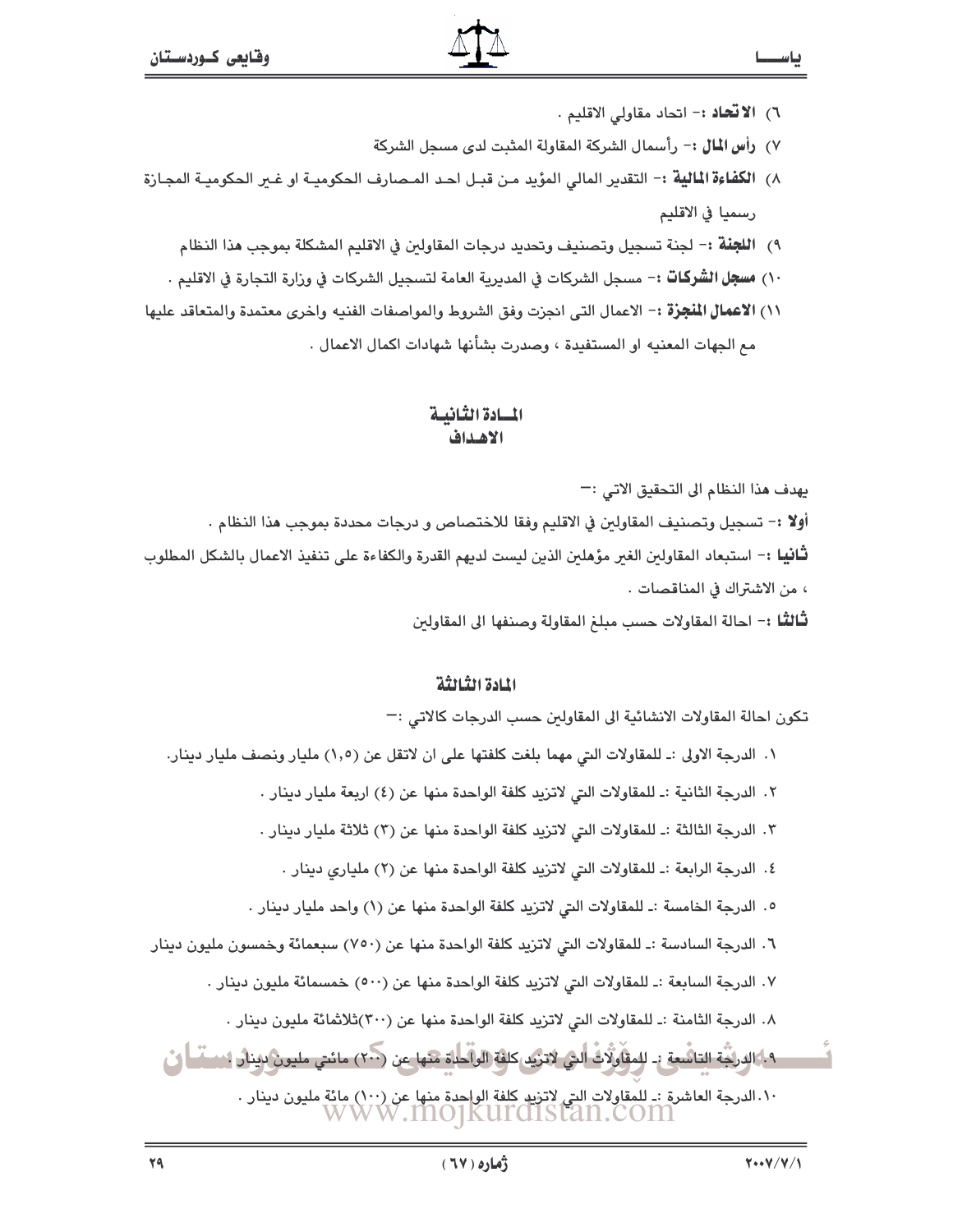#### المادة الرابعة

تكون احالة مقاولات الاعمال الكهربائية والميكانيكية والكيميائية الى المقاولين حسب الدرجات كالاتي∶−

- ٤. الدرجة الاولى : = للمقاولات التي مهما بلغت كلفتها .
- 0. الدرجة الثانية :— للمقاولات التي لا تزيد كلفة الواحدة منها عن (٣ ) ثلاثة مليار دينار
	- ٦. الدرجة الثالثة :— للمقاولات التي لا تزيد كلفة الواحدة منها عن (٢) ملياري دينار
- ٧. الدرجة الرابعة :— للمقاولات التي لا تزيد كلفة الواحدة منها عن ( ١,٥ ) مليار ونصف مليار دينار
- ٨. الدرجة الخامسة : = للمقاولات التي لا تزيد كلفة الواحدة منها عن ( ٥٠٠ ) خمسمائة مليون دينار

#### المادة الخامسة

- اولاً / يجـري تـسجيل شـركات المقـاولات الانــشائية في الــدرجات ( الخامـسة الى الاولى ) ، وشـركات المقـاولات الكهربائية و الميكانيكية والكيميائية في الدرجات ( الثالثة الى الاولى ) .
- **ثانيا** / يشترط لقبول طلب التسجيل وتحديد الدرجـة تقـديم الوثـائق والمـستندات الرسميـة اللازمـة الـتي تثبـت الوجود القانوني للمقاول على ان تكون مصدقة من قبل الجهات المختصة قانونا ، ومـلء الاسـتمارة الـتي تعد لهذا الغرض .
- **ثالثًا** / يسجل المقاولون من خارج الاقليم بموجب احكام هذا النظام شريطة تقديم طلباتهم الى اللجنة مرفقـة بهـا جميع الوثائق والمستندات اللازمـة علـي ان تكـون مـصدقة مـن قبـل الجهـات المختـصة بموجب احكـام القوانين ذات العلاقة .

#### المادة السادسة الشروط والمؤهبلات

يجري تسجيل وتحديد درجة مقاولي الأعمال الانشائية بموجب الشروط الاتية :ـ

اولا / الدرجة الاولى : للشركات التي تتوفر فيها مايلي :ـ

- ١) ان يكون للشركة المقاولة راسمال قدره (٧٥٠) سبعمائة وخمسون مليون دينار ، وكفـاءة ماليــة لاتقـل عن (١,٥) مليار ونصف مليار دينار .
	- ٢) ان تكون للشركة :ـ

أ— وحدة فنيـة مـن ثلاثـة مهندسـين علـى الاقـل ، اثنـان مـنهم متفـرغين ، لاتقـل مرتبـة احـدهما عـن استشاري مدني او معماري ، والاخرين بمرتبة لاتقل عن ممارس بتاييد من اتحاد او نقابة مهندسـي الاقليم .

بِ ۖوحدة حسابية برئاسة محاسب متفـرغ بتابيـد مـن نقابـة المحاسـبـن والمـدققـن في الاقلـيم ، يقـوم ەرتىسەسەدگتىيەتىسى 100مىسى ك ـــــــــــه د د سيتيان ج – مشاور قانوني ( غير متفرغ ) مسجل لدى نقابة المحاميين في الاقليم . ٣) لاتقل مدة ممارسة الشركة لنشاط المقاولات عن (٨) شاني سنوات .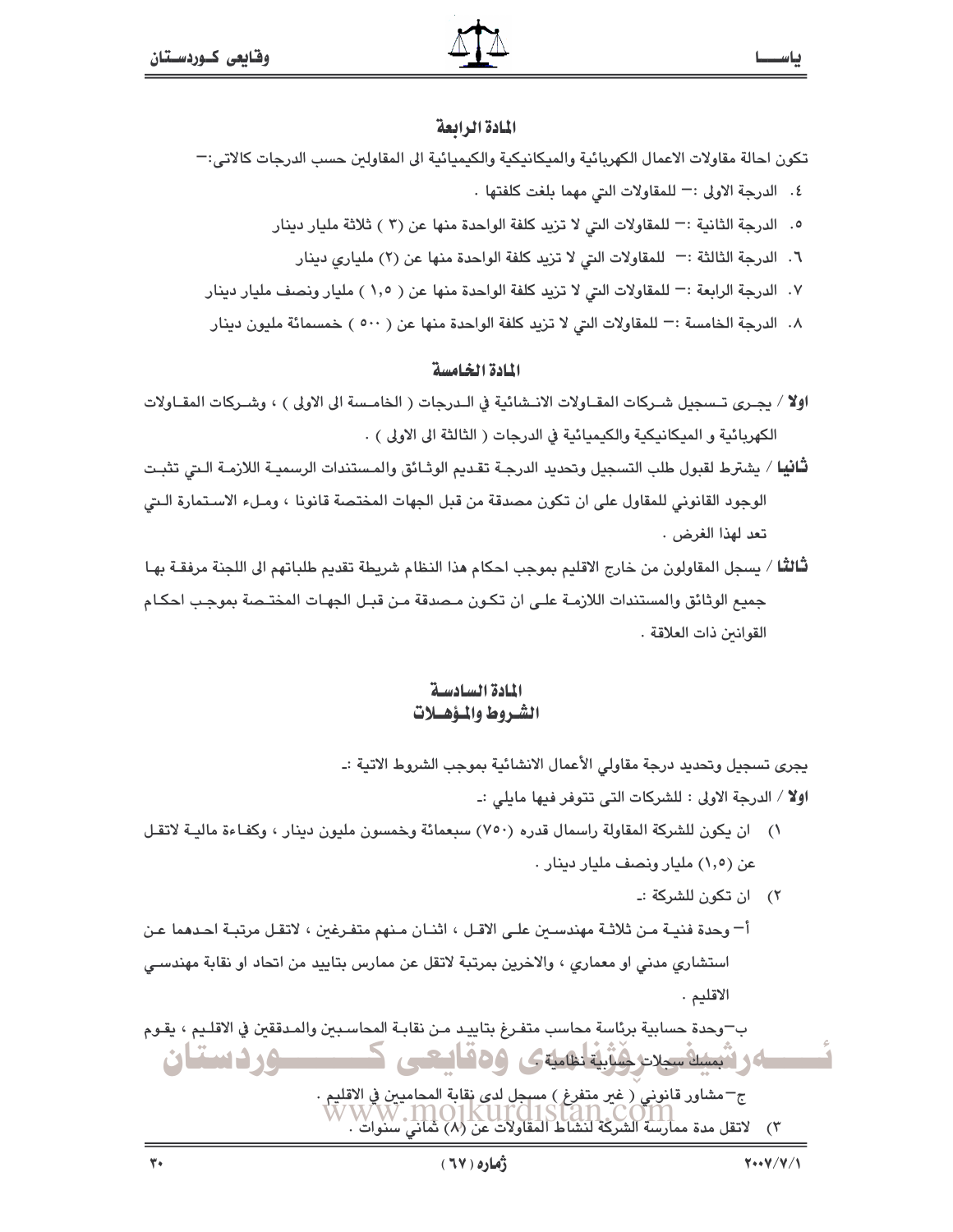- ٤) اكملت الشركة وبصورة ناجحة اعمال (٣) ثلاث مقاولات في الاقل ، ولاتقل كلفة اية منها عن (١,٥) مليار ونصف مليار دينار ، ولاتقل كلفة اية مقاولة منجزة بشكل عام عن (٦٠٠) ستمائة مليون دينار .
	- 0) ان تكون مزاولة اعمال المقاولات هي النشاط الاساس للشركة .
	- ٦) تقديم الشركة بيان خاص بموجوداتها كالمعدات والالات والمكائن العائدة لها .
		- ثَـافيا / الدرجة الثانية : للشركات التي تتوافر فيها مايلي :ـ
- ان يكون للشركة المقاولة راسمال قدره (٥٠٠) خمسمائة مليـون دينـار ، وكفـاءة ماليـة لاتقـل عـن (١)  $\cdot$ . مليار دېنار .
	- ٢. ان تكون للشركة :ـ
- اً) وحدة فنية من ثلاثة مهندسين على الاقل ، اثنان منهم متفرغين ، لاتقل مرتبة احدهما عن مجاز مـدني او معماري والاخر بمرتبة لاتقل عن ممارس بتاييد من اتحاد او نقابة مهندسي الاقليم .
- ب) وحدة حسابية برئاسة محاسب متفرغ بتاييد من نقابة المحاسبين والمدققين في الاقليم ، يقـوم بمـسك سحلات حساسة نظامية .

ج) مشاور قانوني (غير متفرغ ) مسجل لدى نقابة المحاميين في الاقليم .

- ٣. لاتقل مدة ممارسة الشركة لنشاط المقاولات عن (٥) خمسة سنوات .
- ٤. الشركة اكملت وبصوة ناجحة اعمال مقاولتين في الاقل ، ولاتقل كلفة اية منها عـن (٩٠٠) تـسعمائة مليـون دينار ، ولاتقل كلفة اية مقاولة منجزة بشكل عام عن (٥٠٠) خمسمائة مليون دينار .
	- 0. ان تكون مزاولة اعمال المقاولات هي النشاط الاساس للشركة .
	- ٦. تقديم الشركة بيان خاص بموجوداتها كالمعدات والالات والمكائن العائدة لها .

ثَـالتْـا / الدرجة الثالثة : للشركات التي تتمتم بالمؤملات الاتية :ـ

- ١. ان يكون للشركة المقاولة راسمال قـدره (٣٠٠) ثلاثمائـة مليـون دينـار ، وكفـاءة ماليـة لاتقـل عـن (۸۰۰) شانمائة مليون دينار
	- ٢. ان تكون للشركة :ـ
- أ— وحدة فنية من مهندسين اثنين متفرغين على الاقل ، لاتقل مرتبة احدهما عن مجاز مدني او معماري ، والآخر بمرتبة لاتقل عن ممارس بتاييد من اتحاد او نقابة مهندسي الاقليم .
- بِ محاسب ِ متفرغ بتاييد من نقابة المحاسبين والمـدققين في الاقلـيم ، يقـوم بمـسك سـجلات حـسابية نظامية .
	- ج مشاور قانوني ( غير متفرغ ) مسجل لدى نقابة المحاميين في الاقليم .
		- ٢. لاتقل مدة ممارسة الشركة لنشاط المقاولات عن (٤) اربعة سنوات .
- ٤. الشركة اكملت وبصورة بإجحة اعمال مقاولتين في الاقل ،ولاتقل كلفة ايـة منهـا عـن (٧٥٠) سبعمائة ے کی اسٹریکس ملیول ایٹار ، ولاتقل کلفة ایا مقاولة منجزة بشکل عـام عـن (٢٧٥) ثلاثمائـة وخمس

www.mojkurdistan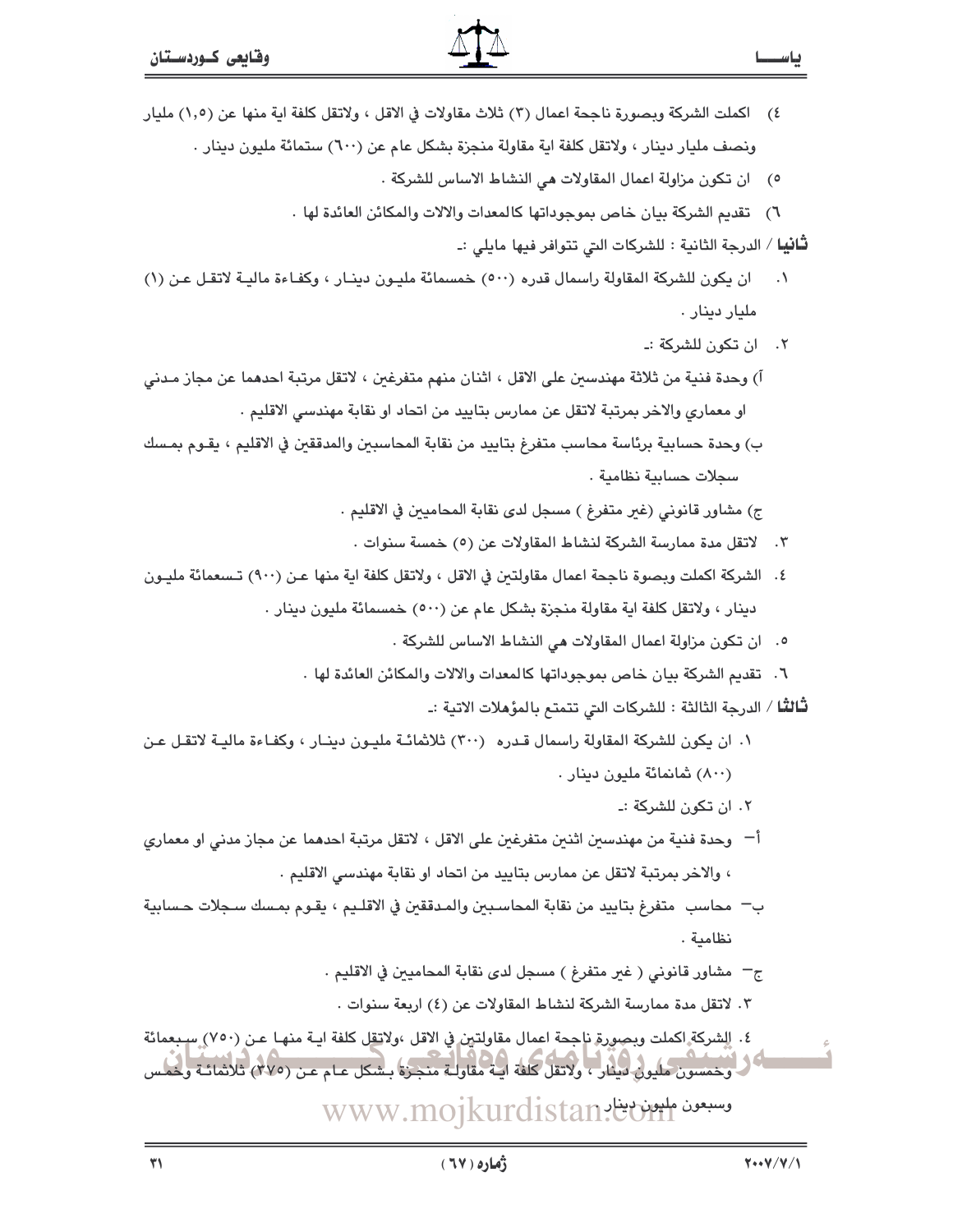- 0. ان تكون مزاولة اعمال المقاولات هي النشاط الاساس للشركة .
- ٦. تقديم الشركة بيان خاص بموجوداتها كالمعدات والالات والمكائن العائدة لها .

**رابعا** / الدرجة الرابعة : للشركات التي تتوافر فيها مايلي :ـ

- ٠١ ان يكون للشركة المقاولة راسمال قدره (٢٥٠) مائتان وخمسون مليون دينار ، وكفاءة مالية لاتقل عن (٦٠٠) ستمائة مليون دينار .
	- ٢. ان تكون للشركة :ـ
- أ— وحدة فنية من مهندسين اثنين احدهم متفرغ على الاقل ، لاتقل مرتبتـه عـن مجـاز مـدنى او معمـاري ، والاخر بمرتبة لاتقل عن ممارس بتاييد من اتحاد او نقابة مهندسي الاقليم .
- محاسب متفرغ بتاييد من نقابة المحاسبين والمدققين في الاقليم ، يقوم بمسك سجلات حسابية نظامية .
	- ج— مشاور قانوني ( غير متفرغ ) مسجل لدى نقابة المحاميين في الاقليم .
		- لاتقل مدة ممارسة الشركة لنشاط المقاولات عن (٤) اربعة سنوات .  $\cdot$ ٣
- ٤. الشركة اكملت وبصورة ناجحة اعمال مقاولتين على الاقل ، ولاتقل كلفـة ايـة منهـا عـن (٥٠٠) خمـسمائة مليون دينار، ولاتقل كلفة اية مقاولة منجزة بشكل عام عن (٢٥٠) مائتان وخمسون مليون دينار.
	- ٥. تقديم الشركة بيان خاص بموجوداتها كالمعدات والالات والمكائن العائدة لها.

خامسا / الدرجة الخامسة : للشركات التي تتوافر فيها مايلي :ـ

١. ان يكون للشركة المقاولة راسمال قدره (٢٠٠) مائتا مليون دينار ، وكفاءة مالية لاتقـل عـن (٥٠٠) خمـسمائة مليون دينار .

٢. ان تكون للشركة :ـ

- أ— وحدة فنية من مهندسين اثنين احدهم متفرغ بمرتبة لاتقل عن ممارس مدنى او معمارى ، بتاييد من اتحـاد او نقابة مهندسي الاقليم
	- بِ محاسب غير متفرغ بتاييد من نقابة المحاسبين والمدققين في الاقليم ، يقوم بمسك سجلات حسابية نظامية.
		- ج مشاور قانوني ( غير متفرغ ) مسجل لدى نقابة المحاميين في الاقليم .
		- ٣. ان تكون الشركة تمارس اعمال المقاولات لمدة لاتقل عن (٣) ثلاث سنوات .
- ٤. الشركة اكملت وبصورة ناجحة اعمال مقاولتين في الاقل ، ولاتقـل كلفـة ايـة منهـا عـن (٤٠٠) اربعمائـة مليـون دينار ، ولاتقل كلفة اية مقاولة منجزة بشكل عام عن (٢٠٠) مائتي مليون دينار .
	- ٥. تقديم الشركة بيان خاص بموجوداتها كالمعدات والالات والمكائن العائدة لها .

**سادسا** / الدرجة السادسة :ـ

١. ان تكون لِلمقاولِ كفاءة ماليةٍ لاتقل عن (٣٠٠) ثلاثمائةٍ مليون دينار . ۔<br>- ٢. لدى المقاول مهندس غير متفرغ مدنى او معمارى بمرتبة ممارس على الاقل بتاييد من اتحاد او نقابة م www.mojkurdistan.com الاقليم .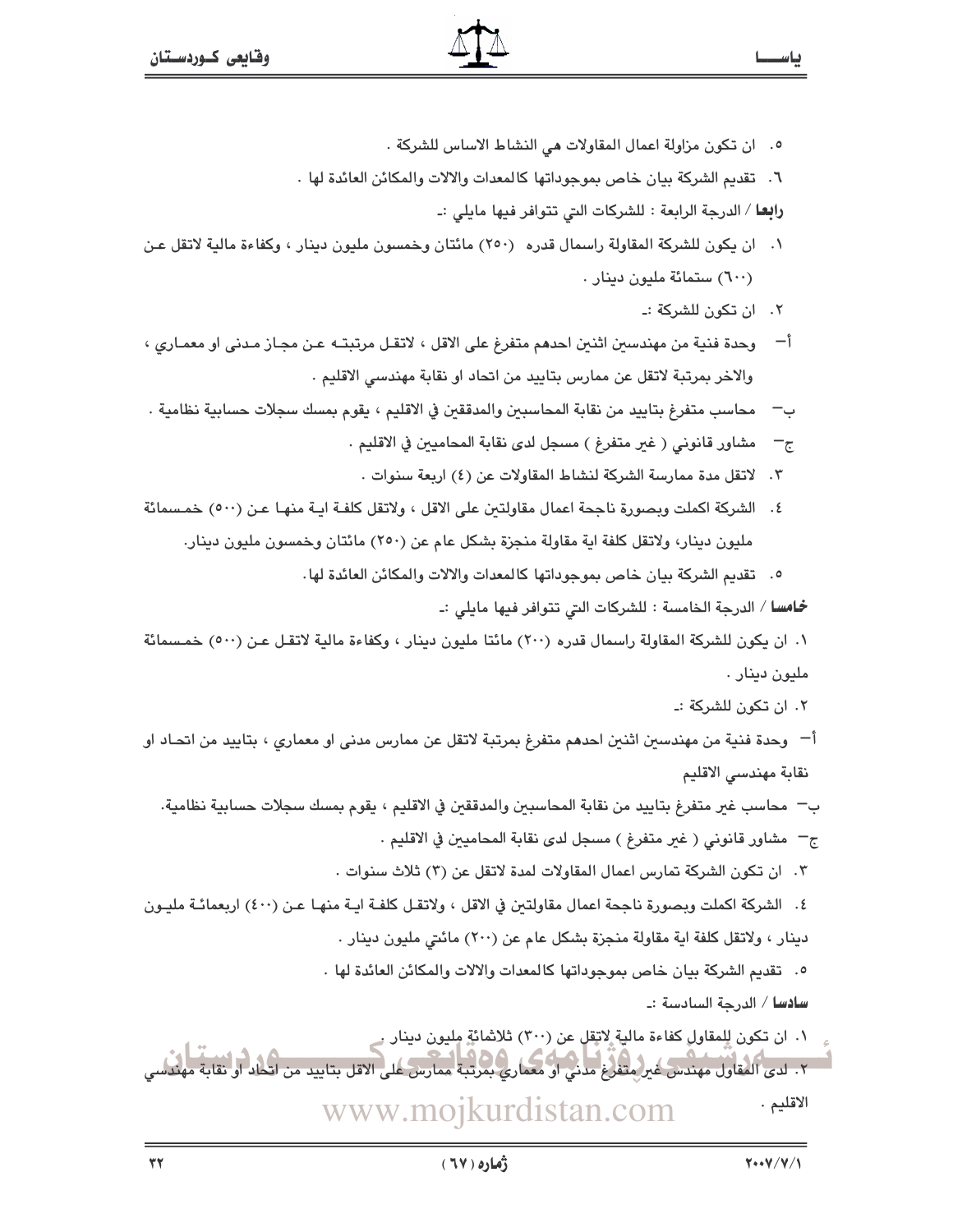- ٢. لدى المقاول محاسب غير متفرغ بتاييـد مـن نقابـة المحاسـبين والمـدققين في الاقلـيم ، يقـوم بمـسك سـجلات حسابية نظامية .
	- ٤. ان يكون المقاول قد مارس اعمال المقاولات لمدة لاتقل عن( ٣) ثلاث سنوات .
- ٥. المقاول اكمل وبصورة ناجحة اعمال مقاولتين في الاقل ،ولا تقل كلفة اية منها عن (٣٠٠) ثلاثمائة مليون دينـار ، ولاتقل كلفة اية مقاولة منجزة بشكل عام عن (١٥٠) مائة وخمسون مليون دينار .
- ٦. او ان يكون المقاول مهندسا بمرتبة استشاري او مجاز مدني او معماري بتاييـد مـن اتحـاد او نقابـة مهندسـي الاقليم .

**سابعا** ∕ الدرجة السابعة :ـ

- ٠. ان تكون للمقاول كفاءة مالية لاتقل عن (٢٥٠) مائتان وخمسون مليون دينار .
- ٢. لدى المقاول مهندس غير متفرغ مدنى او معمارى بتاييد من إتحاد أو نقابة مهندسى الاقليم .
- ٢. لدى المقاول محاسب غير متفرغ بتاييد مـن نقابـة المحاسـبيين والمـدقيين في الاقلـيم ، يقـوم بمـسك سـجلات حسائية نظامية .
- ٤. المقاول اكمل وبصورة ناجحة اعمال مقاولتين في الاقل ، ولاتقل كلفـة ايـة منهـا عـن (٢٥٠) مائتــان وخمـسون مليون دينار ، ولاتقل كلفة اية مقاولة منجزة بشكل عام عن (١٠٠) مائة مليون دينار . **ثـّامنــا** / الدرجـه الثامنه: <del>–</del>
	- ١. ان تكون للمقاول كفاءة مالية لاتقل عن (١٧٥) مائة وخمس وسبعون مليون دينار.
	- ٢. لدى المقاول مهندس غير متفرغ مدنى أو معماري بتاييد من اتحاد او نقابة مهندسي الاقليم .
- ٣. المقــاول اكمــل وبــصورة ناجحــة أعمــال مقــاولتين في الاقــل ، ولاتقــل كلفــة أيــة منهــا عــن (١٧٥) مائــة وخمــس وســبعون مليــون دينــار ، ولاتقــل كلفــة أيــة مقاولــة منجــزة بــشكل عــام عــن (٧٥) خمــس وسبعون مليون دينار .

#### **تــاسمــا** / الدرجـة التـاسعة:ــ

- ١. ان تكون للمقاول كفاءة مالية لاتقل عن (١٢٥) مائة وخمس وعشرون مليون دينار .
- ٢. لدى المقاول مهندس غير متفرغ مدنى او معمارى بتاييد من اتحاد او نقابة مهندسى الاقليم .
- ٣. المقاول اكمل وبصورة ناجحة اعمال مقاولتبن في الاقل ، ولاتقل كلفة اية منها عن (١٢٥) مائة وخمس عشرون مليون دينار ، ولاتقل كلفة اية مقاولة منجزة بشكل عام عن (٥٠) خمسون مليون دينار . عاشْرا / الدرجة العاشرة :ـ

ان تكون للمقاول كفاءة مالية لاتقل عن (١٠٠) مائة مليون دينار .

#### المادة السائعة

يجري تحديد درجة المقاولين ذات الاختصاصات الكهربائية والميكانيكية والكيميائية بموجب الشروط الاتية :ـ

- اولا / الدرجة الاولى : للشركات التي تتوافر فيها مايلي :.. - ١. ان يكلون للبشركة المقاولة واسمل شكرا ( 30) أربعمائة طلبون دينبار وكفاءة مالية لاتقبل
	- www.mojkurdistan.com واحد مليار دينار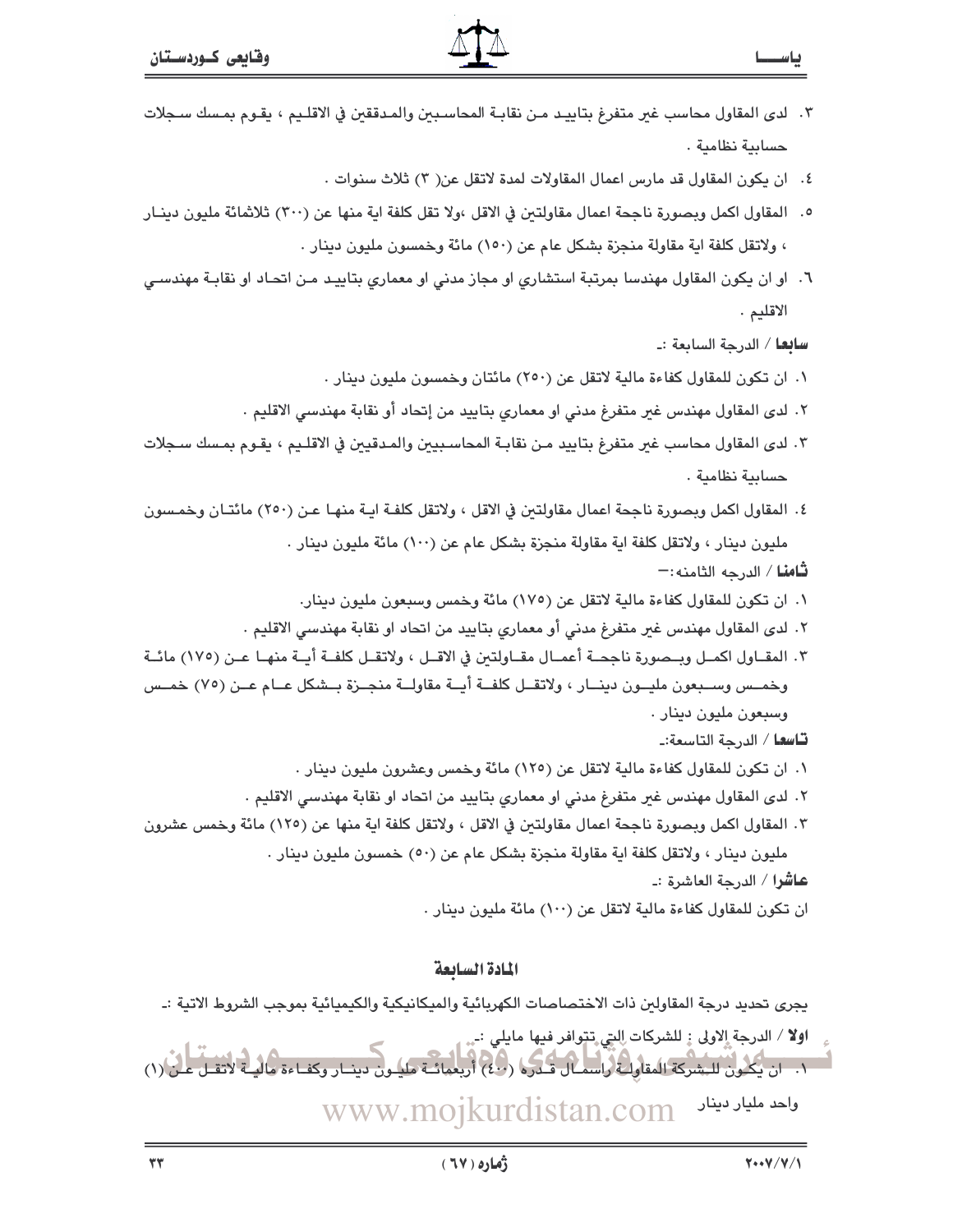- ان تكون للشركة :ـ  $.7$
- أ— وحدة فنية من مهندسين اثنين متفرغين على الاقل احدهما بمرتبة استشاري ، والاخر بمرتبة لاتقـل عـن ممـارس بتاييد من اتحاد او نقابة مهندسي الاقليم وفي الاختـصاصات ( كهربـاء او ميكانيـك او كيميـاء ) او اختـصاصات اخرى مشايهة .
- ب $-$  وحدة حسابية برئاسة محاسب متفرغ بتاييد من نقابـة المحاسـبين والمـدققين في الاقلـيم ، يقـوم بمـسك سـجلات حسابية نظامية .
	- ج مشاور قانوني (غير متفرغ ) مسجل لدى نقابة المحاميين في اقليم .
	- ان تكون الشركة قد مارست اعمال المقاولات لمدة لاتقل عن (٦) ستة سنوات .  $\cdot$   $\mathsf{r}$
- الشركة اكملت ويصورة ناجحة اعمال مقاولتين في الاقل ، ولاتقل كلفة اية منها عن (٧٥٠) سبعمائة وخمسون  $\cdot$  ٤ مليون دينار ، ولاتقل كلفة اية مقاولة منجزة بشكل عام عن (٣٠٠) ثلاثمائة مليون دينار .
	- ان تكون مزاولة اعمال المقاولات هي النشاط الاساس للشركة .  $\cdot$  0
	- تقديم الشركة بيان خاص بموجوداتها كالمعدات والالات والمكائن العائدة لها .  $\mathcal{F}$ . **ثَـانيا** / الدرجة الثانية : للشركات التي تتوافر فيها مايلي :ـ
- ٠١ ان يكون للشركة المقاولة راسمال قدره (٢٥٠) مائتان وخمسون مليـون دينـار وكفـاءة ماليـة لاتقـل عـن (٧٥٠) سبعمائة وخمسون مليون دينار .
	- ٢. ان تكون للشركة :ـ
- وحدة فنية من مهندسين اثنين متفرغين علـى الاقـل ، احـدهما بمرتبـة لاتقـل عـن مجـاز ،  $\mathcal{L}$ بتاييد من اتحاد او نقابـة مهندسـي الاقلـيم وفي الاختـصاصات (كهربـاء او ميكانيـك او كيميـاء) او اختـصاصات اخر*ى* مشابهة .
- وحدة حسابية برئاسة محاسب متفرغ بتاييد مـن نقابـة المحاسـبين والمـدققين في الاقلـيم › ب) يقوم بمسك سجلات حسابية نظامية.
	- مشاور قانوني (غير متفرغ ) مسجل لدى نقابة المحاميين في اقليم كوردستان <u>(උ</u>
		- ٣. ان تكون الشركة قد مارست اعمال المقاولات لمدة لاتقل عن (٤) اربعة سنوات .
- ٤. الشركة اكملت وبصورة ناجحة اعمال مقاولتين في الاقل ، ولاتقل كلفة اية منها عن (٥٠٠) خمسمائة مليون دينار ، ولاتقل كلفة اية مقاولة منجزة بشكل عام عن (٢٠٠) مائتي مليون دينار .
	- 0. ان تكون مزاولة اعمال المقاولات هي النشاط الاساس للشركة .
	- ٦. تقديم الشركة بيان خاص بموجوداتها كالمعدات والالات والمكائن العائدة لها .
		- **ثالثًا** / الدرجةِ الثالثة :ـ للشركاتِ الذي تتوافر فيها مايلي :-
- .<br>١. ان يكون الشركة المقاولة رأسكال قدره (١٥٠) مائة وخمسون مليكون دينـار وكفـاءة مالئة لاتقـل عـر KUIO فمسمائة مليون دينار www.mojkurdistan.com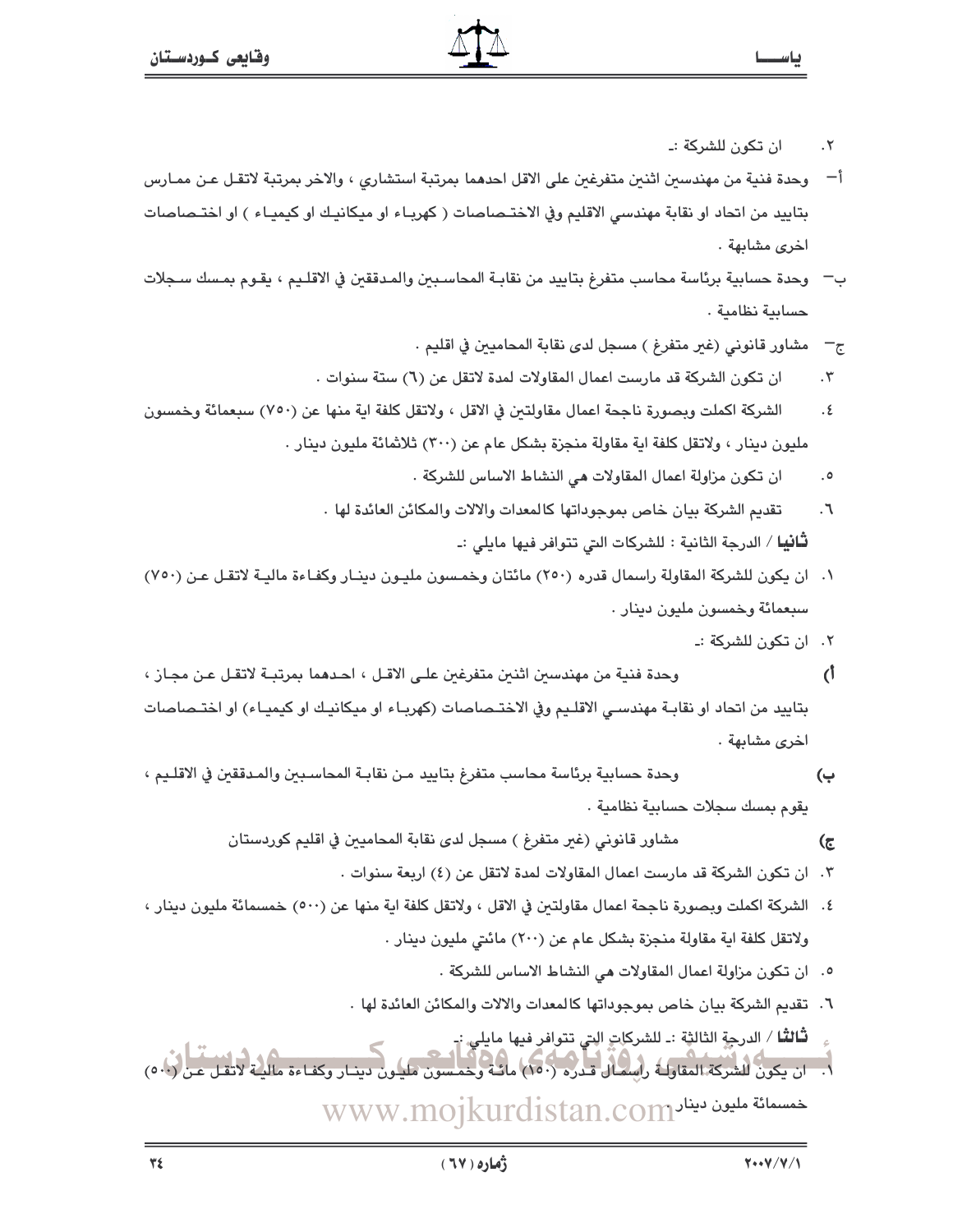- ٢. ان بكون للشركة :ـ
- أ¬ مهندس متفرغ بمرتبة مجـاز علـى الاقـل ، بتابيـد مـن اتحـاد او نقابـة مهندسـى الاقلـيم وفي الاختـصاصات (كهرباء او ميكانيك او كيمياء) او نختصاصات اخرى مشابهة .
- ب محاسب متفـرغ بتاييـد مـن نقابـة المحاسـبين والمـدققين في الاقلـيم ، يقـوم بمـسك سـجلات حـسابية نظامية .
	- ج مشاور قانوني (غير متفرغ ) مسجل لدى نقابة المحاميين في الاقليم .
	- ٢. ان تكون الشركة قد مارست اعمال المقاولات لمدة لاتقل عن (٤) اربعة سنوات .
- ٤. الشركة اكملت ويصورة ناجحة اعمال مقاولتين في الاقل ، ولاتقل كلفة اية منها عـن (٣٥٠) ثلاثمائـة وخمـسون
	- مليون دينار ، ولاتقل كلفة اية مقاولة منجزة بشكل عام عن (١٥٠) مائة وخمسون مليون دينار .
		- ٥. ان تكون مزاولة اعمال المقاولات هي النشاط الاساس للشركة .
		- ٦. تقديم الشركة بيان خاص بموجوداتها كالمعدات والالات والمكائن العائدة لها ٠
			- **رابعا** / الدرجة الرابعة :ـ
		- ٠. ان تكون للمقاول كفاءة مالية لاتقل عن (٢٥٠) مائتان وخمسون مليون دينار .
- ٢. ان يكون للمقاول مهندس متفرغ بمرتبة ممارس على الاقل ، بتاييد مـن اتحـاد او نقابـة مهندسـي الاقلـيم وفي الاختصاصات (كهرباء او ميكانيك او كيمياء) او اختصاصات اخرى مشابهة .
- ٢. المقاول اكمل وبصورة ناجحة اعمال مقاولتين في الاقل ، ولاتقل كلفة اية منها عن (٣٠٠) ثلاثمائة مليون دينـار ، ولاتقل كلفة اية مقاولة منجزة بشكل عام عن (١٠٠) مائة مليون دينار .
- ٤. او ان يكون المقاول مهندسا مختصا بالكهرباء او الميكانيك او الكيمياء وبمرتبة لاتقل عن ممارس بتاييد مـن اتحاد او نقابة مهندسي الاقليم .
	- خامسا / الدرجة الخامسة :ـ
	- ٠. ان تكون للمقاول كفاءة مالية لاتقل عن (١٠٠) مائة مليون دينار .
- ٢. ان يكون للمقاول مهندس متفرغ ، بتأبيد من اتحاد او نقابة مهندسي الأقلـيم وفي الاختـصاصات ( كهريـاء او ميكانيك او كيمياء ) او اختصاصات اخرى مشابهة .
- ٣. يشترط في المقاول كونه قد اكمل ويصورة ناجحة اعمال مقاولتين في الاقل ، ولاتقـل كلفـة أيـة منهـا عـن (٥٠) خمسىن مليون دينار .

#### المسادة الثيامنسة تشكيل اللجنسة ومهيامهيا

- اولا / تشكل ققرار من رئيس مخلس الوزراء لجنة تسجيل وتصييف وتحديد درجات المقاولين في الاقلــم برئاسـة موظف بدرجة خاصة يسميه وزير التخطيط في الاقليم وعضوية كل من :-
	- ١. ممثل عن وزارة التلطيليكا التلفيليكا التلفي التي التي التلكي التلكي الا WWW.MO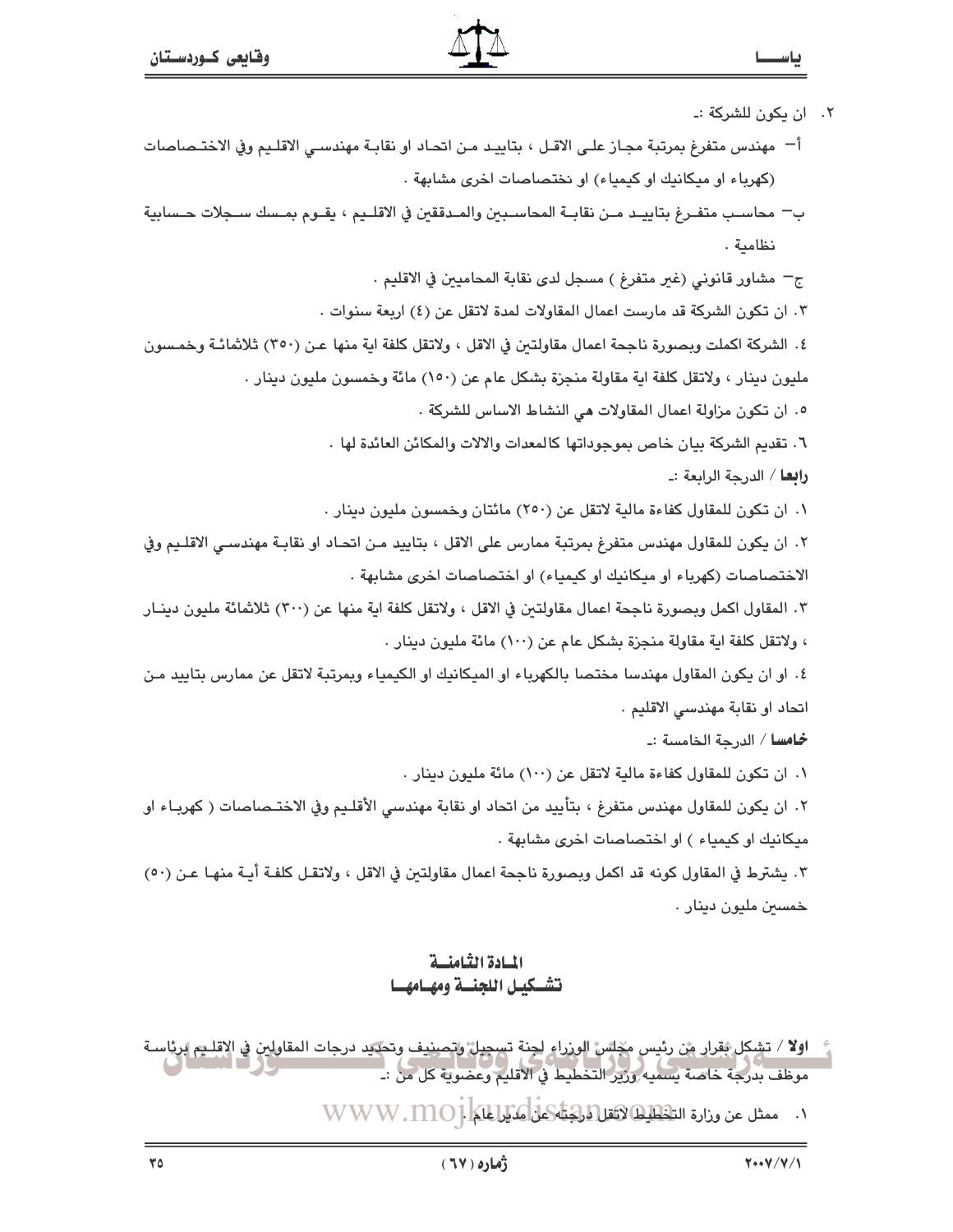٢. مدير عام تسجيل الشركات في وزارة التجارة ٠

- ٢. ممثل عن وزارة المالية والاقتصاد ، لاتقل درجته عن مدير عام .
- ٤. ممثل عن وزارة الاعمار والاسكان ، لاتقل درجته عن مدير عام .
	- ٥. ممثل عن وزارة البلديات ، لاتقل درجته عن مدير عام .
		- ٦. ممثل عن اتحاد مقاولي الاقليم .

**ثَـانيا** / يكون رئيس قسم تسجيل المقاولي*ن* في الوزارة التخطيط مقرر لللجنة .

ثالثًا / يكتمل نصاب اللجنة بحـضور ثلثـي الاعـضاء او اكثـر ، وتتخـذ القـرارت فيهـا باغلبيـة الاصـوات ، وفي حالـة

تساوى الاصوات يرجع الجانب الذي يصوت معه رئيس اللجنة .

رابعا / تكون اجتماعات اللجنة دورية ويما لابقل عن اجتماعين في الشهر .

خامسا / تتولى اللجنة ممارسة المهام الاتية :ـ

١. تسجيل وتصنيف وتحديد درجات المقاولين حسب كفاءاتهم ومؤهلاتهم وفي ضوء احكام هذا النظام ، علـى ان ترد اللجنة على طلب المقدم اليها خلال (٣٠) ثلاثـون يومـا مـن تـاريخ تقديمـه بـالقبول او الـرفض مـع بيـان اسباب الرفض والبت فيه بالتسجيل والتصنيف وتحديد الدرجة في حالة القبول خلال (٦٠) ستون يوما من تاريخ تقديم الطلب .

٢. تحديد الضوابط الخاصة بالوثائق المرفقة بطلبات المقاولين ، ولاتعتبر هذه الـضوابط نافذة الا مـن تـاريخ مصادقة وزير التخطيط عليها ٠

٢. النظر بطلبات اعادة تسجيل المقاولين ومنح هويات التسجيل والتصنيف وتحديد الدرجة لهـم مجـددا في نفـس الدرجة السابقة عند توفر الشروط الاتيه .

أ) ان لايكون الغاء الهوية ناتجا عن اخلال المقـاول بقواعـد الـسلوك المهـني المنـصوص عليهـا في القـوانين ذات الصلة او ان يكون محكوما عليه بسب ذلك .

ب) ان لايكون المقاول قد صدر بحقه حكما باشهار افلاسه .

ج) ان لايكون المقاول مرتبكا لجريمة مخلة بالشرف .

د) ان لايكون المقاول قد سحبت هويته وشطب تسجيله نهائيا بسبب ادراج اسمه في القائمة السوداء .

سادسا / على المقاول الذي يروم اعادة تسجيله وتصنيفه وتحديد مجددا ، عليه تكييف اوضاعه حـسب احكـام هـذا النظام.

#### المادة التناسعة

للجنة قبول الاعمال المنفذة من المقاول لحساب جهات غير عراقية خارج القطر علـى ان تكـون مـصدقة مـن قبـل الجهات المختصة في الخارج .

#### المادة العاشرة

في حالة تغير عنوان المقاول المبين في استمارة التـسجيل الـتي تـصدر بموجب هـذا النظـام ، عليـه اعـلام قـسم تسجيل المقاولين في وزارة التخطيط بذلك خلال (٣٠) ثلاثون يوما من تاريخ التغيير .

ەرشىفى رۆژنامەللاھلاقاتقىقى ك ود دست اولا / يحق للمقاولُ الذي ترفضَ اللَّجنة تسجيله لأول مرة بسبَّب عدم توفر بعض الشروط ، التَّقدم بطلب جديد بعد استيفاء تلك الشروالWWW.MOjkurdistan.co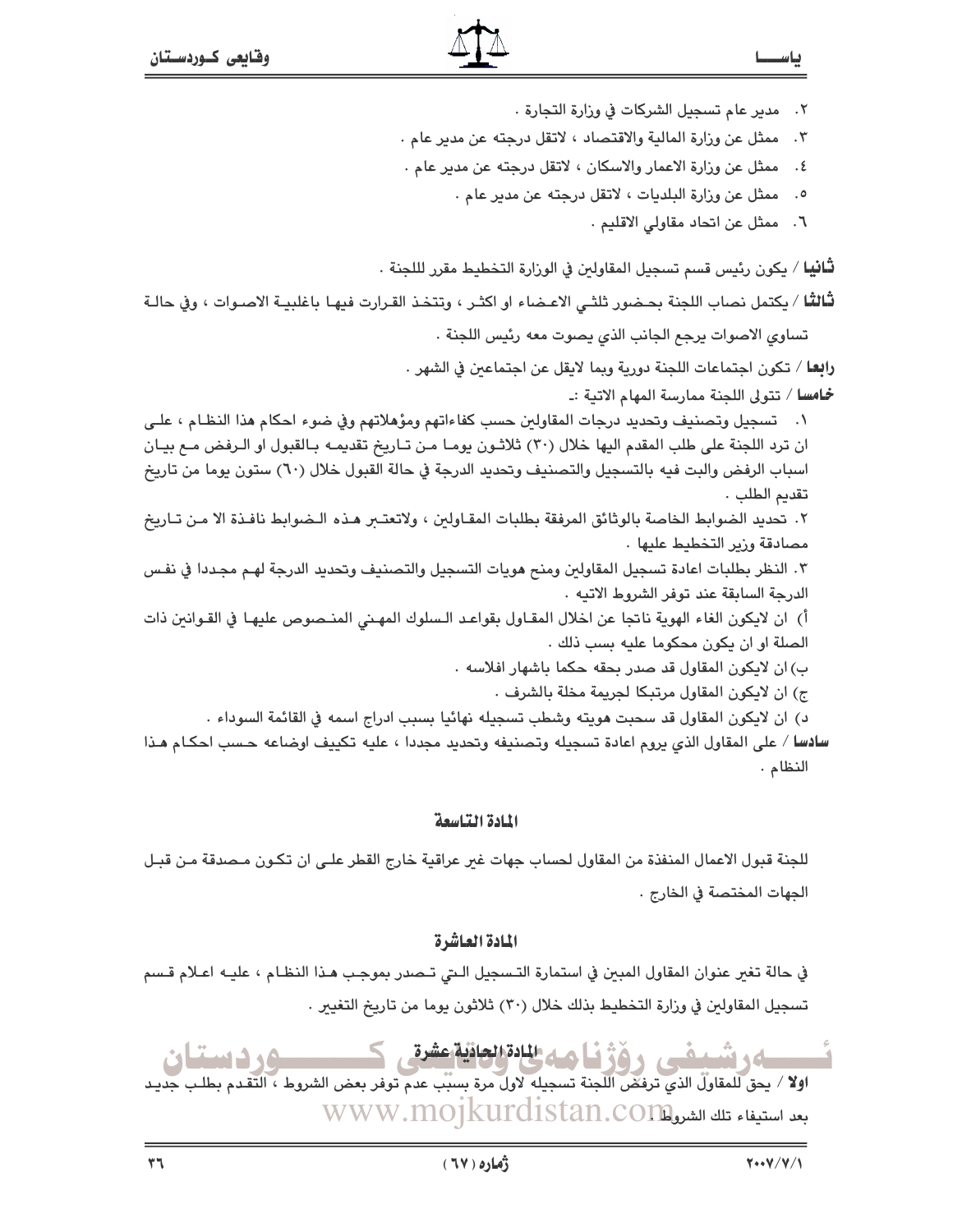**ثَّانيا** / في حالة فقدان المقاول المسجل لاحد شروط الدرجة المسجل بها ، فعليه اكمال الشرط خلال شـهرين مـن تاريخ تبليغه ويعكسه يعاد النظر في درجته .

ثَّالثُّل / لايجوز تعديل درجة المقاول او الشركة المقاولة لدرجة اعلـى الابعـد مـضـى سـنتين مـن التـسجيل في تلـك الدرجة .

را**بعـ**ا / تعتمد الاعمال المنجزة بعد اخر درجة كان عليها عند تعديل درجة المقاول .

خامسا / لايجوز تسجيل المقاول (الـشخص الطبيعـي ) لاول مـرة بدرجـة تزيـد علـي الدرجـة الـسابعة للمقـاولات الانشائية والدرجة الرابعة للمقاولات الكهربائية والميكانيكية والكيميائية ، ولايجوز تسجيل الـشركة المقاولـة لاول مرة بدرجة تزيد على الدرجة الخامسة للمقاولات الانشائية وعلى الدرجة الثالثـة للمقـاولات الكهربائيــة والميكانيـك والكيميائية مع مراعاة احكام هذا الانظام .

**سادسا** / يجوز تسجيل المهندس المدنى او المعماري الاستشاري او المجاز لاول مرة بالدرجة الـسادسة للمقـاولات الانشائية .

**سابعا** / يجوز تسجيل المهندس الميكانيك او الكهرباء او الكيمياء او الاختصاص المشابه الاستـشارى او المجـاز او الممارس لاول مرة بالدرحة الرابعة للمقاولات الكهربائية او الميكانيكية او الكيميائية .

#### المادة الثانية عشرة

للجنة التحري عن كفاءة المقاول للتثبت من حسن المقدرة والكفاءة على انجاز الاعمـال في مواعيـدها المحـددة وفق الشروط والمواصفات المطلوبة ، ولها من اجل ذلك طلب المعلومات والبيانات من مختلف الجهات وتابيد تلك المعلومات .

#### المادة الثنالثية عشيرة اللجنسة الاستئنافسة

اولاً / تشكل بامر من رئيس مجلس الوزراء لجنة استئنافية مكونة مـن (٣) ثلاثـة اعـضاء مـن بيـنهم ممثـل عـن اتحاد مقاولي الاقليم للنظر في اعتراضات المقاولين على قرارت اللجنة .

**ثَّانيا** / للمقاول او الشركة المقاولة الحق في الاعتراض على قرار اللجنة ل*دى* اللجنة الاستئنافية المنـصوص عليهـا في الفقرة (اولا) من هذة المادة خلال (٣٠) ثلاثون يوما من تاريخ تبليغه بالقرار ، وعلى اللجنة الاستئنافية البت في الاعتراض خلال (٣٠) ثلاثون يوما من تاريخ تقديم الاعتراض .

**ثَّالثًا** / يصدر قرار اللجنة الاستئنافية بالاكثرية ويكون نهائيا بعد مصادقة وزير التخطيط علية .

### المادة الرابعة عشرة

. تكون فاترة نفأذ الهوية الصادرة عَنْ اللجنة (٣) ثلاث سنوات من تاريخ احدارها بالنسبة للشركة المقاولة ومئنتان من تاريخ اصدارها بالنسبة للّمقاول (الشخص الطبيبعي) . www.moikurdistan.com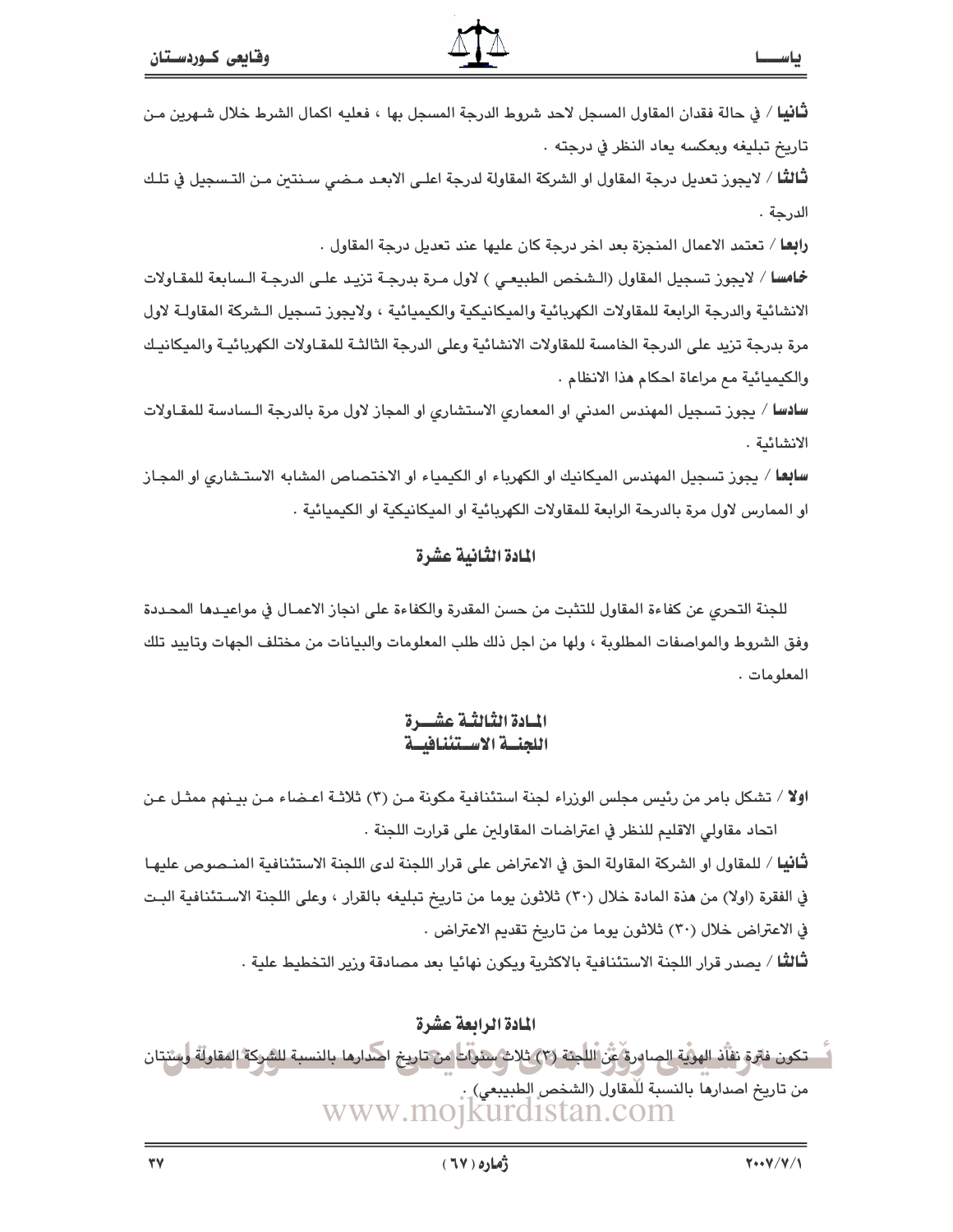

المادة الخامسة عشرة

بدفع المقاول الرسوم القانونية وفق الجدول التالي :-

| يي<br>.<br>. ب           |                |           |                  |              |                |                |             |                       |                     |            |
|--------------------------|----------------|-----------|------------------|--------------|----------------|----------------|-------------|-----------------------|---------------------|------------|
| الدرجة<br>الرسم          |                |           | ۳                | $\mathbf{z}$ | ٥              |                | $\mathbf v$ | ٨                     | $\ddot{\mathbf{a}}$ | ١٠         |
| رسم التسجيل/ دينــار     | $\mathbf{v}$   | 1Y0       | $\sum_{i=1}^{n}$ | $\vdots$     | $\ddot{\cdot}$ | $\ddot{\cdot}$ | ٠<br>غ<br>ج | ٠<br>$Y_0 \cdots Y_n$ | ۲٥.                 | $\gamma$ o |
| رسم تجديد الهوية/ دينسار | $Y$ $0 \cdots$ | ٠<br>rro. | $\mathbf{v}$     | $\vee$       | ٠<br>$\cdots$  | $Y^{\circ}$ .  | 1Y0         | $\forall o \cdots$    | $\bullet$<br>10.4   | $\Upsilon$ |

المادة السادسة عشرة التزامسات الجهيات الحكوميسة والمستفيدة

على الجهات المستفيدة مراعاة ماياتي :-

اولا / الالتزام باحكام هذا النظام وعدم السماح لاي مقـاول بالاشـتراك في المناقـصات وتنفيـذ اعمـال المقـاولات الرئيسية والثانوية مالم يكن حائزا على الهوية الصادرة عن اللجنة .

ثانيا / التاكد من امكانية وكفاءة المقاول بما تتلاءم وحجم وطبيعة ونوعية الاعمال عند احالـة المشروع بعهدتـه وفقا لهذا النظام .

ثَّالثُّـا / في حالة اشتراك مقاولين من درجات مختلفة لتنفيذ عقد متكامل ، تعتمد كلفة الجزء الخاص بكل منهم من العمل في تحديد الدرجة المطلوبة لكل شريك .

رابعا / يجوز لاكثر من مقاول الاشتراك في مناقصة تتطلب درجة معينة علـى ان لاتقـل درجـة أي مـنهم اكثـر مـن مرتبة عن الدرجة المطلوبة ، شريطة عدم السماح لاى منهم عند رسو المناقصة بالتنازل او الانسحاب خـلال مـدة المقاولة .

**خمامسا** / ان يقدم المقاول لاول مرة تاييد من اتحاد مقاولي الاقليم يؤيد قدرته على القيام باعمال المقاولات. المادة السابعة عشرة

للوزير المختص او من يخوله احالة المقاولات التي لاتزيد كلفتها عن (٥٠) خمسون مليـون دينـار لمقـاولين غـير مسجلىن .

#### المادة التاسعة عشرة

يتم تزويد اللجنة بكافة التغيرات التي تطرأ على كيان واوضاع المقاول ، من قبل الجهات الاختـصاص مـن ضـمنها حالــة فقـدان عـضوية المقــاول او معاقبتــه وكــذلك فيهــا يخـص التأييــدات والمعلومــات الــتى سبق وان

زودت اللجنة يها . <u>مود دستان</u> ی رۆژنامەی بەدىقلەد

يجوز تسجيل المقاول في اكثر من تخصص اذا توفرت الشروط المطلوبة بموجب هذا النظام .<br>W W W . MO] KUI C1STAN . COM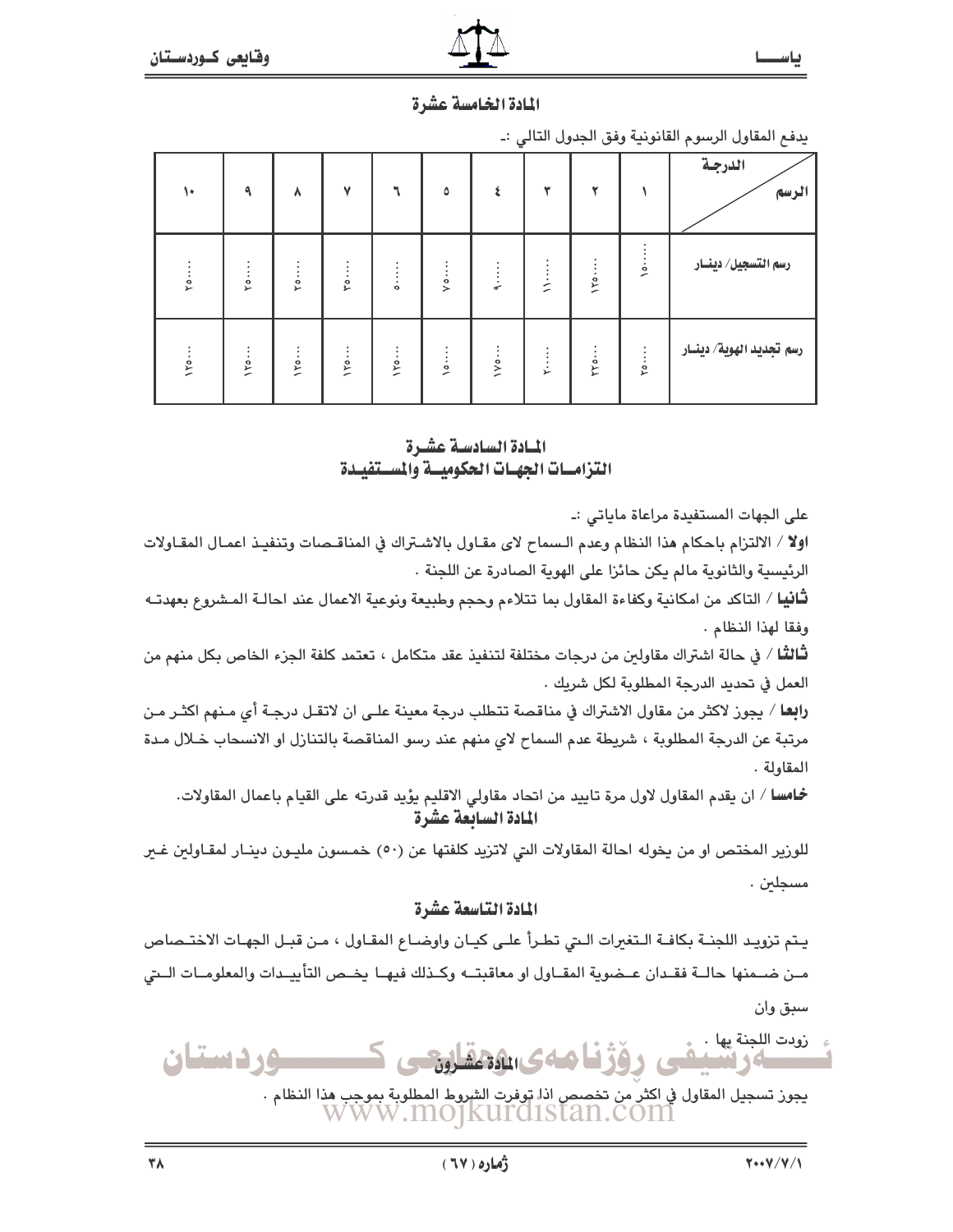#### المادة الحادية والعشرون

اولا / لاتسرى احكام هذا النظام على مقاولات التجهيز والتصنيم وعقود اجور العمل وعقود الخدمات الاستشارية

**ثانيا** / في حالة اشتراك اكثر من مقاول في تنفيذ مقاولة واحدة ، تحديد درجة كل مشارك حسب نسبة مشاركته وذلك لاغراض احتساب الخرة في مجال المقاولات . وفي حالة عدم وجود ما يثبت نسبة المشاركة تقسم كلفة المقاولة بالتساوي على عدد المشاركين بالتنفيذ عند التسجيل .

#### المادة الثانية والعشرون

يتولى قسم تسجيل المقاولين في وزارة التخطيط تدقيق ماياتي :ـ

- ١. الوثائق الخاصة باثبات صفة المقاول ومؤسسي الشركات المقاولة او المساهمين فيها وفق القوانين والتعليمات المرعبة بهذا الخصوص .
- ٢. التعهدات القانونية الخاصة بعدم تعيين مؤسسى الشركات والمساهمين فيها او المقاولين كموظفين في دوائر الدولة حسب القوانين والانظمة والتعليمات النافذة بهذا الخصوص .
	- ٣. التعهدات بشأن عدم عمل مؤسسي الشركات المقاولة كملاكات في شركات مقاولة اخرى ٠
	- ٤. اكمال جميع الوثائق وكتب التأييد والاوراق الرسمية الاخرى اللازمة للتسجيل والتصنيف وتحديد الدرجة وفق احكام هذا النظام ، على ان تكون جميعها اصلية او مصدقة لدى الجهات المختصة بذلك قانونا .

#### المادة الثيالثة والعشرون

اولاً / في حالة كون مؤسس او احد مؤسسي الشركة المقاولة مهندسا او محاسبا او محاميا فيحسب ضمن الملاك المطلوب حسب متطلبات الدرجة .

**ثـَّانيـا** / في الشركة المقاولة من نوع (ذات الشخص الواحد/المشروع الفردي) تراعى خبرة مؤسس الشركة السابقة على التأسيس لاغراض التقييم ومنح الدرجة .

ثَّالثُّلُّ / في الشركة المقاولة غير (ذات الشخص الواحد/المشروع الفردي) تعد خبرة واعمال واحد او اكثر من المؤسسين في مجالات المقاولات مجزية لأغراض التقييم ومنح الدرجة للشركة .

را**بعـ**ا / اذا كان مؤسس الشركة (ذات الشخص الواحد/المشروع الفردي) مهندسا مدنيا او معماريا وبمرتبة مجاز فأكثر وله خبرة في تنفيذ المشاريع بتأييد من اتحاد او نقابة مهندسي الاقليم ، يعتبر ذلك مجزيا لشرط توفر الاعمال المطلوبة في شركات المقاولات الانشائية للدرجة الخامسة وللدرجة الثالثة في المقاولات الكهربائية والميكانيكية والكيميائية للمهندس الميكانيك والكهرباء والكيمياء او أي اختصاصات اخرى ذات علاقة مباشرة

خامساً / يطبق الحكم في الفقرة (رابعا) اعلاه على الشركات في حالة كون احد مؤسسيها مهندسا لاتقل مرتبته عن مجاز وينسبة مساهمة في راسمال تاسيس لاتقل عن ٣٠٪.

# المادة الرابعة والعشرون اولا / الرَّبُيْسُ مَجْلِسْ الوزراءُ أَوَّائِلْبَهْ حَصَراً اسْتَثْنَاءُ الشَّرْكَات المقاولة من الشروط المنكشوط غليها في مذا النظام ، ومنحها الدرجة الثانية او الاولى عند تعديل درجتها السابقة لكلا الاختصاصين وذلك بعد توصية اللجنة بذلك وبعد تكييف أوضاع الشركة حسك لشروط الدرجة المطلوبة وكذلك بعلا تقليم مذه الشركات وثائق ملكيتها

بها (وتطبق فقط على الشركات المقاولة) .